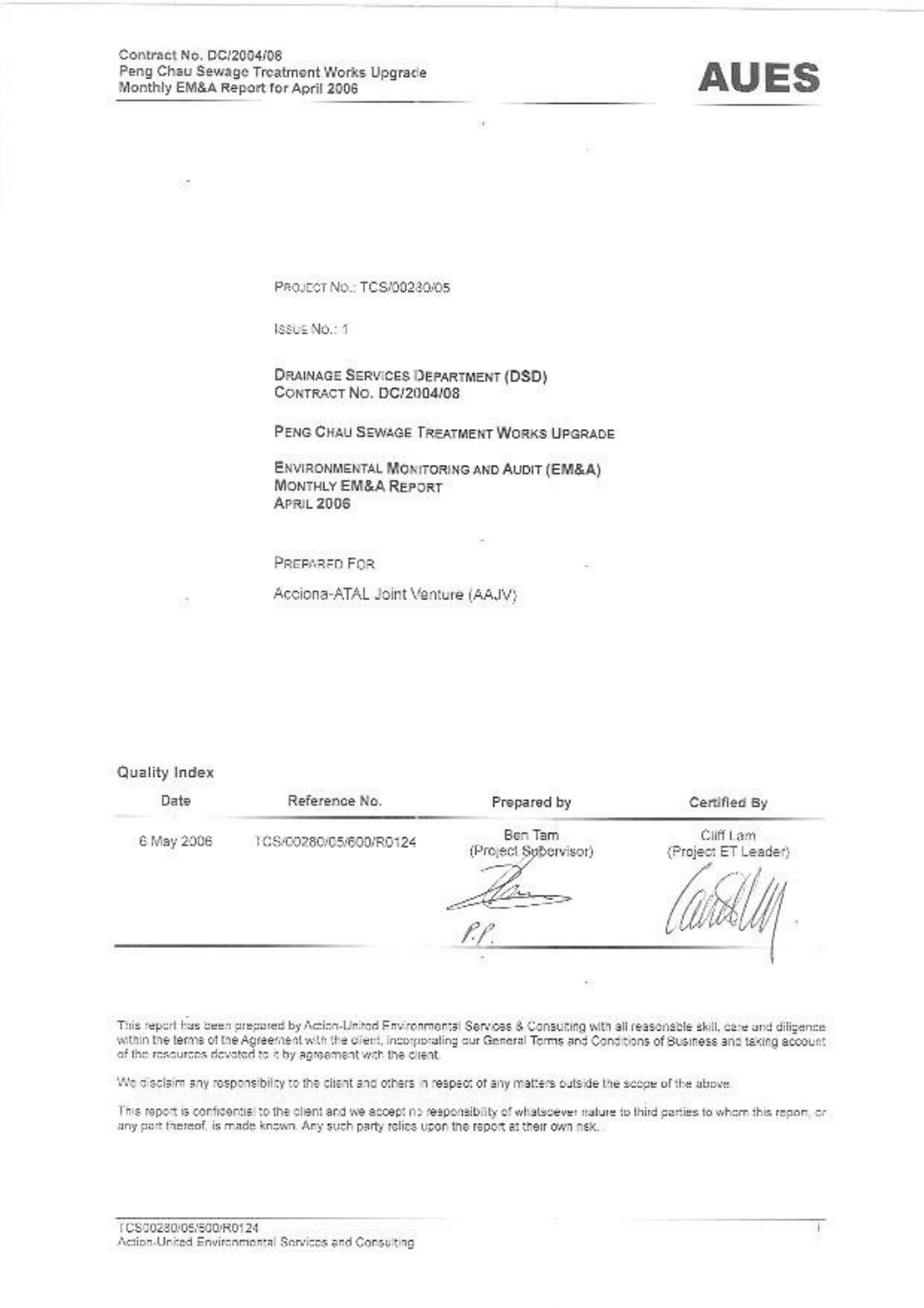

# **BMT Asia Pacific Limited**

13 May 2008 Our Ref: 8261/0227

By Post/omail

COM International Inc., 4305-12 Metropiaza Tower 1 223 Hing Fong Road, Kwai Fong, Hong Kong

For the attention of Mr. Alfred Cheung/Mr. Stephen Ng.

Dear Sirs.

#### EM&A MONTHLY REPORT - APRIL 2008 RE: Contract No. DC/2004/08 Upgrading of Peng Chau Sewage **Treatment Works**

Ŵ

With reference to the final version of the EM&A monthly report for Apni 2008 provided by ET on 13<sup>m</sup> May 2008 (ET's ref.: TCS/00280/08/600/R0124 issue 1), we have no critical comments on the mentioned report.

Thank you for your kind attention and should you require any further S. information, please do not hasitate to contact the undersigned at 2241 9807.

Yours sincorely

Antony Wong Project Independent Environmental Checker

**RBR/anw** 

cc.

Necso-AFAL JV - In William Chan/In Mingo Li (by fax: email) - Mr. Cliff Lam (by email) **AUCS** 

 $\sim$ 

HMT AAA Pacific Limited 15% Most<br>Chun Wo Commercial Certae 20 29 Mag Wa Steld<br>Coded, Mary King

 $\begin{array}{l} \begin{array}{l} \text{Hom} \text{Hom} \text{Hom} \text{Hom} \\ \text{Mod} \text{Hom} \text{Hom} \\ \text{Mod} \text{Hom} \text{Mod} \text{Hom} \\ \text{Hom} \text{Mod} \text{Hom} \end{array} \end{array}$ 

THING IS THAT SUPPORT THE THE REPORT OF THE STATE OF THE STATE OF THE STATE OF THE STATE OF THE STATE OF THE STATE OF THE STATE OF THE STATE OF THE STATE OF THE STATE OF THE STATE OF THE STATE OF THE STATE OF THE STATE OF

08

s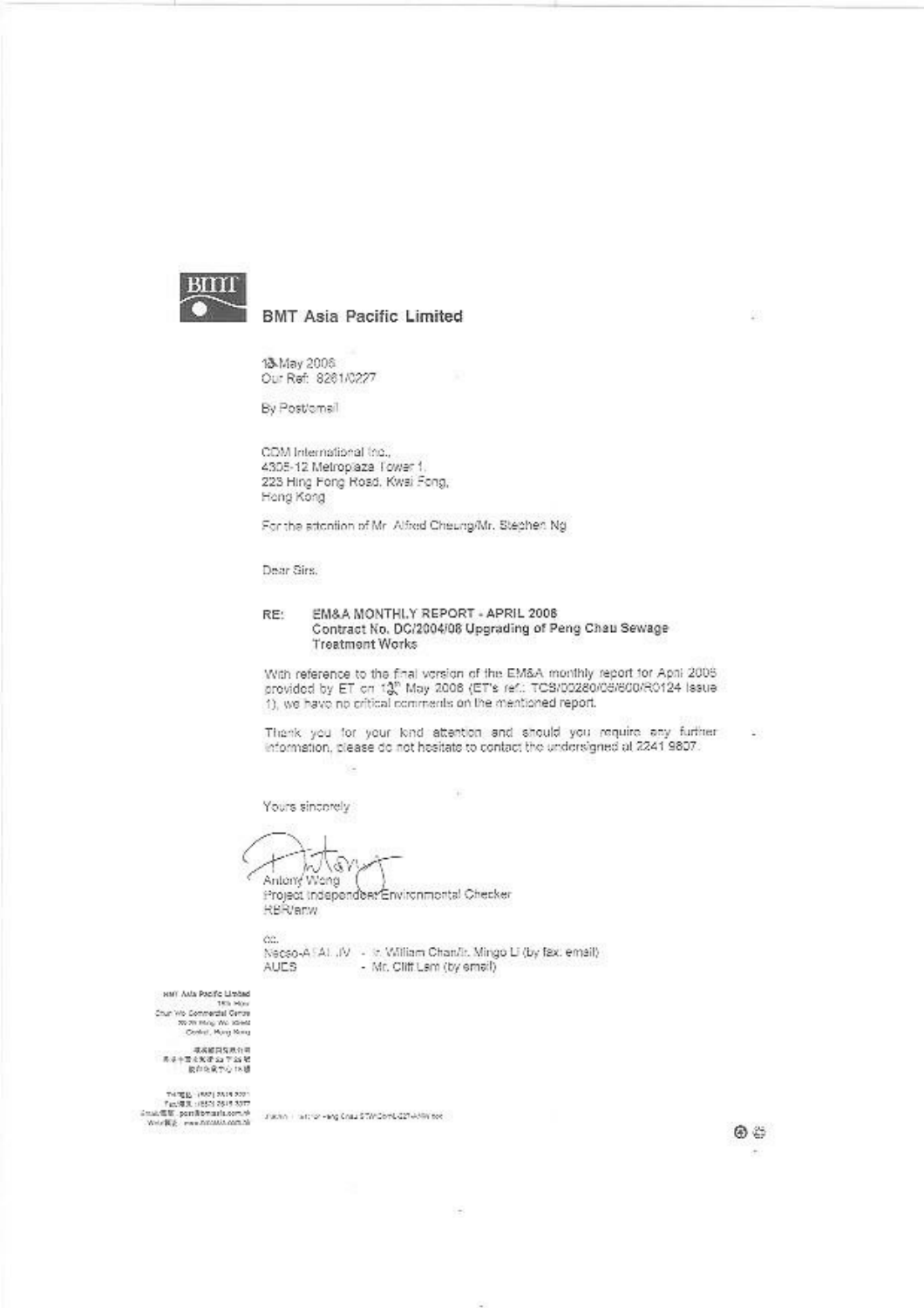# **TABLE OF CONTENTS**

| 1.0  | Introduction                                          |    |
|------|-------------------------------------------------------|----|
| 2.0  | <b>Project Organisation and Construction Progress</b> | 2  |
| 3.0  | <b>Summary of Monitoring Requirements</b>             | 3  |
| 4.0  | <b>Impact Monitoring Methodology</b>                  | 5  |
| 5.0  | <b>Impact Monitoring Results</b>                      | 9  |
| 6.0  | Waste Management                                      | 11 |
| 7.0  | Site Inspection                                       | 12 |
| 8.0  | <b>Environmental Complaint and Non-Compliance</b>     | 12 |
| 9.0  | <b>Implementation Status Of Mitigation Measures</b>   | 13 |
| 10.0 | <b>Impact Forecast</b>                                | 14 |
| 11.0 | Conclusions                                           | 15 |

# **List of Tables**

- Table 2-1 Major Construction Activities in this Reporting Month
- Table 2-2 Summary of Valid Environmental Approval Documents
- Table 3-1 Summary of EM&A Requirements
- Table 3-2 Action and Limit Levels for Air Quality
- Table 3-3 Action and Limit Levels for Noise
- Table 3-4 Action and Limit Levels for Marine Water Quality
- Table 4-1 Locations of Air Quality and Noise Monitoring Stations
- Table 4-2 Locations of Marine Water Monitoring Stations
- Table 4-3 Monitoring Equipment Used in EM&A Program
- Table 4-4 Analytical Methods Applied to Marine Water Quality Samples
- Table 5-1 Summary of 24-Hr and 1-Hr TSP Monitoring Results
- Table 5-2 Summary of Noise Monitoring Results
- Table 5-3 Summary of Exceedances for Marine Water Monitoring Results
- Table 6-1 Summary of Quantities for Waste Disposal
- Table 6-2 Summary of Quantities for Recycling Materials
- Table 8-1 Statistical Summary of Environmental Complaints

# **List of Appendices**

- Appendix A Project Site Layout
- Appendix B Environmental Organisation Structure
- Appendix C Locations of Monitoring Stations
- Appendix D Equipment Calibration Certificates
- Appendix E Impact Monitoring Schedule
- Appendix F Graphical Plots of Air Quality and Noise Monitoring Results
- Appendix G Meteorological Data
- Appendix H Marine Water Quality Results
- Appendix I Graphical Plots of Marine Water Quality
- Appendix J Three-Month Rolling Program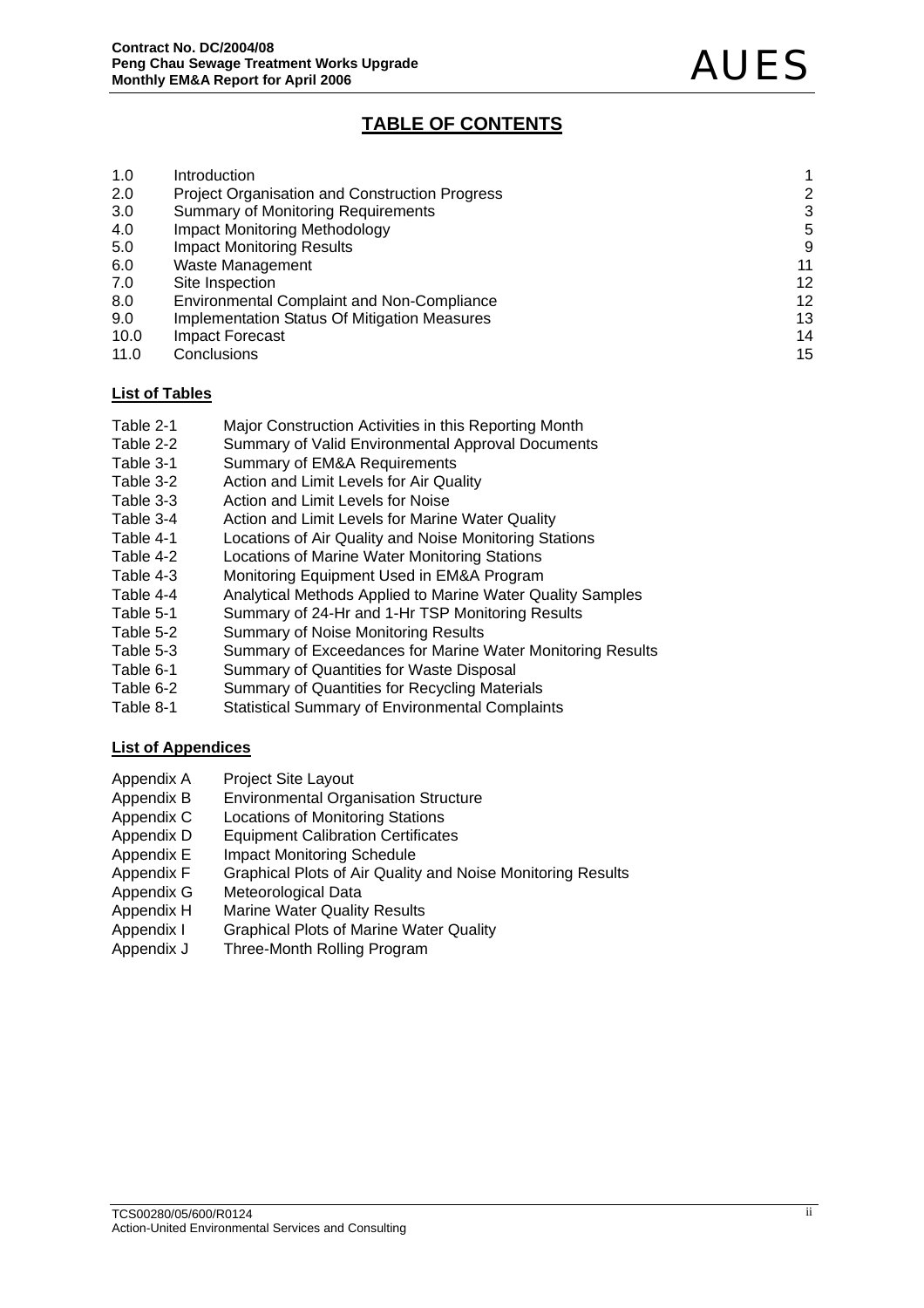# **Executive Summary**

Acciona-ATAL Joint Venture (AAJV) has been awarded the DSD Contract DC/2004/08 (Project) for the Peng Chau Sewage Treatment Works Upgrade in May 2005. The Project requires an Environmental Monitoring & Audit (EM&A) program to be implemented by an Environmental Team (ET) throughout the contract period in compliance with the requirements as stated in the project Environmental Permit (EP-203/2004) and the Project EM&A manual.

Action-United Environmental Services and Consulting (AUES) has been commissioned by AAJV to be an independent environmental team (ET) to implement the EM&A program in compliance with the EP and the project EM&A Manual.

This report presents the results of the project EM&A program for the reporting month **April 2006** during the period from 26 March to 25 April 2006.

# **EM&A Activities in this Reporting Month**

A summary of the monitoring activities in this reporting month is listed below:

- 1-Hr TSP Monitoring 18 Events
- 24-Hr TSP Monitoring 6 Events
- Noise Monitoring **6** Events
- Water Quality Monitoring 12 Monitoring Days
- Site Inspection Audit 5 Times

# **Air Quality**

No exceedance in 1-Hr TSP and 24-Hr TSP measurements was recorded in this reporting month.

## **Construction Noise**

No exceedance in construction noise measurements was recorded and no noise complaint was received in this reporting month.

#### **Water Quality**

There were 8 limit and 15 action level exceedances in Ammonia recorded in this reporting month. The limit level exceedances were recorded on 3 & 6 April 2006 at W1 & W2 during ebb tide & flood tide. For the action level exceedances, nine exceedances were recorded during ebb tide on 8, 10, 12, 20, 22 and 24 April 2006; and six exceedances were recorded during flood tide on 29 Mar, 8 and 22 April 2006 at W1 & W2.

According to the site construction dairy was provided by contractor, there was no marine work carried out on those dates. The ammonia levels measured at the control stations at C1 & C2 were also high in values. The ET therefore considered that the exceedances were not due to the project.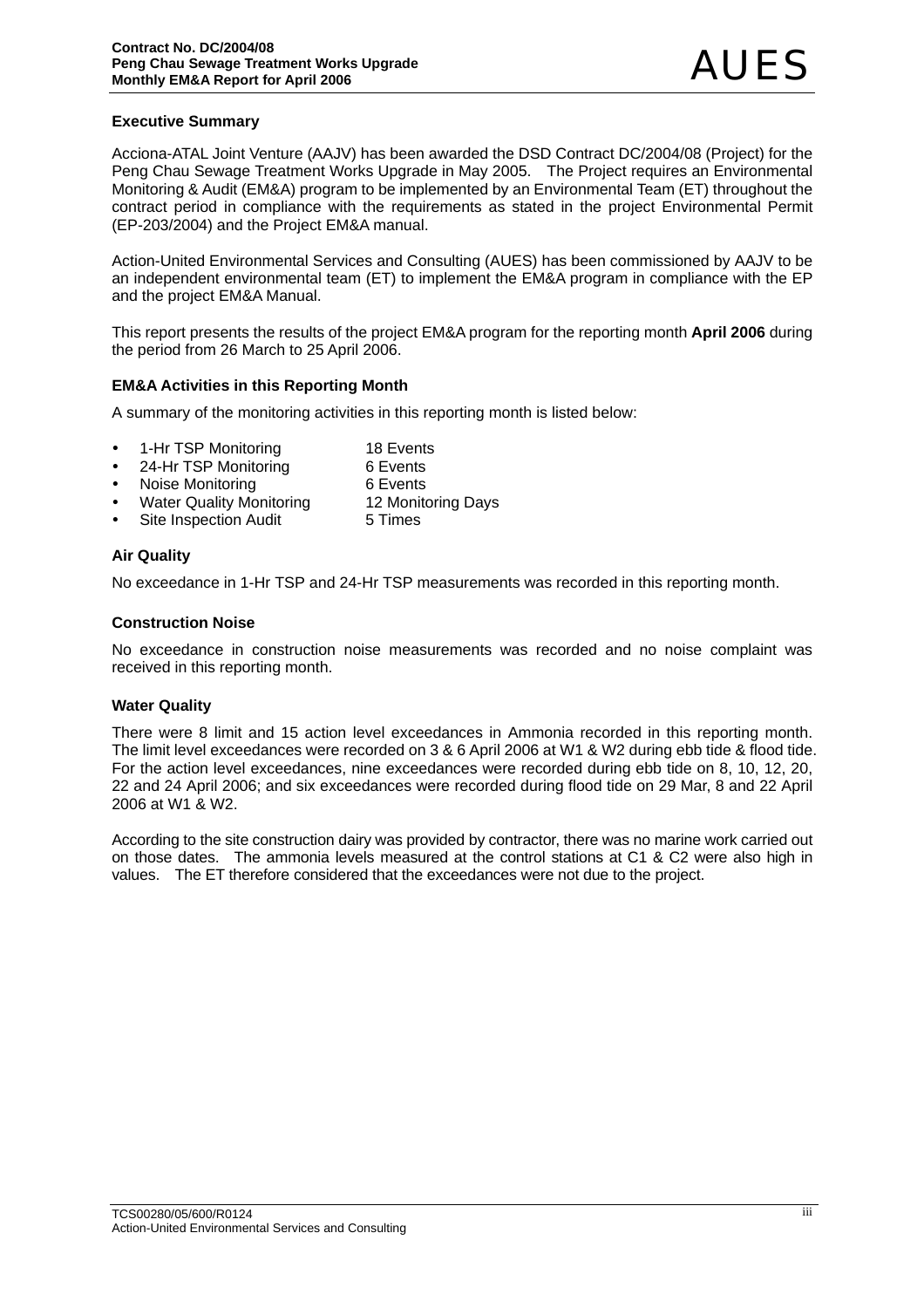# **Summary of Monitoring Exceedances**

A summary of monitoring exceedances for air, noise and water quality monitoring is presented below:

| <b>Env. Quality</b>  | <b>Parameters</b>       | Compliance % | <b>Investigation &amp; Corrective Actions</b>       |
|----------------------|-------------------------|--------------|-----------------------------------------------------|
|                      | 1-hour TSP              | 100          | Not Required for 100% Compliance                    |
| <b>Air Quality</b>   | 24-hour TSP             | 100          | Not Required for 100% Compliance                    |
| Noise                | Leg (30min) Daytime     | 100          | Not Required for 100% Compliance                    |
|                      | <b>Suspended Solids</b> | 100          | Not Required for 100% Compliance                    |
|                      | Turbidity               | 100          | Not Required for 100% Compliance                    |
| <b>Water Quality</b> | Dissolved Oxygen        | 100          | Not Required for 100% Compliance                    |
|                      | Ammonia                 | 100          | Not Required for Non Project-Related<br>Exceedances |
|                      | <b>TIN</b>              | 100          | Not Required for 100% Compliance                    |

# **Environmental Complaints**

No environmental complaint was received in this reporting month.

## **Environmental Summon**

No environmental summon was received in this reporting month.

## **Future Key Issues**

The potential environmental impact for this project generally include air quality, noise, water quality and construction waste. The contractor is to properly implement the required environmental mitigation measures as per the Implementation Schedule in the EM&A manual to ensure no significant adverse environmental impact arises from the construction works.

AAJV has been demonstrating sound environmental performance in running this project and has been awarded "The Best Construction Site Housekeeping Award" for the year of 2005.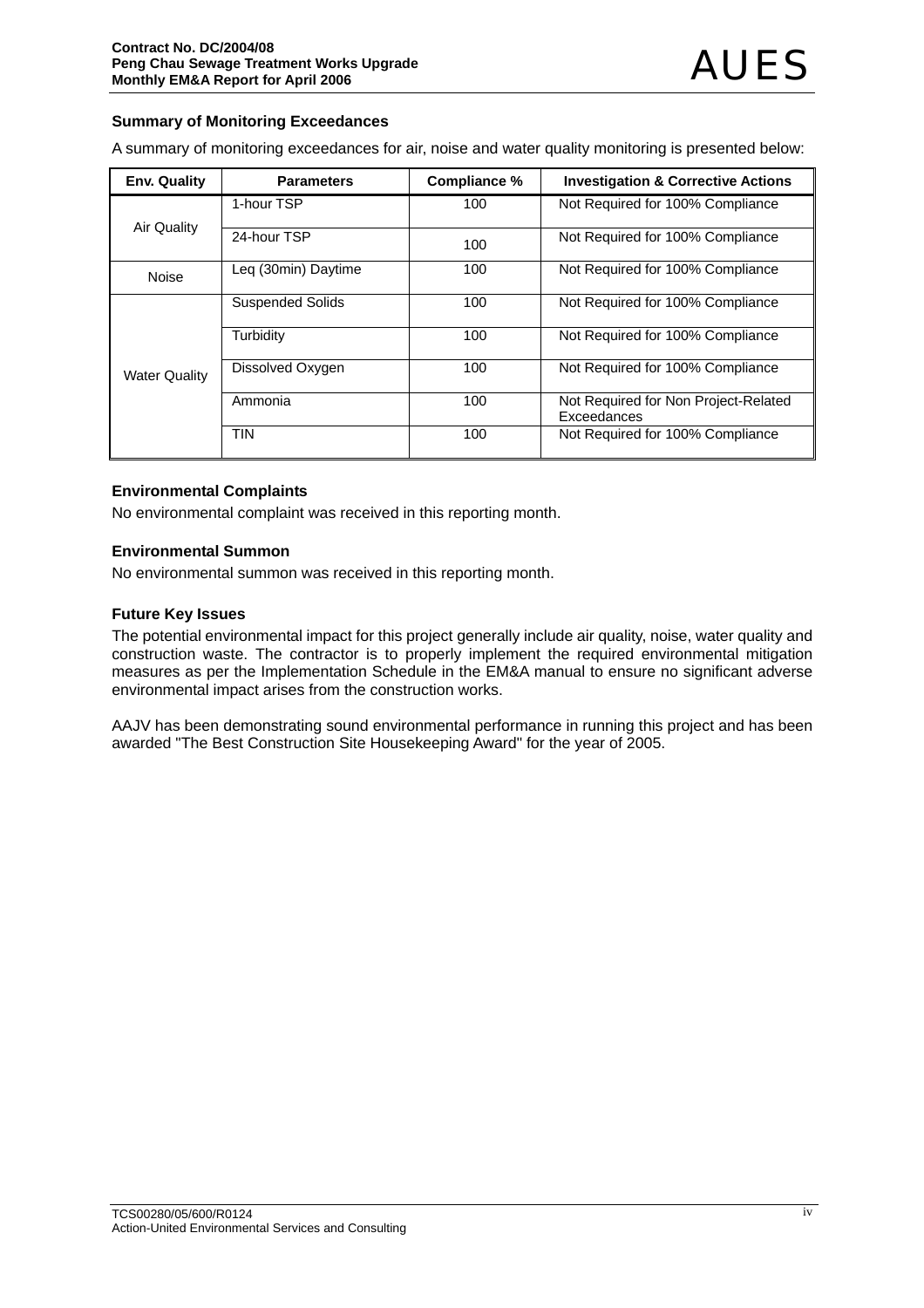# **1.0 INTRODUCTION**

- 1.01 Acciona-ATAL Joint Venture (AAJV) has been awarded the DSD Contract DC/2004/08 (Project) for the upgrading of Peng Chau Sewage Treatment Works in May 2005. The Project requires an Environmental Monitoring & Audit (EM&A) program to be implemented by an Environmental Team (ET) throughout the contract period in compliance with the requirements as stated in the project Environmental Permit (EP-203/2004) and the project EM&A manual. The location of the project site is presented in *Appendix A*.
- 1.02 The works to be executed under the Project mainly comprise the following:
	- Upgrade and reconstruct the existing Peng Chau Sewage Treatment Works (STW):
	- Construct an emergency overflow, storm tanks and submarine outfall:
	- Provide de-odourization facilities and associated sludge treatment facilities, and extend inlet pumping mains and construct an equalization tank;
	- Demolish the existing treatment facilities;
	- Construct sludge drying bed; and
	- Construct remaining works.
- 1.03 Action-United Environmental Services and Consulting (AUES) has been commissioned by AAJV to be the independent environmental team (ET) for implementation of the EM&A program in accordance with the requirements as set out in the EP and the project EM&A manual.
- 1.04 This report presents the results of the project EM&A program for the reporting month **April 2006** during the period from 26 March to 25 April 2006.

#### **Report Structure**

- 1.05 The EM&A report is structured into the following sections:
	- *Section 1* Introduction
	- **Section 2** Project Organization and Construction Progress
	- **Section 3** Summary of Monitoring Requirements
	- *Section 4* Monitoring Methodology
	- **Section 5** Monitoring Results
	- **Section 6** Waste Management
	- **Section 7** Site Inspection
	- *Section 8* Environmental Complaint and Non-Compliance
	- **Section 9** Implementation Status of Mitigation Measures
	- **Section 10** Impact Forecast and Monitoring Schedule
	- *Section 11* Conclusions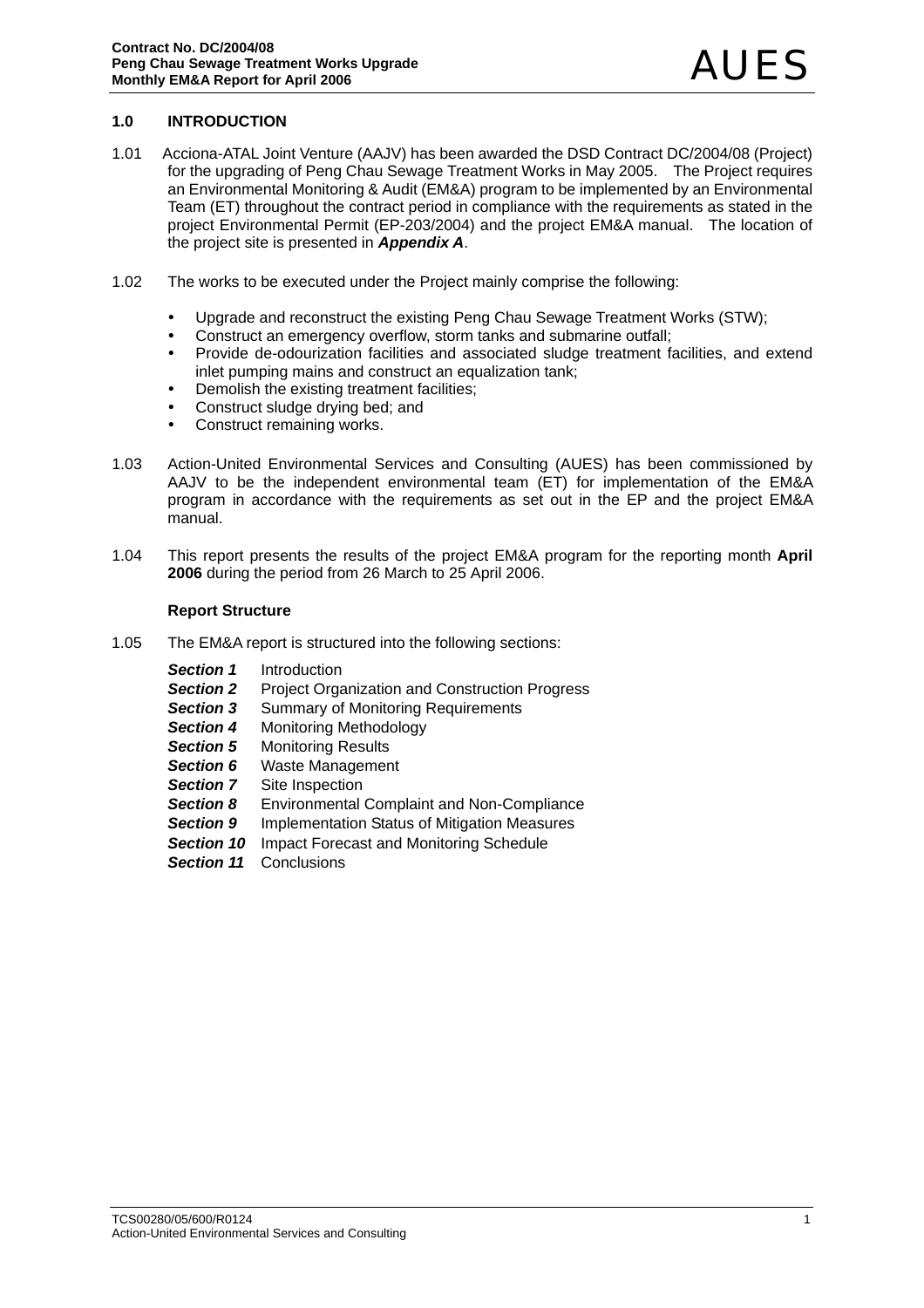# **2.0 PROJECT ORGANIZATION AND CONSTRUCTION PROGRESS**

# **2.1 Project Organization and Management Structure**

The organization chart and lines of communication with respect to the on-site environmental management and monitoring program are shown in *Appendix B*.

#### **2.2 Construction Progress**

A summary of the major construction activities undertaken in this reporting month is shown in *Table 2-1*.

| Table 2-1 | <b>Major Construction Activities in this Reporting Month</b> |  |
|-----------|--------------------------------------------------------------|--|
|           |                                                              |  |

| Location  | <b>Description of Construction Activities</b>                                                                                                                                                                                                                                                                                                                                               |
|-----------|---------------------------------------------------------------------------------------------------------------------------------------------------------------------------------------------------------------------------------------------------------------------------------------------------------------------------------------------------------------------------------------------|
| Portion P | Temporary diversion of existing DN150 twin pipes                                                                                                                                                                                                                                                                                                                                            |
| Portion Q | Nil                                                                                                                                                                                                                                                                                                                                                                                         |
| Portion R | Excavating for the footing of NSTC and deliver excavated material tp PCTF;<br>Erecting formwork, bar fixing for the roof of ESC;<br>Concreting for the wall and roof of ESC;<br>Erecting formwork and bar fixing for NSTC;<br>Concreting of the base slab of NSTC;<br>Sheetpile installation for construction of chlorine tank; and<br>Filling Grade 200 rock fill for the NSTC foundation. |
| Area A    | <b>NA</b>                                                                                                                                                                                                                                                                                                                                                                                   |
| Area B    | Reinforcement bar bending for NSTC and ESC                                                                                                                                                                                                                                                                                                                                                  |
| Area C    | Nil                                                                                                                                                                                                                                                                                                                                                                                         |

#### **2.3 Summary of Environmental Submissions**

A summary of the relevant permits, licences, and/or notifications on environmental protection for this Project in this reporting month is presented in *Table 2-2.* 

**Table 2-2 Status of Environmental Licenses and Permits** 

| <b>Item</b>  | <b>Item Description</b>                                                          | <b>Permit Status</b>         |
|--------------|----------------------------------------------------------------------------------|------------------------------|
| 1            | Environmental Permit No.: EP-203/2004                                            | Issued at 30, Nov 2004       |
| $\mathbf{2}$ | Air Pollution Control (Construction Dust)                                        | Notified EPD on 17-Jun-05    |
| 3            | Water Pollution Control (Discharge licence)<br>EP890/W2/XE005                    | Valid to 30-Sep-10           |
| 4            | <b>Chemical Waste Producer Registration</b><br>WPN: 5213-976-N2449-01            | Registration on 3-Jun-05     |
| 5            | Exemption for site concrete batching plant licence                               | Issued at 21, Oct 2005       |
| 6            | Exemption Account for Disposal of Construction Waste<br>Account Number: 5000577) | Valid until 27-Sep-08        |
| 7            | <b>Construction Noise Permit</b><br>(No. GW-RS0038-06)                           | Valid (2-Feb-06 to 1-Aug-06) |

AAJV has been demonstrating sound environmental performance in running this project and has been awarded "The Best Construction Site Housekeeping Award" for the year of 2005.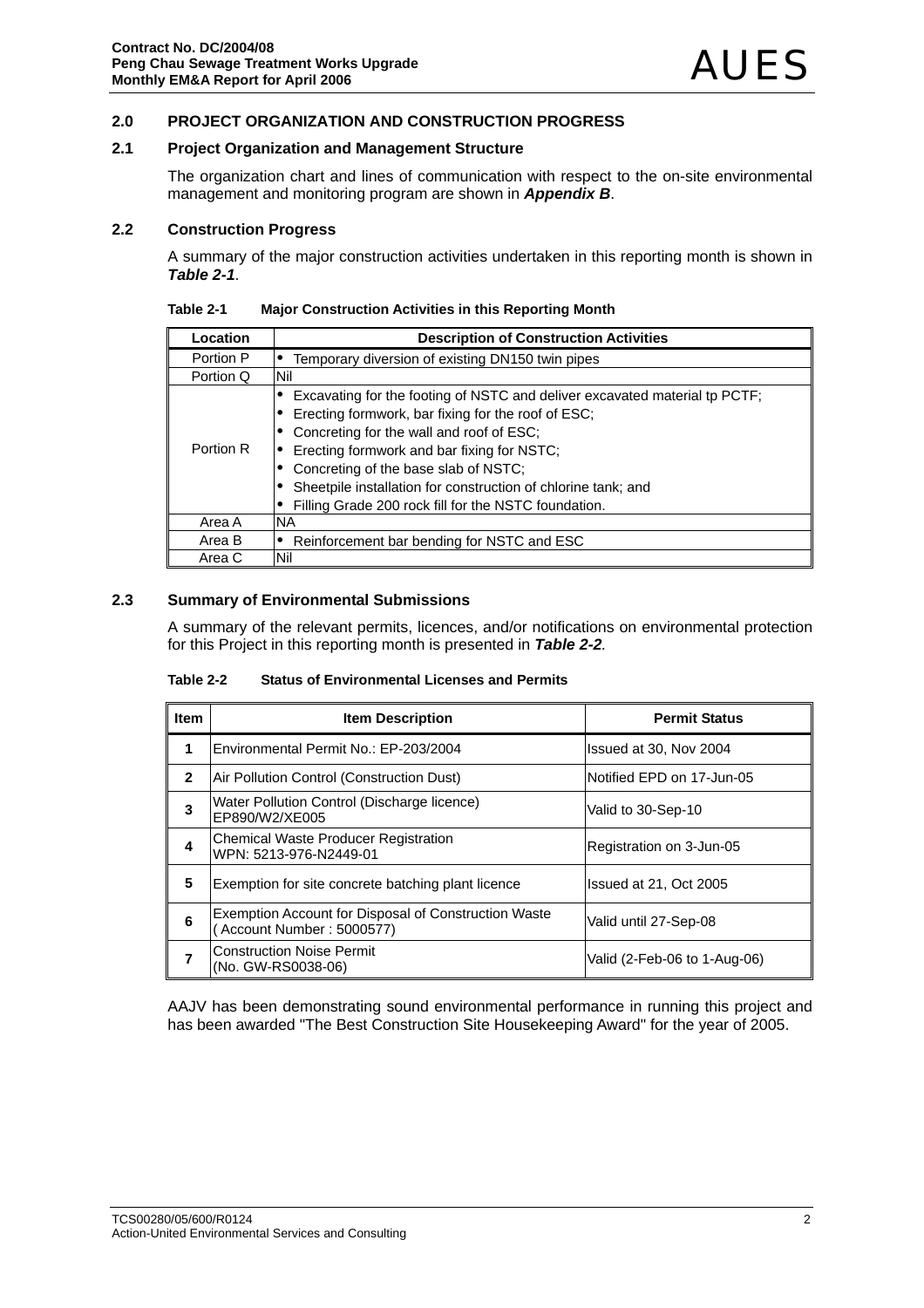# **3.0 SUMMARY OF IMPACT MONITORING REQUIREMENTS**

- 3.01 Environmental monitoring and audit requirements are set out in the project EM&A manual. Air, marine water and construction noise have been identified to be the key environmental issues during the impact phase of the project.
- 3.02 A summary of the EM&A requirements for air quality, marine water quality and construction noise monitoring are shown in *Table 3-1.* The designated locations of the air quality, noise and marine water monitoring stations are shown in *Appendix C*.

| <b>Environmental Aspect</b> | <b>Monitoring Parameters</b>             |
|-----------------------------|------------------------------------------|
| <b>Air Quality</b>          | 1-Hr TSP                                 |
|                             | 24-Hr TSP                                |
| <b>Construction Noise</b>   | Leg 30min during normal working hours    |
|                             | Supplementary L10 and L90 for reference. |
| <b>Marine Water Quality</b> | Dissolved Oxygen (DO);                   |
|                             | Temperature:                             |
|                             | Turbidity;                               |
|                             | pH;<br>٠                                 |
|                             | Salinity;<br>٠                           |
|                             | Suspended Solids (SS);<br>٠              |
|                             | Ammonia Nitrogen; and<br>٠               |
|                             | Total Inorganic Nitrogen.                |

| Table 3-1 |  | <b>Summary of EM&amp;A Requirements</b> |
|-----------|--|-----------------------------------------|
|           |  |                                         |

- 3.03 Air monitoring is carried out once every six days for 24-Hr TSP and 3 times every six days for 1-Hr TSP at one designated monitoring station.
- 3.04 Noise monitoring is conducted once every six days at one designated monitoring station. Measurements of Leq 30min shall be taken between 0700 and 1900 with supplementary L10 and L90 data collected.
- 3.05 Marine water monitoring is carried out 3 times every week at 4 designated monitoring stations (2 Control stations and 2 Impact stations) in the course of marine work.
- 3.06 The Impact monitoring program shall be conducted throughout the construction of the Project.
- 3.07 A summary of the Action/Limit (A/L) Levels for air quality, marine water quality and construction noise is shown in *Tables 3-2, 3-3* and *3-4.*

**Table 3-2 Action and Limit Levels for Air Quality** 

| <b>Monitoring Location</b> | Action Level (µq /m <sup>o</sup> ) |           | Limit Level $(uq/m^3)$ |           |
|----------------------------|------------------------------------|-----------|------------------------|-----------|
|                            | 1-Hr TSP                           | 24-Hr TSP | 1-Hr TSP               | 24-Hr TSP |
| AN1                        | 346                                | 163       | 500                    | 260       |

#### **Table 3-3 Action and Limit Levels for Construction Noise**

| <b>IParameter</b>                   | <b>Action Level in dB(A)</b>                           | Limit Level in dB(A) |
|-------------------------------------|--------------------------------------------------------|----------------------|
| 0700-1900 hrs on normal<br>weekdays | When one or more documented<br>complaints are received | 75 dB(A)             |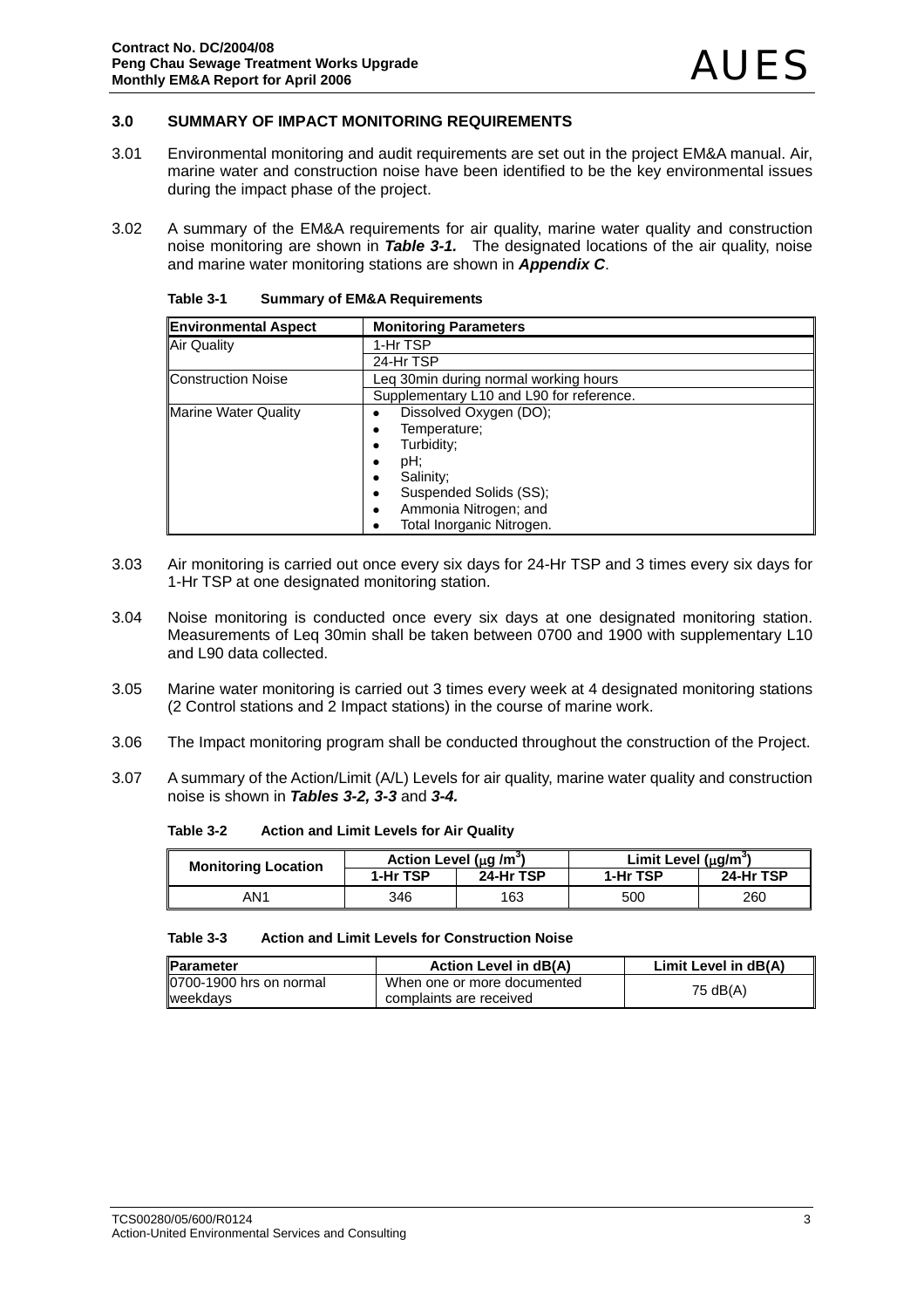| Table 3-4 | Action and Limit Levels for Marine Water Quality |
|-----------|--------------------------------------------------|
|-----------|--------------------------------------------------|

| <b>Parameter</b>                  |               | <b>Action</b>                                                                         | Limit                                                                                 |
|-----------------------------------|---------------|---------------------------------------------------------------------------------------|---------------------------------------------------------------------------------------|
| Surface &<br>Mid-depth<br>DO mg/L |               | 4.1                                                                                   | 3.9                                                                                   |
|                                   | <b>Bottom</b> | 3.3                                                                                   | 2.0                                                                                   |
| Turbidity, NTU                    |               | 6.2 or 120% of upstream control<br>station's SS at the same tide of the<br>same day.  | 7.5 or 130% of upstream control<br>station's SS at the same tide of the<br>same day.  |
| SS, mg/L                          |               | 17.6 or 120% of upstream control<br>station's SS at the same tide of the<br>same day. | 20.2 or 130% of upstream control<br>station's SS at the same tide of the<br>same day. |
| $NH3-N$ , $mg/L$                  |               | 0.16                                                                                  | 0.22                                                                                  |
| TIN, mg/L                         |               | 0.91                                                                                  | 0.94                                                                                  |
| E.Coli, cfu/100mL                 |               | 374                                                                                   | 610                                                                                   |

3.08 An Event Action Plan for air, noise and water quality has been implemented for this project. Details of the Event Action Plan are presented in the First Impact EM&A report.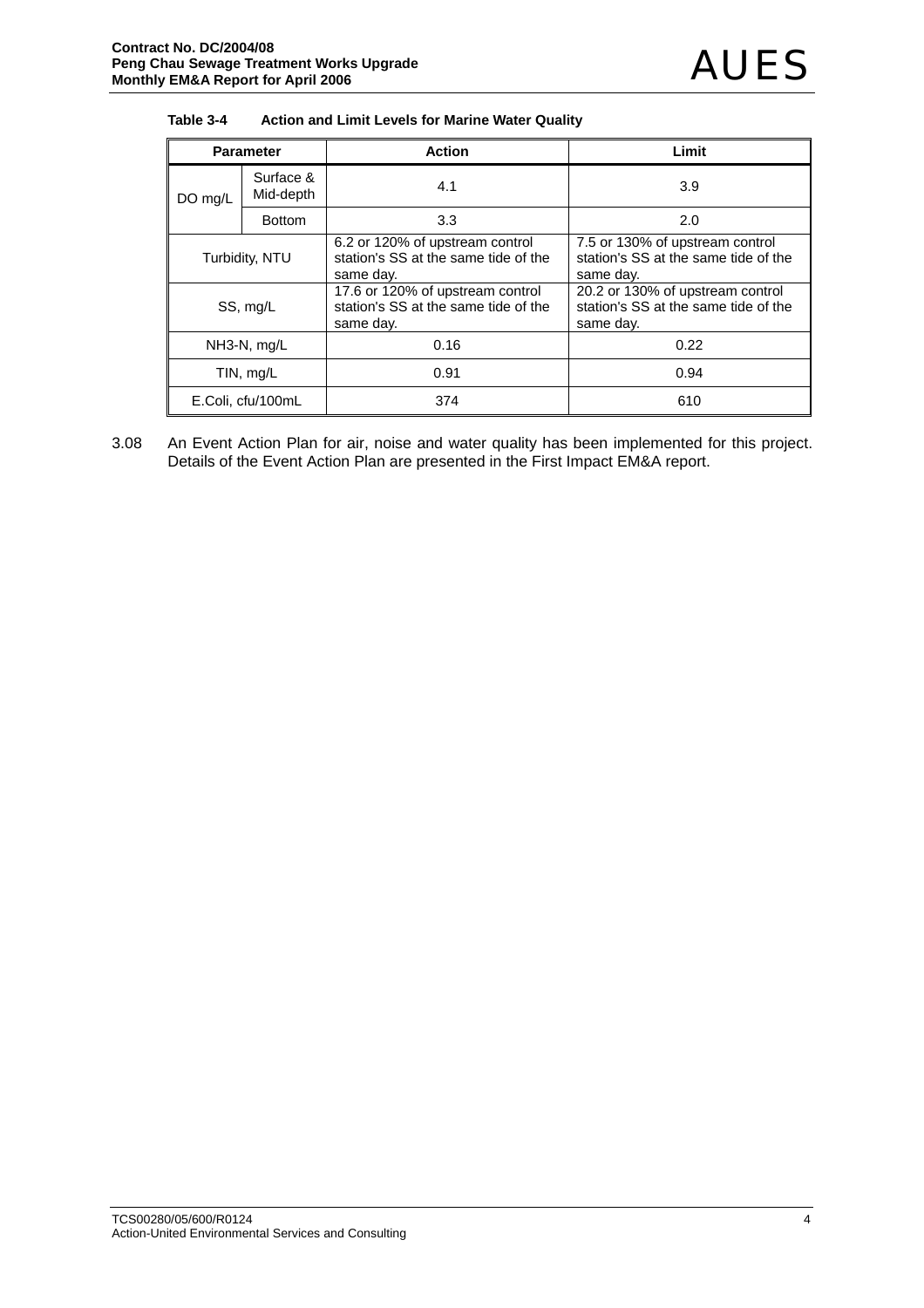## **4.0 IMPACT MONITORING METHDOLOGY**

#### **MONITORING LOCATIONS**

- 4.01 There is one designated air and noise monitoring location and four (4) designated water monitoring stations. Their locations are shown in *Tables 4-1 and 4-2* and geographically in *Appendix C*.
- 4.02 Owing to the residents' refusal of providing access to the designated air and noise locations, an alternative air and noise monitoring station was proposed and was approved by EPD (Ref: (2) EP2/N9/F/93 IV) on 14 July 2005. The approved alternative air and noise station is located at the abutment (Portion P) within the site boundary next to the sensitive receiver Sea Crest Villa.

| Table 4-1 |  | <b>Location of Air Quality and Noise Monitoring Station</b> |
|-----------|--|-------------------------------------------------------------|
|           |  |                                                             |

| <b>Station ID</b> | <b>Description</b>                            |
|-------------------|-----------------------------------------------|
| AN1               | Abutment at Portion P next to Sea Crest Villa |

#### **Table 4-2 Locations of Water Quality Monitoring Stations**

| <b>Station</b> | <b>Description</b>                 | <b>Easting</b> | <b>Northing</b> |
|----------------|------------------------------------|----------------|-----------------|
| W1             | Predicted Dredging Non-Impact Zone | 821279.0       | 816452.1        |
| W <sub>2</sub> | Live Coral Area                    | 821573.2       | 816769.7        |
| C1             | <b>Control Station</b>             | 821919.0       | 817155.0        |
| C2             | <b>Control Station</b>             | 821443.2       | 816257.4        |

4.03 The installation of a wind monitoring station at the sensitive receivers or site offices was confirmed impractical. Use of meteorological data provided by the Peng Chau Station of the Hong Kong Observatory (HKO) has been adopted in this project since September 2005.

#### **MONITORING FREQUENCY AND PERIOD**

#### **1-Hr TSP Monitoring**

4.04 All 1-Hr TSP monitoring was conducted at the EPD-approved alternative station three times every 6 days during the monitoring period from 26 March to 25 April 2006. A total of 18 monitoring events were carried out in this reporting month.

#### **24-Hr TSP Monitoring**

4.05 All 24-Hr TSP monitoring was conducted at the EPD-approved alternative station once every six days during the monitoring period from 26 March to 25 April 2006. A total of 6 monitoring events were carried out in this reporting month.

#### **Noise Monitoring**

4.06 Impact noise monitoring was undertaken at the EPD-approved alternative station weekly monitoring period from 26 March to 25 April 2006. A total of 6 monitoring events were carried out in this reporting month.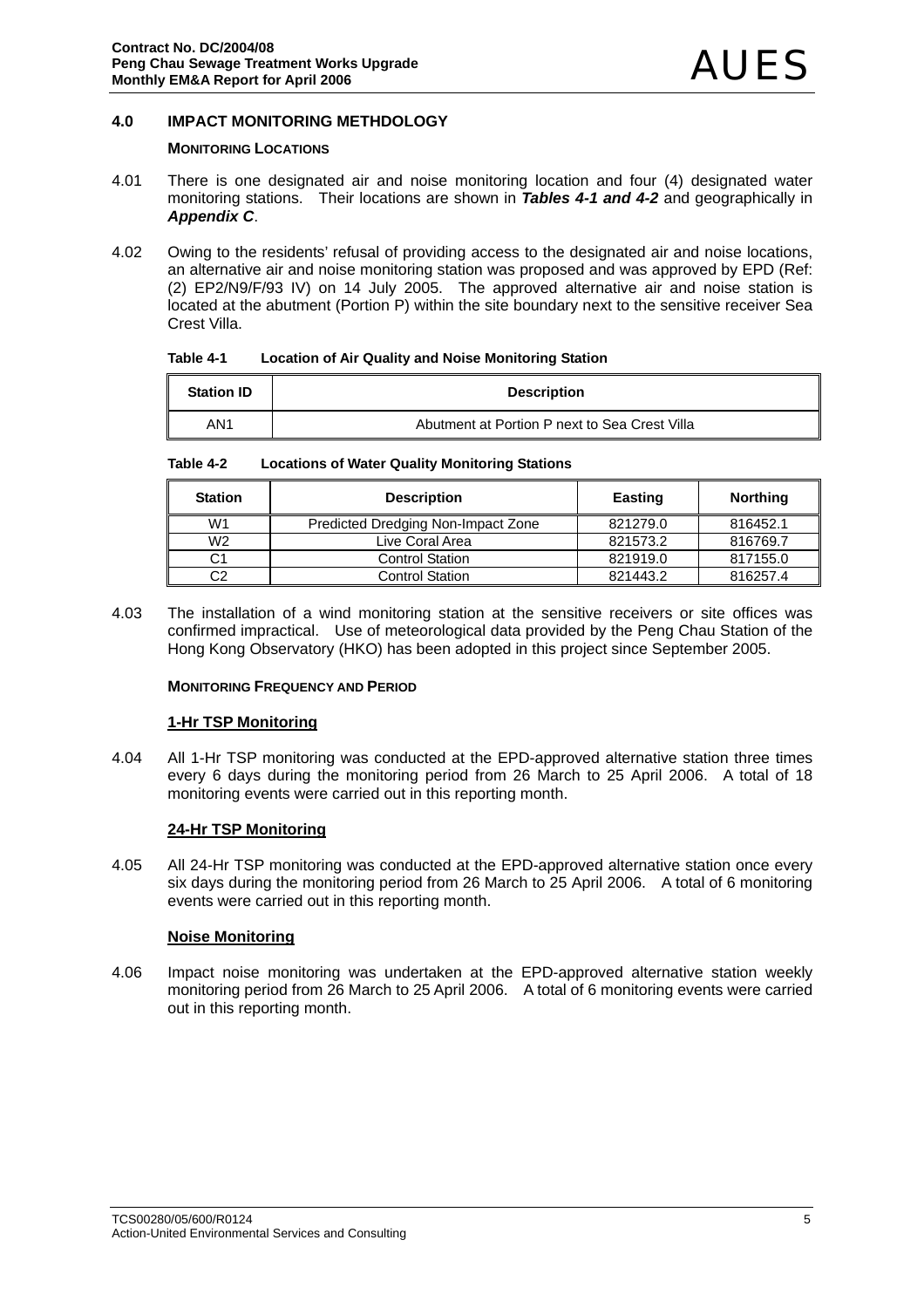## **Marine Water Quality Monitoring**

4.07 The marine water quality monitoring was undertaken at the designated stations 3 days a week from 26 March to 25 April 2006, at mid ebb and mid flood tides. A total of 12 monitoring days were undertaken in this reporting month.

#### **MONITORING EQUIPMENT**

4.08 The monitoring equipment used by the ET in the EM&A program is presented in the following table:

| Table 4-3 | <b>Monitoring Equipment Used in EM&amp;A Program</b> |
|-----------|------------------------------------------------------|
|-----------|------------------------------------------------------|

| <b>Parameters</b>     | <b>Monitoring Equipment</b> |                                |  |  |  |  |  |
|-----------------------|-----------------------------|--------------------------------|--|--|--|--|--|
|                       | Dissolved Oxygen            | <b>YSI 85</b>                  |  |  |  |  |  |
| <b>Marine Quality</b> | Temperature                 | <b>YSI 85</b>                  |  |  |  |  |  |
|                       | Turbidity                   | IHACH 2100P                    |  |  |  |  |  |
| Air Quality           | 1-Hr TSP                    | Sibata LD-3                    |  |  |  |  |  |
|                       | l24-Hr TSP                  | Tisch High Volume Sampler 515N |  |  |  |  |  |
| Noise                 | Lea30                       | <b>B&amp;K Type 2238</b>       |  |  |  |  |  |
|                       | On-site Calibration         | <b>B&amp;K Type 4231</b>       |  |  |  |  |  |

## **24-Hr TSP Monitoring**

- 4.09 24-Hr TSP monitoring was carried out by a High volume sampler (HVS) in compliance with the project EM&A Manual. The HVS employed complied with the PS specifications including.
	- Power supply of 220v/50 hz for 24-hour continuous operation:
	- $\bullet$  0.6-1.7 m<sup>3</sup>/min (20-60 SCFM) adjustable flow rate;
	- A 7-day mechanical timer for 24-hour operation;
	- An elapsed time indicator with  $\pm 2$  minutes accuracy for 24-Hr operation;
	- Minimum exposed area of 63 in<sup>2</sup>;
	- Flow control accuracy of  $\pm 2.5$ % deviation over 24-Hr operation;
	- An anodized aluminum shelter to protect the filter and sampler;
	- A motor speed-voltage control to control mass flow rate with accuracy of  $\pm 2.5\%$ deviation over 24-hr sampling period;
	- Provision of a flow recorder for continuous monitoring;
	- Provision of a peaked roof inlet:
	- Incorporation with a manometer; and
	- An 8"x10" stainless steel filter holder to hold, seal and easy to change the filter paper.
- 4.10 The filter papers used in 24-Hr TSP monitoring were of size 8"x10" and provided by a local HOKLAS-accredited laboratory, ALS Techichem Pty (HK) Limited (HOKLAS No. 66). The filters papers after measurements were returned to the laboratory for the required treatment and analysis.

# **1-Hr TSP Monitoring**

4.11 Measurements of 1-Hr TSP monitoring were taken by a Sibata LD-3 Laser Dust Meter that is a portable and battery-operated laser photometer capable of performing real time 1-Hr TSP measurements. A comparison test with HVS was carried out prior to baseline monitoring in compliance with the EM&A requirements and a conversion factor for direct reading of the dust meter has been established.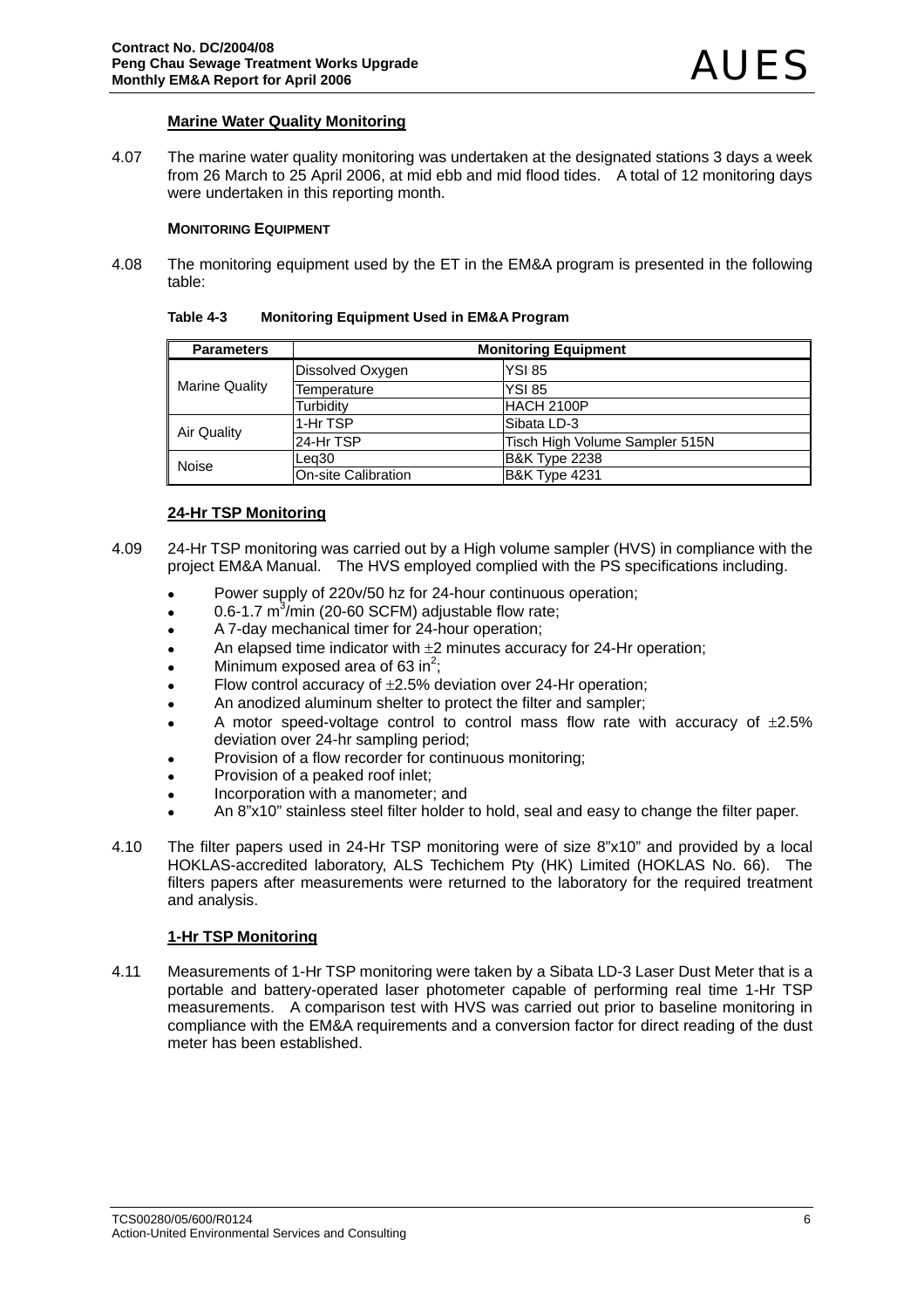# **WIND DATA MONITORING**

4.12 The installation of a wind monitoring station at the sensitive receivers or site offices was confirmed impractical. The meteorological data for this project has been provided by the Hong Kong Observatory (HKO) Peng Chau Station upon IEC & EPD approval.

## **Noise Monitoring**

- 4.13 Noise measurements were taken in terms of the A-weighted equivalent sound pressure level (Leq) measured in decibels (dB). Supplementary statistical results such as  $L_{10}$  and  $L_{90}$  were also obtained for reference.
- 4.14 Hand-held sound level meters (B&K Model 2238) and associated acoustical calibrators in compliance with the International Electrotechnical Commission (IEC) Publication 651:1979 (Type 1) and 804:1985 (Type 1) specification were used for taking the baseline noise measurements.
- 4.15 Windshield was fitted in all measurements. All noise measurements were made with the meter set to FAST response and on the A-weighted equivalent continuous sound pressure level (Leq).
- 4.16 No noise measurement was made in the presence of fog, rain, wind with a steady speed exceeding 5 m/s or wind with gusts exceeding 10 m/s.

## **Marine Water Quality Monitoring**

- 4.17 The marine water quality monitoring was carried out in compliance with the project EM&A requirements. Monitored parameters include Dissolved Oxygen (DO), Temperature, Turbidity, Salinity, pH, Suspended Solids (SS) and Total Inorganic Nitrogen (TIN).
- 4.18 DO, temperature, turbidity, pH and salinity were measured in-situ whereas SS and TIN were determined in a HOKLAS accredited laboratory.
- 4.19 Marine water quality monitoring was conducted during mid-ebb and mid-flood at specified depths in compliance with the project EM&A Manual. Duplicate in-situ measurements were taken and duplicate samples were collected in accordance with HOKLAS requirements for QA/QC purposes.

## **LABORATORY MEASUREMENT/ANALYSIS**

4.20 Analyses of SS, TIN and ammonia nitrogen were carried out by a local HOKLAS- accredited laboratory, ALS Techichem Pty (HK) Limited (HOKLAS No. 66). The specified testing services provided by ALS as shown in Table 4-4 are accredited under the HOKLAS Scheme.

| Table 4-4 |  | Analytical Methods applied to Marine Water Quality Samples |
|-----------|--|------------------------------------------------------------|
|           |  |                                                            |

| <b>Determinant</b>              | <b>Standard Method</b> | <b>Detection Limit</b> |
|---------------------------------|------------------------|------------------------|
| Suspended solids<br>(ma/L)      | ALS Method EA-025      | $2.0 \text{ rad/L}$    |
| Total Inorganic Nitrogen (mg/L) | ALS Method EK-055A     | $0.01$ ma/L            |
| Ammonia Nitrogen<br>(ma/L)      | ALS Method EK-055A     | $0.01$ ma/L            |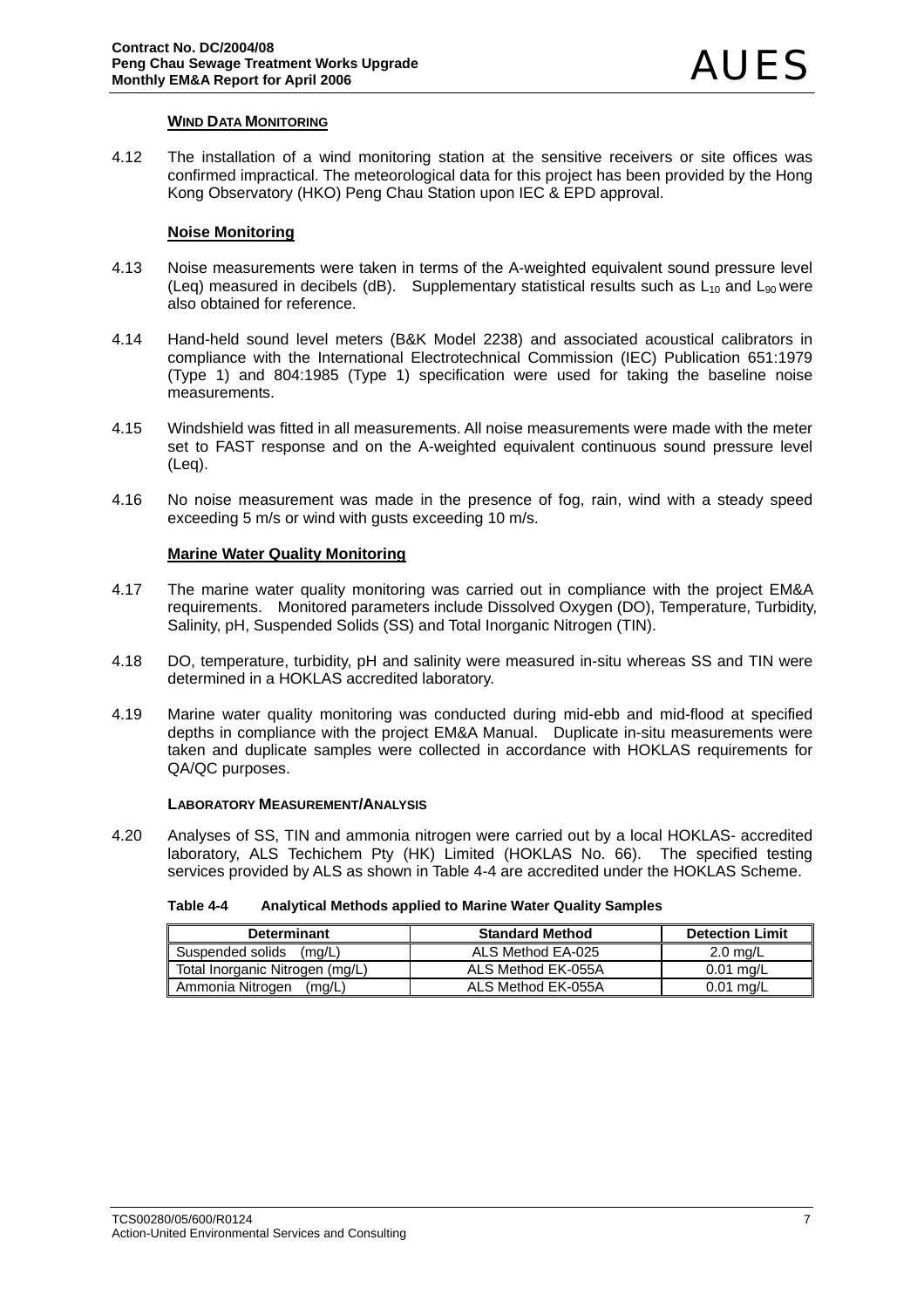#### **EQUIPMENT CALIBRATION**

- 4.21 Initial calibration of the HVS was performed upon installation and thereafter at bi-monthly intervals in accordance with the manufacturer's instruction using the NIST-certified standard calibrator. The calibration data are properly documented and the records are maintained by ET for future reference*.*
- 4.22 The 1-Hr TSP meter was calibrated by the supplier prior to purchase. Zero response of the equipment is checked before and after each monitoring event. A comparison test was carried out with a HVS. A conversion factor (K) of 4.0 was generated in accordance with the equipment manufacturer's instruction. The meter counts in minutes multiplied by the conversion factor will generate the equivalent dust concentration by HVS.
- 4.23 The sound level meters are calibrated using an acoustic calibrator prior to and after measurements. The meters are regularly calibrated in accordance with the manufacturer's instructions. Prior to and following each noise measurement, the accuracy of the sound level meter was checked using an acoustic calibrator generating a known sound pressure level at a known frequency. Measurements are considered valid only if the calibration levels before and after the noise measurement agree to within 1.0 dB.
- 4.24 All in-situ water monitoring instruments are checked, calibrated and certified by a HOKLAS accredited laboratory before use and subsequently re-calibrated at 3-monthly intervals. Responses of sensors and electrodes are checked with standard solutions before each use.
- 4.25 The calibration certificates of the monitoring equipment used during the impact monitoring program are attached in *Appendix D*.

## **DATA MANAGEMENT AND DATA QA/QC CONTROL**

- 4.26 The impact monitoring data are handled by the ET's systematic data recording and management, which complies with in-house certified (ISO 9001:2000) Quality Management System. Standard Field Data Sheets (FDS) are used in the impact monitoring program.
- 4.27 The monitoring data recorded in the equipment eg. 1-Hr TSP meters and noise meters are downloaded directly from the equipment at the end of each monitoring day. The downloaded monitoring data are input into a computerized database properly maintained by the ET. The laboratory results are input directly into the computerized database and QA/QC checked by personnel other than those who input the data.
- 4.28 For monitoring activities require laboratory analysis, the local laboratory follows the QA/QC requirements as set out under the HOKLAS scheme for all laboratory testing.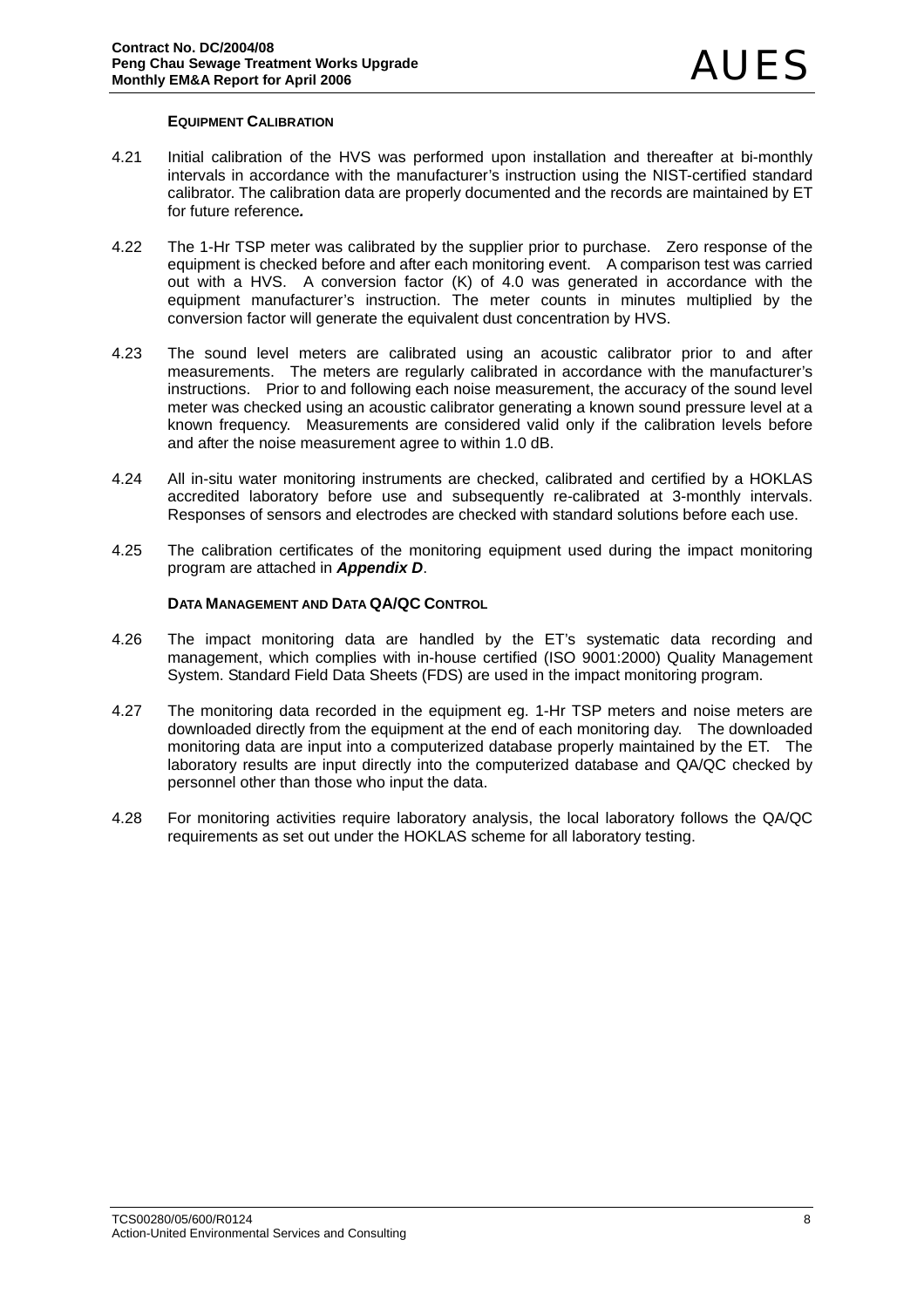#### **5.0 IMPACT MONITORING RESULTS**

5.01 The impact EM&A program was carried out by the ET in compliance with the project EM&A Manual during the period from 26 February to 25 March 2006 at the designated locations. The impact monitoring schedules are presented in *Appendix E* and the monitoring results are detailed in the following sub-sections.

#### **AIR QUALITY**

5.02 The impact air quality monitoring data is summarized in *Tables 5-1*. Graphical plots of the 24-Hr TSP and 1-Hr TSP results are shown in *Appendix F* respectively.

|                     | 24-Hr TSP            | 1-Hr TSP (ug/m <sup>3</sup> ) |                                           |                                           |                                 |  |  |  |
|---------------------|----------------------|-------------------------------|-------------------------------------------|-------------------------------------------|---------------------------------|--|--|--|
| Date                | (ug/m <sup>3</sup> ) | <b>Start Time</b>             | 1 <sup>st</sup> TSP<br><b>Measurement</b> | 2 <sup>nd</sup> TSP<br><b>Measurement</b> | $3rd$ TSP<br><b>Measurement</b> |  |  |  |
| 29-Mar-06           | 134                  | 10:02                         | 248                                       | 255                                       | 273                             |  |  |  |
| 3-Apr-06            | 82                   | 09:48                         | 278                                       | 196                                       | 102                             |  |  |  |
| 8-Apr-06            | 115                  | 13:02                         | 92                                        | 86                                        | 97                              |  |  |  |
| 12-Apr-06           | 62                   | 09:46                         | 72                                        | 66                                        | 79                              |  |  |  |
| 18-Apr-06           | 93                   | 09:51                         | 194                                       | 187                                       | 172                             |  |  |  |
| 24-Apr-06           | 128                  | 11:12                         | 37                                        | 82                                        | 63                              |  |  |  |
| <b>Action Level</b> | 163                  | $\blacksquare$                | 346                                       |                                           |                                 |  |  |  |
| <b>Limit Level</b>  | 260                  | ۰                             | 500                                       |                                           |                                 |  |  |  |

**Table 5-1 Summary of 24-Hr and 1-Hr TSP Monitoring Results** 

\* Exceedances are in bold.

No exceedance in 1-Hr TSP and 24-Hr TSP measurements was recorded in this reporting month.

5.03 The meteorological data during the monitoring period are summarized in *Appendix G*.

#### **NOISE**

5.04 The impact noise monitoring results are summarized in *Table 5-2*. Graphical plots of the monitoring data are presented in *Appendix F*.

**Table 5-2 Summary of Noise Monitoring Results** 

| <b>Date</b>        | <b>Start</b><br>Time | 1st<br>Leg <sub>5</sub> | 2nd<br>Leg <sub>5</sub> | 3rd<br>Leg <sub>5</sub> | 4th<br>Leg <sub>5</sub> | 5th<br>Leg <sub>5</sub> | 6th<br>Leg5 | Leg <sub>30</sub> | Corrected*<br>Leg <sub>30</sub> |
|--------------------|----------------------|-------------------------|-------------------------|-------------------------|-------------------------|-------------------------|-------------|-------------------|---------------------------------|
| 29-Mar-06          | 09:59                | 53.5                    | 63.9                    | 63.8                    | 68.5                    | 64.7                    | 62.1        | 64.5              | 67.5                            |
| $3-Apr-06$         | 10:20                | 57.9                    | 52.0                    | 50.1                    | 51.3                    | 47.5                    | 45.0        | 52.6              | 55.6                            |
| 8-Apr-06           | 10:14                | 56.4                    | 55.2                    | 53.4                    | 64.0                    | 60.6                    | 58.7        | 59.5              | 62.5                            |
| 12-Apr-06          | 09:54                | 62.7                    | 64.2                    | 61.5                    | 62.4                    | 75.5                    | 63.0        | 68.8              | 71.8                            |
| 18-Apr-06          | 09:53                | 52.6                    | 58.9                    | 55.1                    | 59.4                    | 56.1                    | 57.3        | 57.1              | 60.1                            |
| 24-Apr-06          | 09:59                | 61.9                    | 55.2                    | 64.2                    | 58.5                    | 48.0                    | 67.7        | 62.7              | 65.7                            |
| <b>Limit Level</b> |                      | $\blacksquare$          |                         |                         |                         |                         | ۰           | 75                |                                 |

\* A façade correction of +3 dB(A) has been added according to acoustical principles and EPD guidelines.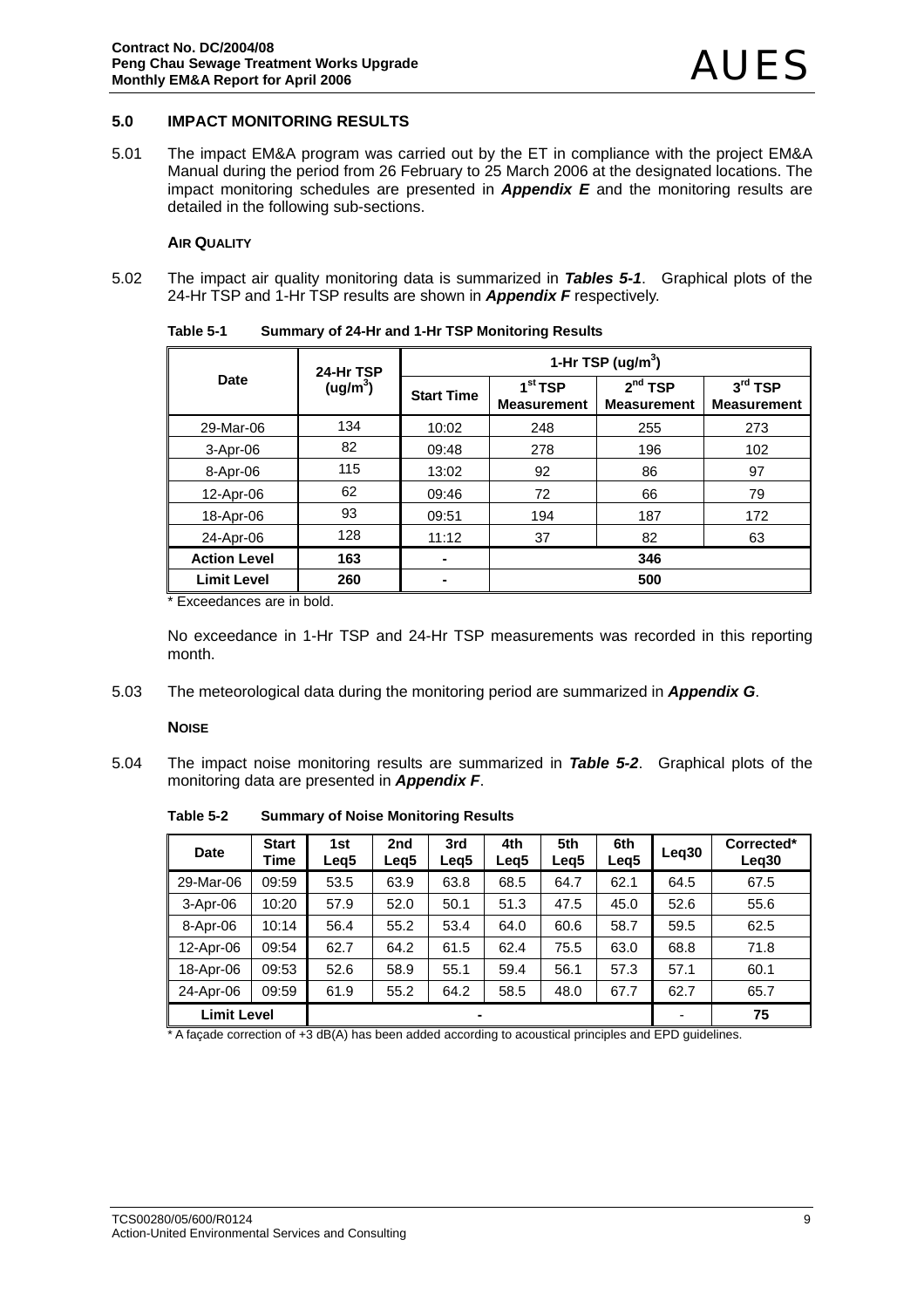#### **MARINE WATER QUALITY**

5.05 The impact water monitoring results are presented in *Appendix H* and the graphical plots of are presented in *Appendix I*. *Table 5-3* presents the total number of exceedance for dissolved oxygen, turbidity, suspended solids and TIN at each sensitive receiver for the month.

| <b>Station</b> | <b>Exceedance</b> | DO         |              | <b>Turbidity</b> |              | SS         |              | NH <sub>3</sub> |              | <b>TIN</b> |              |
|----------------|-------------------|------------|--------------|------------------|--------------|------------|--------------|-----------------|--------------|------------|--------------|
|                | Level             | <b>Ebb</b> | <b>Flood</b> | Ebb              | <b>Flood</b> | <b>Ebb</b> | <b>Flood</b> | <b>Ebb</b>      | <b>Flood</b> | <b>Ebb</b> | <b>Flood</b> |
| W1             | Action            | 0          | 0            | 0                |              | 0          | 0            | 4               | 3            | 0          | 0            |
|                | Limit             |            | 0            | 0                |              | 0          | 0            | 2               | 2            | 0          | 0            |
| W <sub>2</sub> | Action            | 0          | 0            | 0                |              | 0          | 0            | 5               | 3            | 0          | 0            |
|                | Limit             | 0          | 0            | 0                |              | 0          | 0            | 2               | 2            | 0          | 0            |
| Total          | <b>Action</b>     | 0          | 0            | 0                | 0            | 0          | 0            | 9               | 6            | 0          | 0            |
|                | Limit             | 0          | 0            | 0                | 0            | 0          | 0            | 4               | 4            | 0          | 0            |

**Table 5-3 Summary of Exceedances for Marine Water Quality** 

\* Exceedances are in bold.

5.06 There were 8 limit and 15 action level exceedances in Ammonia recorded in this reporting month. The limit level exceedances were recorded on 3 & 6 April 2006 at W1 & W2 during ebb tide & flood tide. For action level exceedances, nine exceedances were recorded during ebb tide on 8, 10, 12, 20, 22 and 24 April 2006; and six exceedances were recorded during flood tide on 29 Mar, 8 and 22 April 2006 at W1 & W2.

According to the site construction dairy was provided by contractor, there was no marine work carried out on those dates. The ammonia levels measured at the control stations at C1 & C2 were also high in values. The ET therefore considered that the exceedances were not due to the project.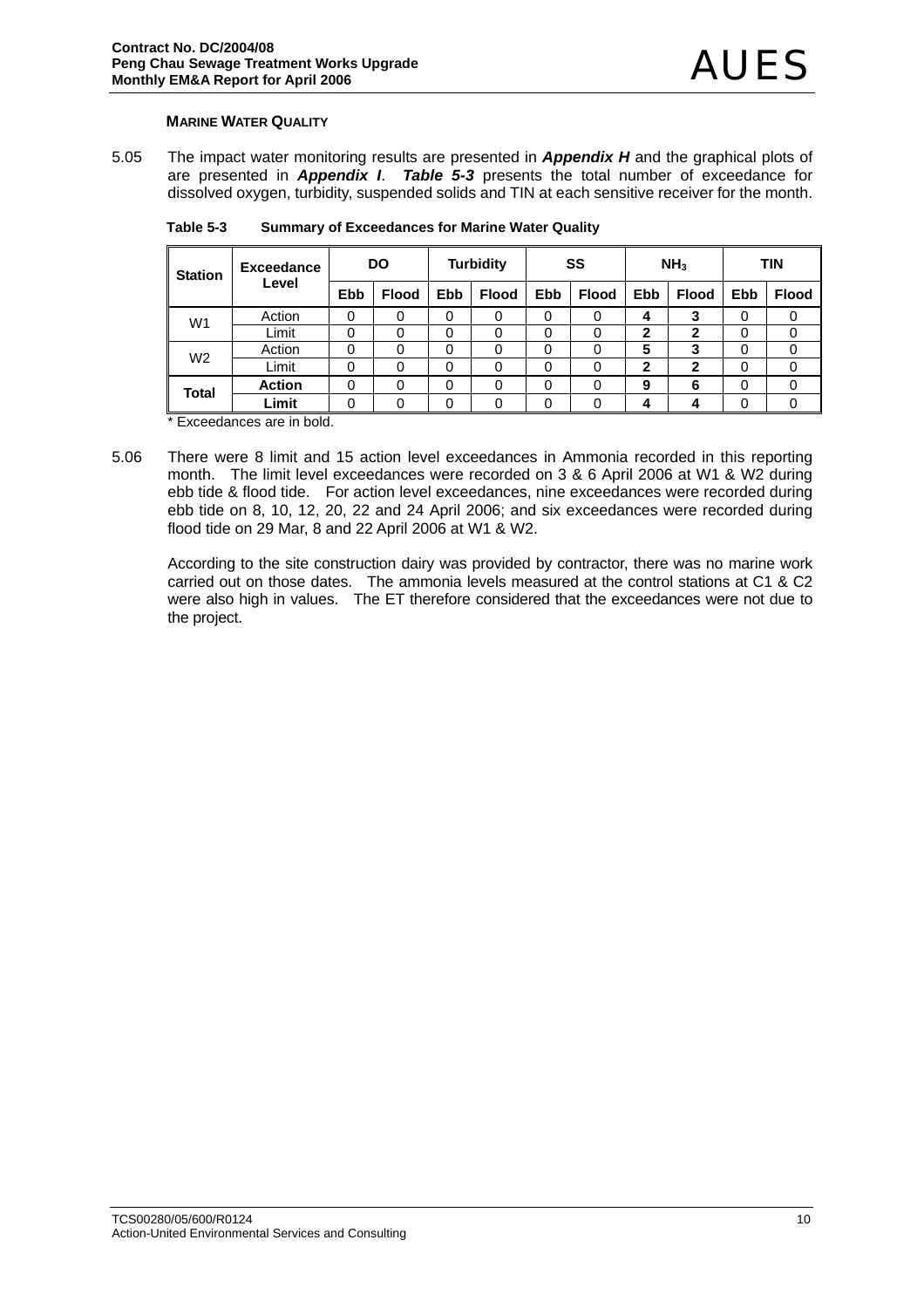## **6.0 WASTE MANAGEMENT**

A joint site audit with IEC was performed on 24 April 2006 in this reporting month. The results and findings for the audit are presented below.

#### **Records of Waste Quantities**

All types of waste arising from the construction work are classified into the following:

- Excavated material;
- Construction & demolition (C&D) material;
- Chemical waste; and
- General refuse.

The quantities of waste for disposal in this reporting month are summarized in *Tables 6-1* and *6-2.* Whenever possible, materials were reused on-site as far as practicable.

| Table 6-1 | <b>Summary of Quantities of Waste for Disposal</b> |
|-----------|----------------------------------------------------|
|-----------|----------------------------------------------------|

| <b>Type of Waste</b>                                          | Quantity | <b>Disposal Location</b>    |
|---------------------------------------------------------------|----------|-----------------------------|
| Excavated Material (Spent lube oil) (Liters)                  |          | N/A                         |
| Empty Site Vehicle Batteries (Nos.)                           |          | N/A                         |
| Excavated material (Uncontaminated) $(m3)$                    | 453.17   | Peng Chau Transfer Facility |
| Broken Rock (m <sup>3</sup> )                                 | 434.53   | Peng Chau Transfer Facility |
| Construction & Demolition Material (Inert) (tons)             | 4.07     | Peng Chau Transfer Facility |
| Construction & Demolition Material (Non-Inert) (tons)         |          | N/A                         |
| Asbestos C&D Materials (m <sup>3</sup> )                      |          | N/A                         |
| Chemical Waste (Liters)                                       |          | N/A                         |
| Wastewater Collected for Off-site Treatment (m <sup>3</sup> ) |          | N/A                         |
| General Refuse (tons)                                         |          | Peng Chau Transfer Facility |
| Dredged Materials (m <sup>3</sup> )                           |          | N/A                         |

#### **Table 6-2 Summary of Quantities of Recycling Materials**

| <b>Type of Waste</b>  | Quantity | <b>Disposal Location</b> |
|-----------------------|----------|--------------------------|
| Recycled Metal (kg)   | -        | ΝA                       |
| Recycled Paper (kg)   | -        | NA                       |
| Recycled Plastic (kg) | -        | ΝA                       |

#### **7.0 SITE INSPECTION**

Representatives of the Engineer and the Contractor carried out joint site inspection every week to evaluate the site environmental performance. A monthly audit with representatives of RE, Contractor, IEC and ET was carried out on 24 April 2006. No non-compliance was noted and some observations were made on general site housekeeping.

The following presents the observations and recommendations made during the audit:

- The Contractor was reminded to properly treat the wastewater satisfying the discharge standards before discharging.
- As advised by the Contractor, no truck would go outside the site boundary and the trucks would be well washed before running on the paved road on site.
- The Contractor was reminded to provide impervious sheeting or spraying for the soil/rock stockpiles.

#### **8.0 ENVIRONMENTAL COMPLAINT AND NON-COMPLIANCE**

#### **8.1 Environmental Complaint and Prosecution**

No environmental complaint was received in this reporting month. A statistical summary table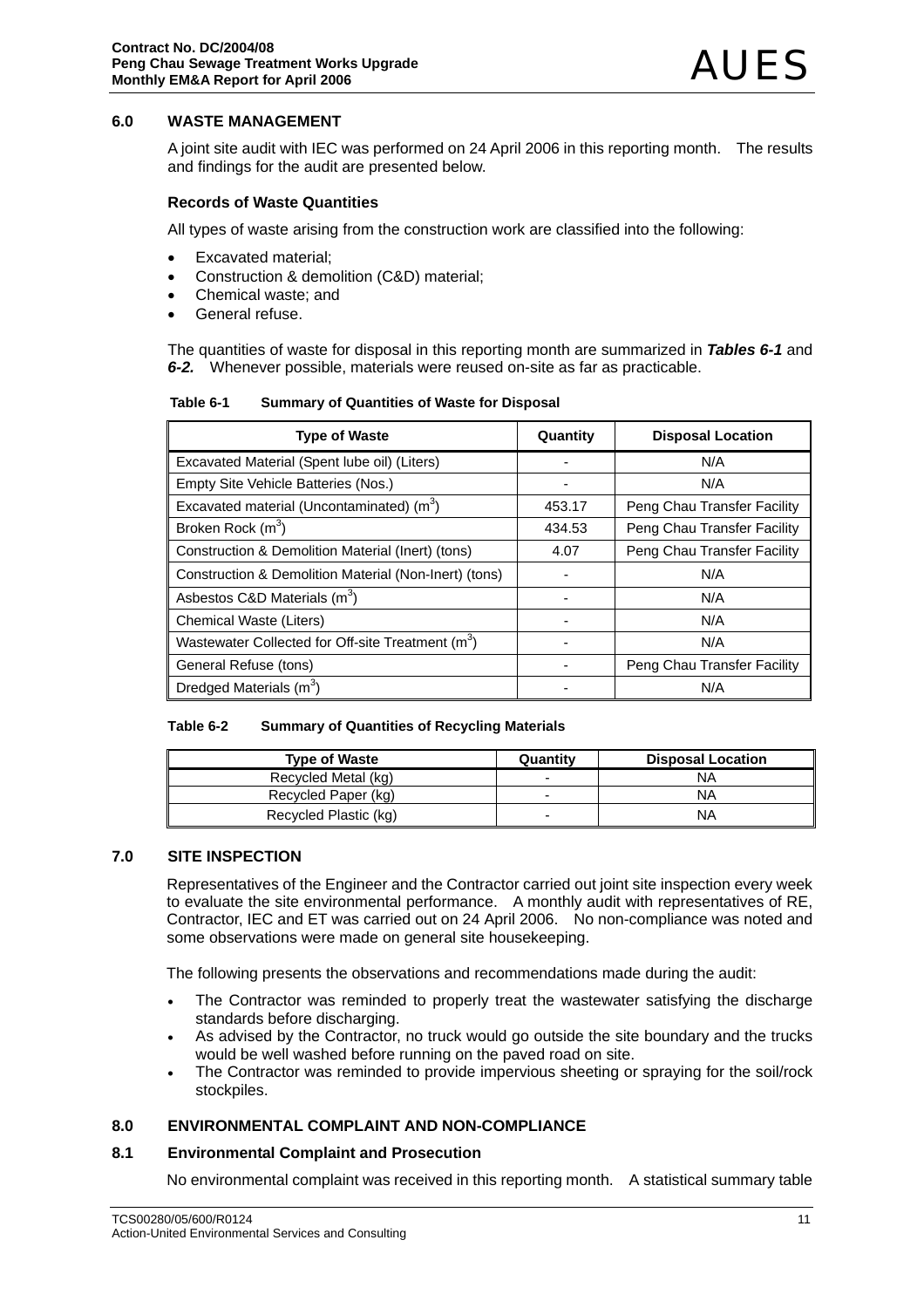of any complaint details is presented in *Table 8-1*.

No prosecution and summon was received in this reporting month.

| Table 8-1 | <b>Statistical Summary of Environmental Complaints</b> |  |
|-----------|--------------------------------------------------------|--|
|           |                                                        |  |

| <b>Reporting Month</b> |                  | <b>Complaint Statistics</b> |                         |
|------------------------|------------------|-----------------------------|-------------------------|
|                        | <b>Frequency</b> | <b>Cumulative</b>           | <b>Complaint Nature</b> |
| August 2005            |                  |                             | <b>NA</b>               |
| September 2005         |                  |                             | <b>NA</b>               |
| October 2005           |                  | 0                           | <b>NA</b>               |
| November 2005          |                  |                             | <b>NA</b>               |
| December 2005          |                  |                             | <b>NA</b>               |
| January 2006           |                  | 0                           | <b>NA</b>               |
| February 2006          |                  |                             | <b>NA</b>               |
| <b>March 2006</b>      |                  | O                           | <b>NA</b>               |
| April 2006             |                  |                             | ΝA                      |

# **9.0 IMPLEMENTATION STATUS OF MITIGATION MEASURES**

AAJV has been implementing the required environmental mitigation measures according to the project Mitigation Implementation Schedule. The implementation schedule with mitigation measures is presented in the First Impact EM&A report.

A summary of environmental mitigation measures generally implemented by AAJV in this reporting month is presented as follows;

#### Water Quality

- Drainage channels are provided to convey run-off into appropriate treatment facilities;
- Drainage systems are regularly and adequately maintained.

#### Landscaping

- Tree protection measures are provided to existing trees;
- No tree is unnecessarily lopped or felled.

#### **Air Quality**

- Vehicles are cleaned of mud and debris before leaving the site;
- Site vehicles are limited to within 15 km/hr;
- Public roads around the site entrance/exit have been kept clean and free from dust;
- No dark/black smoke emissions from site vehicles and generators;
- Provide dust suppression measures to reduce dust emission from stockpile.

#### Noise

- Works and equipment are located to minimise noise nuisance from the nearest sensitive receiver;
- Idle equipment is either turned off or throttled down;
- Powered Mechanical Equipment are covered or shielded by appropriate acoustic materials.

#### Waste and Chemical Management

- Waste is properly segregated into appropriate containers/areas:
- Excavated materials were reused where practicable.
- A chemical waste storage area is provided on site;

#### General

The site is kept tidy and clean.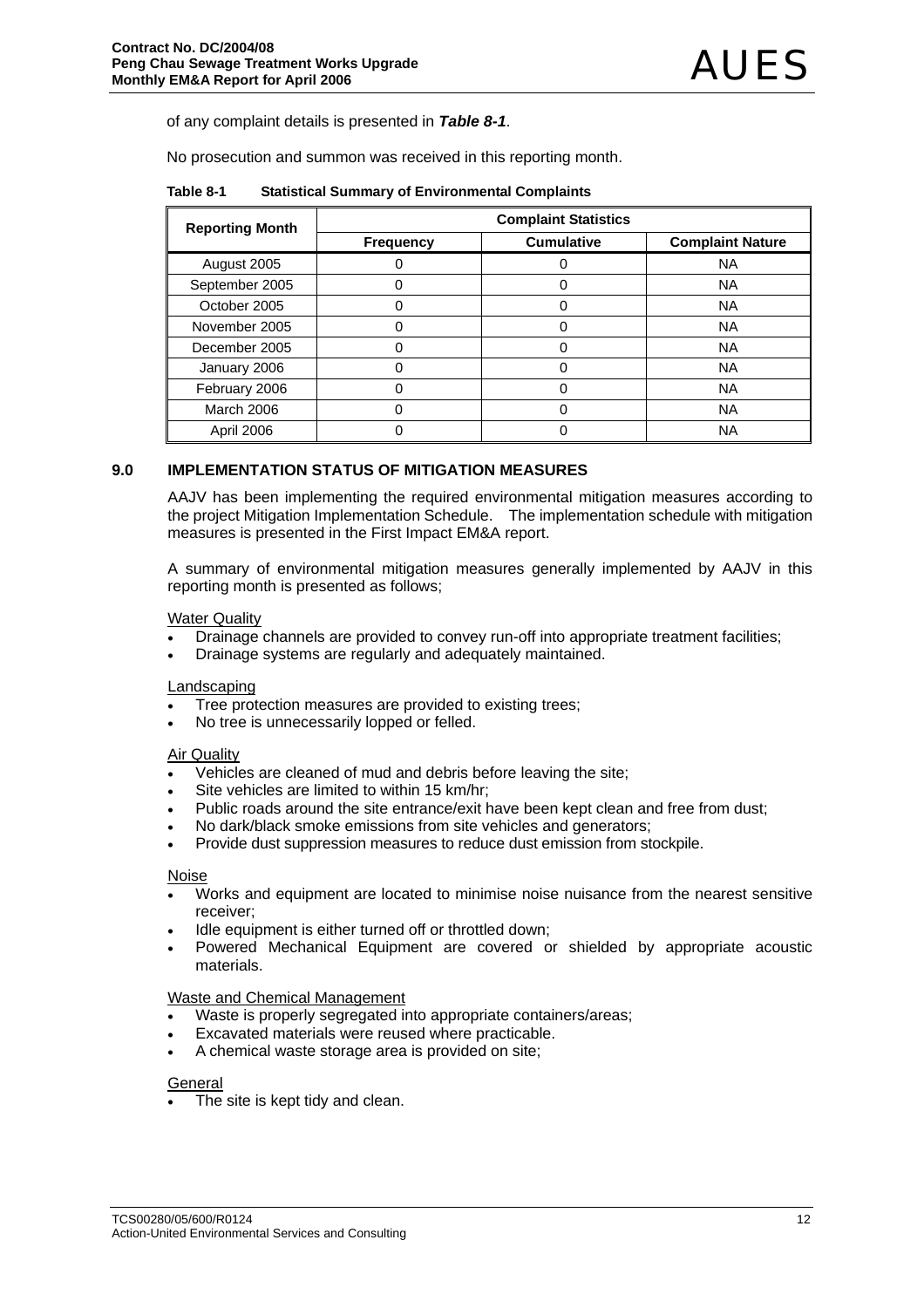#### **10.0 IMPACT FORECAST**

#### **10.1 Key Issues for the Coming Month**

Key issues to be considered in the coming month include:

- Implementation of dust suppression measures at all times;
- Potential marine water quality impact due to construction works near the seafront;
- Potential marine water quality impact due to rainy season (April to October) for avoiding untreated runoff discharging to the sea;
- Disposal of empty engine oil containers within site area;
- Ensure dust suppression measures are implemented properly;
- Sediment catch-pits and silt removal facilities should be regularly maintained:
- Management of chemical wastes;
- Follow-up of improvement on general waste management issues; and
- Implementation of construction noise preventative control measures.

A 3-month rolling program is presented in *Appendix J*.

## **11.0 CONCLUSION**

The EM&A program in April 2006 was undertaken in compliance with the EM&A manual for the Peng Chau Sewage Treatment Works Upgrade. A summary of environmental compliance for air, noise and water quality in this reporting month is presented as follows:

| <b>Env. Quality</b>  | <b>Parameters</b>       | <b>Compliance</b><br>% | <b>Investigation &amp; Corrective Actions</b> |
|----------------------|-------------------------|------------------------|-----------------------------------------------|
| Air Quality          | 1-hour TSP              | 100                    | Not Required for 100% Compliance              |
|                      | 24-hour TSP             | 100                    | Not Required for 100% Compliance              |
| Noise                | Leg (30min) Daytime     | 100                    | Not Required for 100% Compliance              |
|                      | <b>Suspended Solids</b> | 100                    | Not Required for 100% Compliance              |
|                      | Turbidity               | 100                    | Not Required for 100% Compliance              |
| <b>Water Quality</b> | Dissolved Oxygen        | 100                    | Not Required for 100% Compliance              |
|                      | Ammonia                 | 100                    | Not Required for Non Project-Related          |
|                      |                         |                        | Exceedances                                   |
|                      | TIN                     | 100                    | Not Required for 100% Compliance              |

#### **Summary of Monitoring Exceedances**

- 11.01 No exceedance in 1-Hr TSP and 24-Hr TSP measurements was recorded in this reporting month.
- 11.02 All noise levels measured at AN1 were below the Limit level and no complaint was received in this reporting month.
- 11.03 There were 8 limit and 15 action level exceedances in Ammonia recorded in this reporting month. The limit level exceedances were recorded on 3 & 6 April 2006 at W1 & W2 during ebb tide & flood tide. For action level exceedances, nine exceedances were recorded during ebb tide on 8, 10, 12, 20, 22 and 24 April 2006; and six exceedances were recorded during flood tide on 29, 8 and 22 April 2006 at W1 & W2.

According to the site construction dairy was provided by contractor, there was no marine work carried out on those dates. The ammonia levels measured at the control stations at C1 & C2 were also high in values. The ET therefore considered that the exceedances were not due to the project.

11.04 No environmental complaint or summon was received in this reporting month.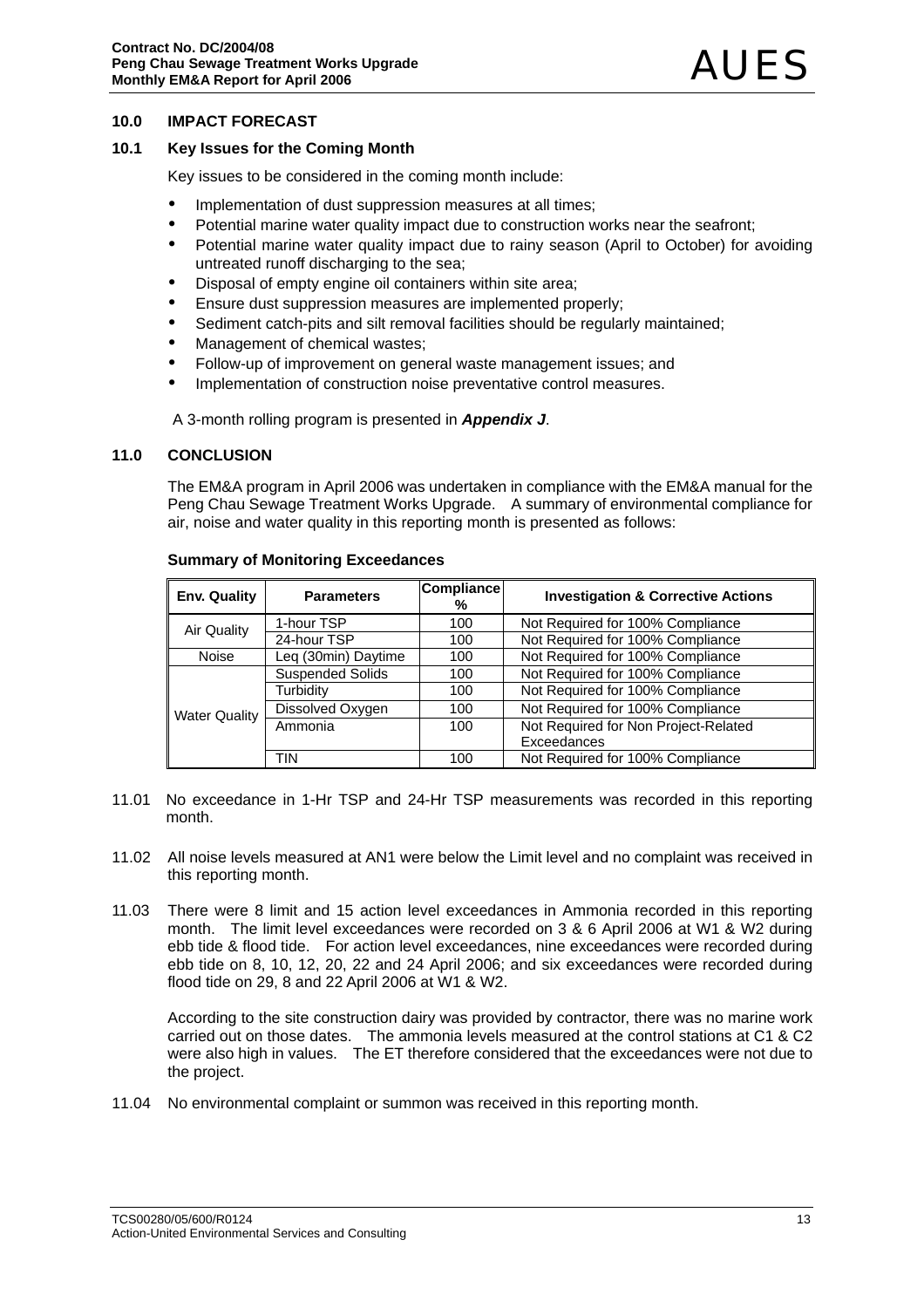#### *Recommendations*

- 11.05 Based on the joint site inspection records on 24 April 2006, the following key recommendations are pertinent:
	- The Contractor was reminded to properly treat the wastewater satisfying the discharge standards before discharging.
	- As advised by the Contractor, no truck would go outside the site boundary and the trucks would be well washed before running on the paved road on site.
	- The Contractor was reminded to provide impervious sheeting or spraying for the soil/rock stockpiles.

The ET will continue to implement the EM&A program and audit the implementation of the environmental mitigation measures.

11.06 AAJV has been demonstrating sound environmental performance in running this project and has been awarded "The Best Construction Site Housekeeping Award" for the year of 2005.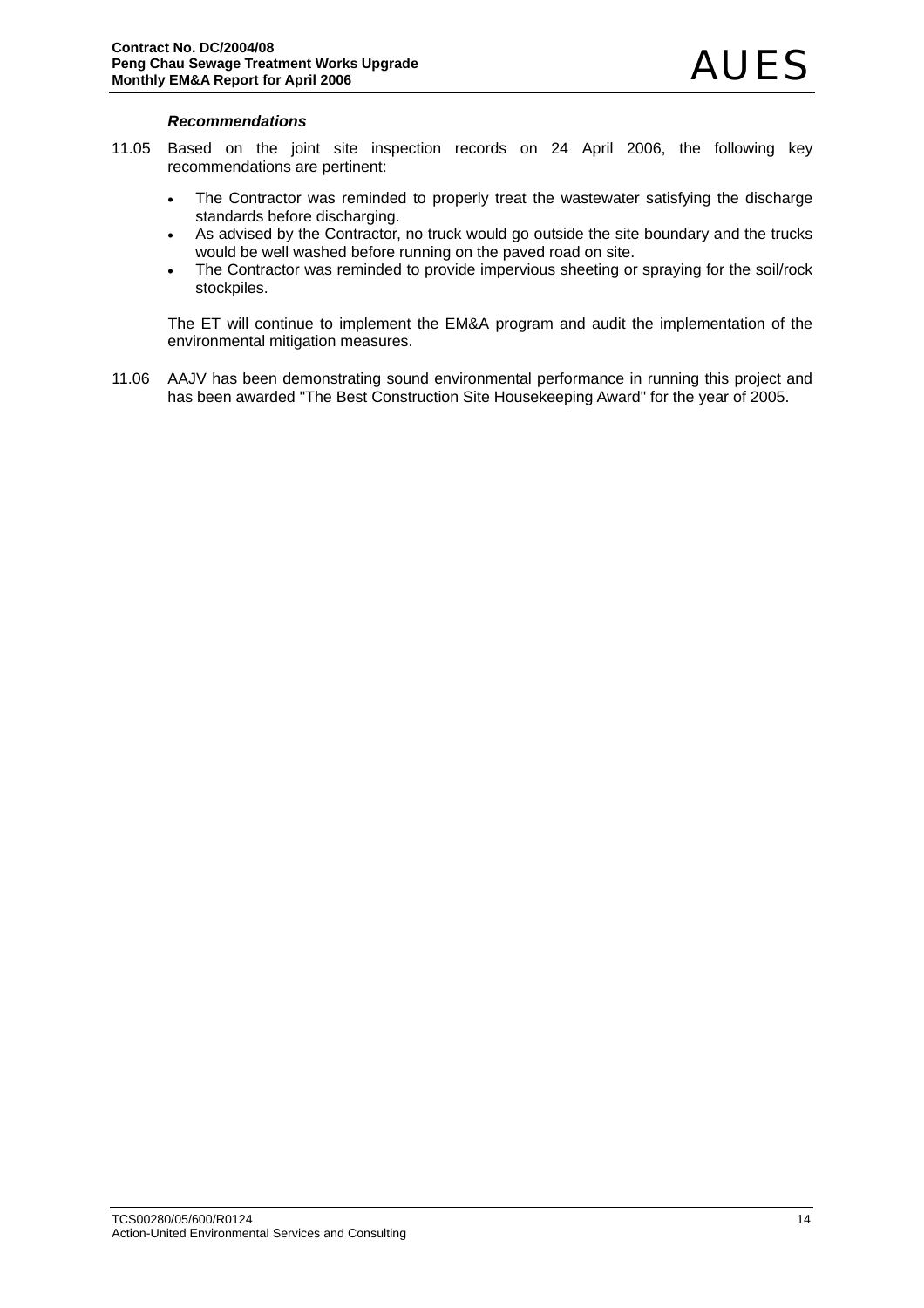**Appendix A** 

**Project Site Layout**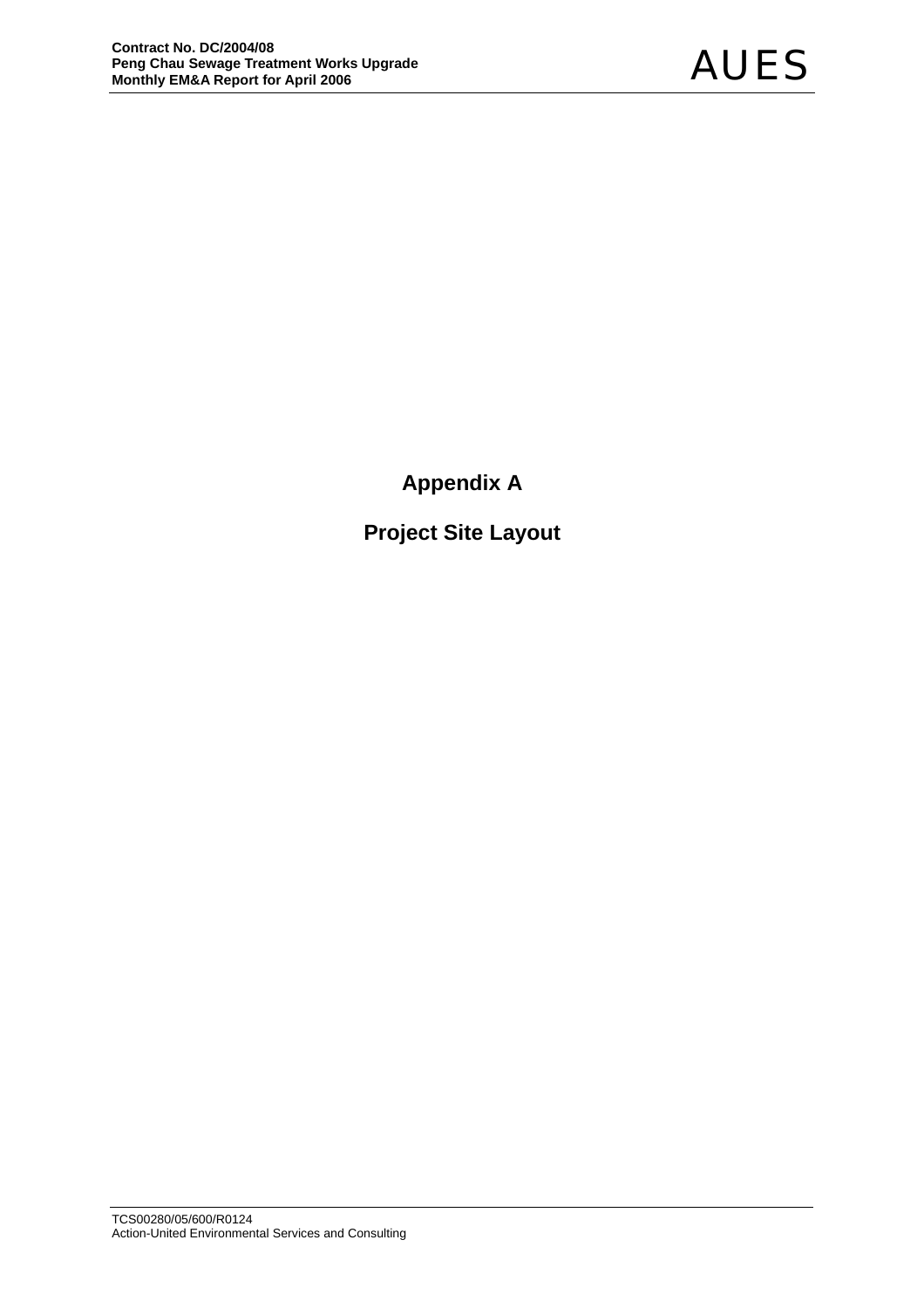

 $\pm$  (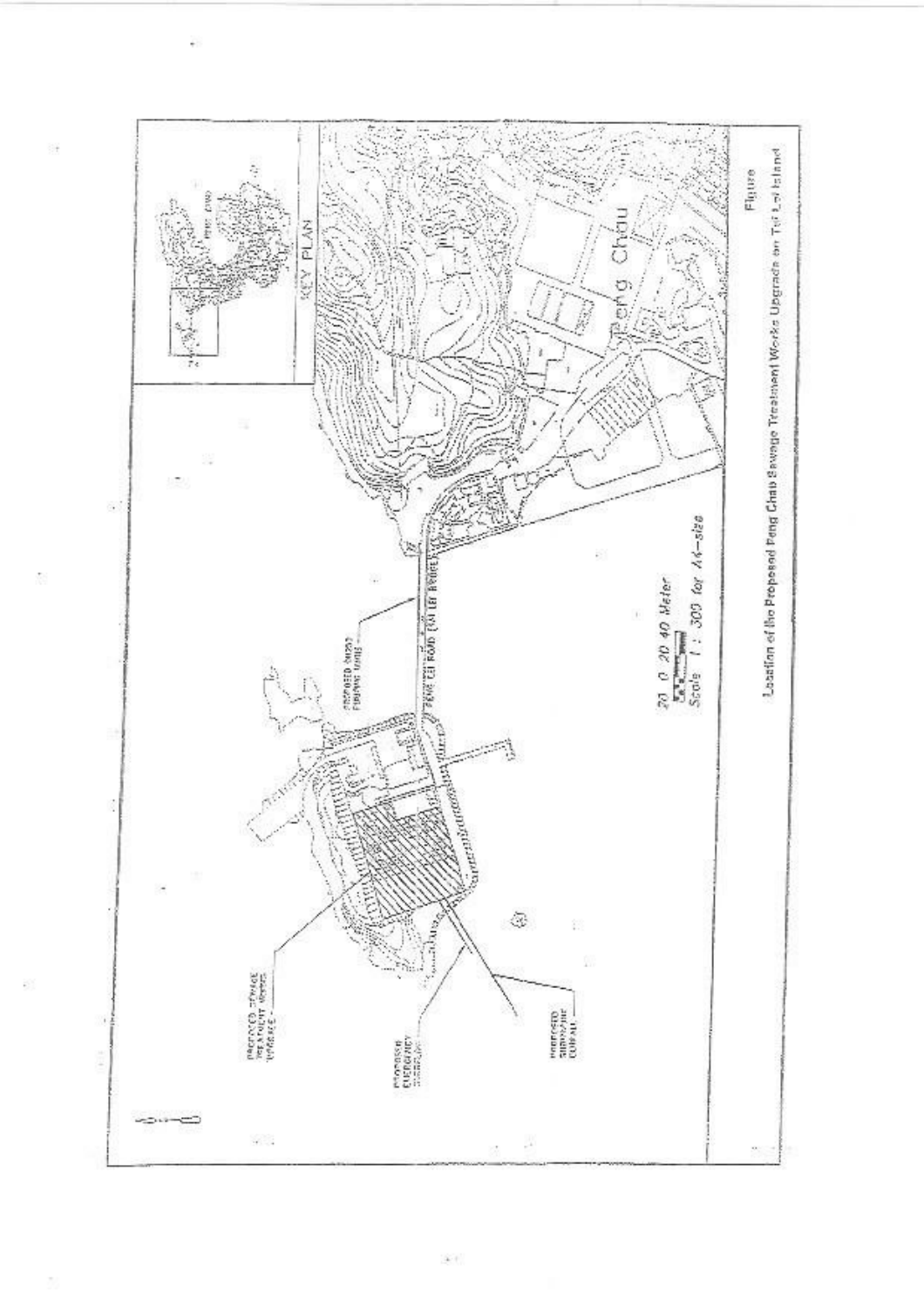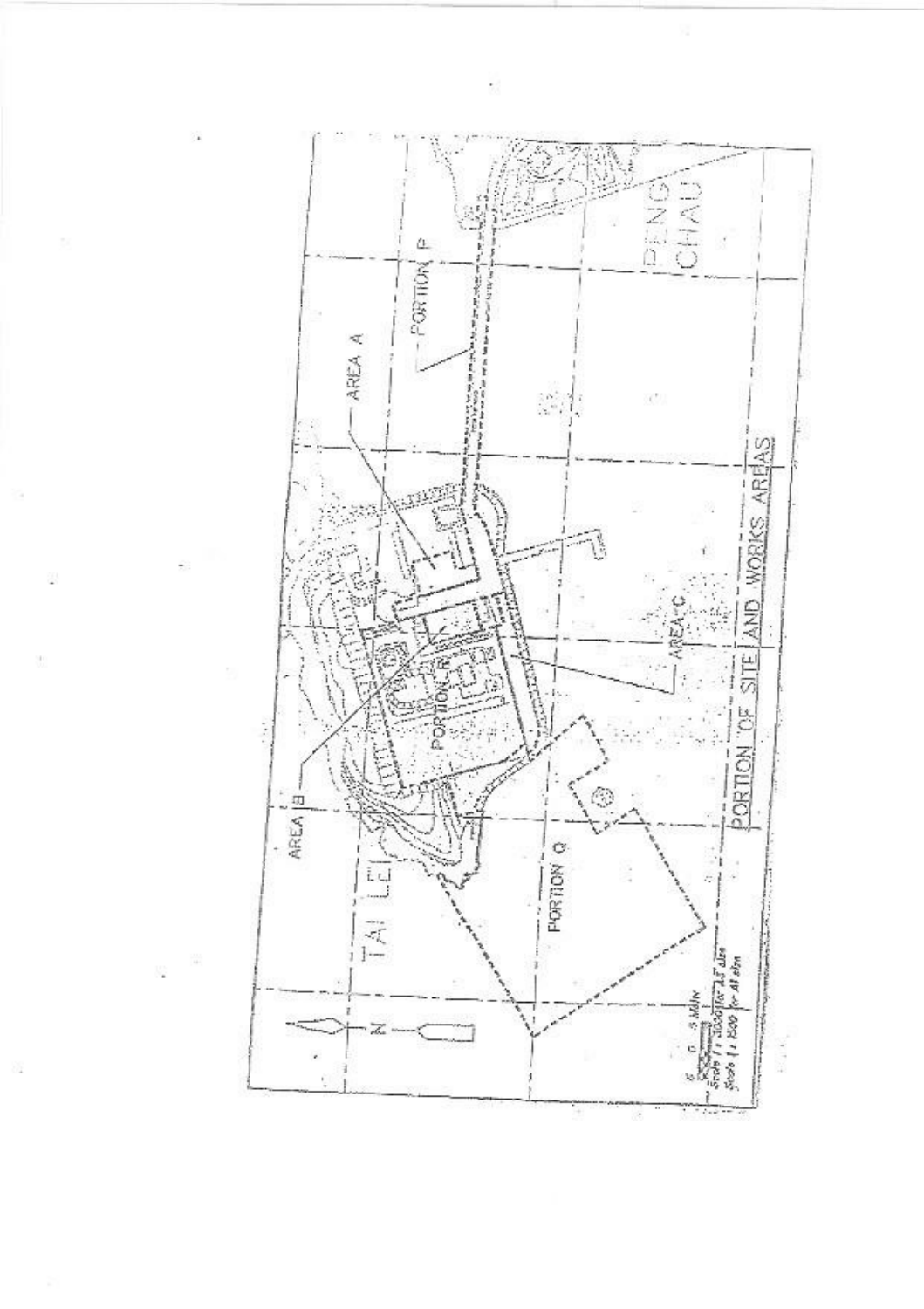**Appendix B** 

# **Environmental Organization Structure**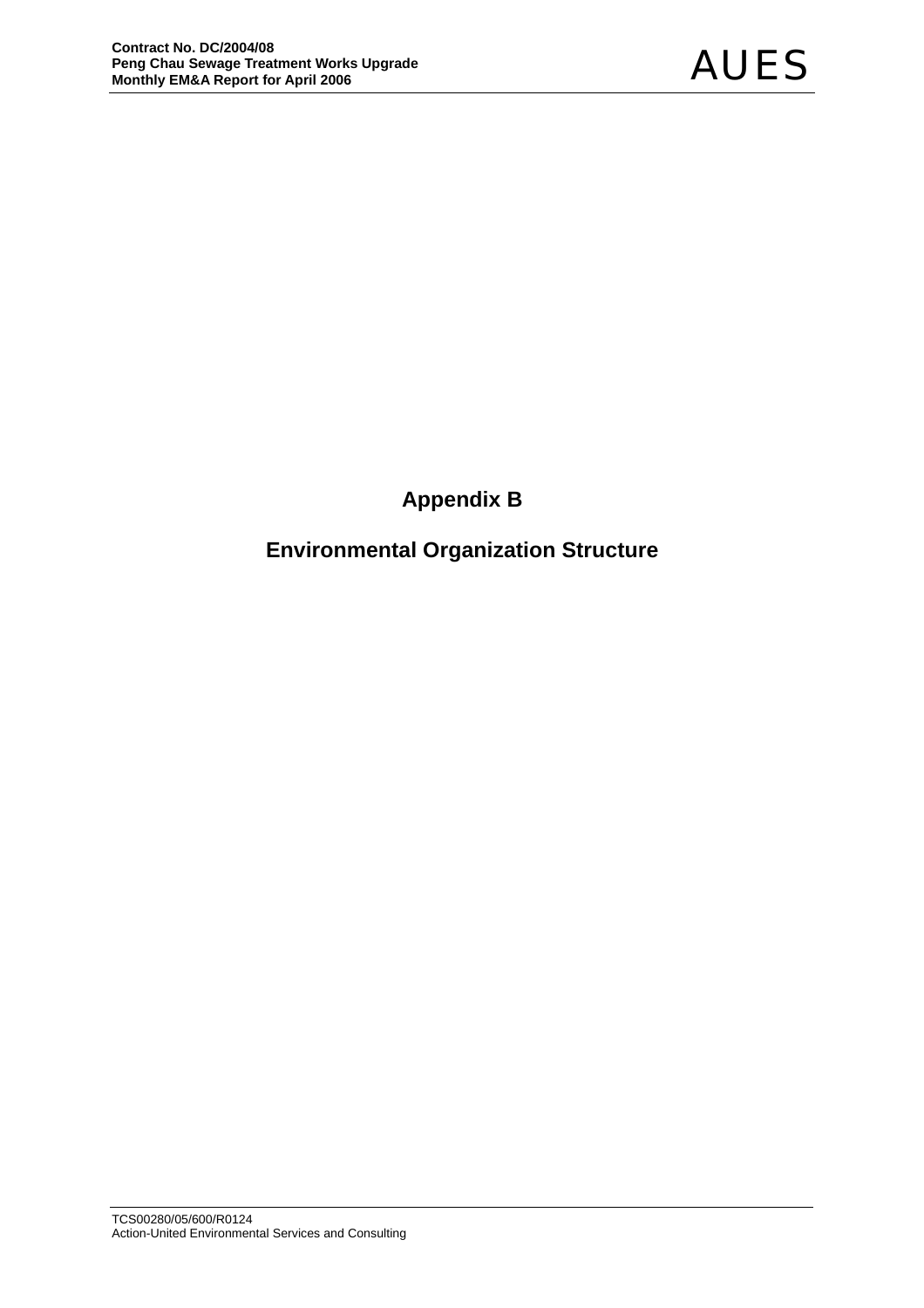| Organization    | <b>Project Role</b>           | <b>Designation</b>                                                                                                                        | Name of Key Staff                                                                                                          | Tel No.                                                                                                           | Fax No.   |
|-----------------|-------------------------------|-------------------------------------------------------------------------------------------------------------------------------------------|----------------------------------------------------------------------------------------------------------------------------|-------------------------------------------------------------------------------------------------------------------|-----------|
| <b>DSD</b>      | Employer                      | Permit Holder                                                                                                                             | Ir David Leung                                                                                                             | 2594-7281                                                                                                         | 2827-8526 |
|                 |                               | <b>Project Engineer</b>                                                                                                                   | Mr. Stephen Ng                                                                                                             | 2428-2332<br>2983-9303<br>2983-9303<br>2815-2221<br>2815-2221<br>2983-0092<br>2983-0092<br>2959-6059<br>2959-6059 | 2424-9114 |
| <b>CDM</b>      | Engineer's<br>Representative  | <b>Resident Engineer</b>                                                                                                                  | Mr. Alfred Cheung                                                                                                          |                                                                                                                   | 2983-9843 |
|                 |                               | ARE                                                                                                                                       | Mr. Alex Yeung<br>Mr. Antony Wong<br>Mr. Benny Ng<br>Mr. William Chan<br>Mr. Mingo Li<br>Mr. Cliff Lam<br>Mr. Benjamin Tam |                                                                                                                   | 2983-9843 |
| <b>BMT Asia</b> | Independent<br>Environmental  | <b>IEC</b><br>IEC'S<br>Representative<br>Project Manager<br>Site Agent<br>Environmental Team<br>Leader (ETL)<br><b>Project Supervisor</b> |                                                                                                                            |                                                                                                                   | 2815-3377 |
|                 | Checker                       |                                                                                                                                           |                                                                                                                            |                                                                                                                   | 2815-3377 |
| Acciona-ATAL    | Main Contractor               |                                                                                                                                           |                                                                                                                            | 2983-0381                                                                                                         |           |
|                 |                               |                                                                                                                                           |                                                                                                                            |                                                                                                                   | 2983-0381 |
| <b>AUES</b>     | Contractor's<br>Environmental |                                                                                                                                           |                                                                                                                            |                                                                                                                   | 2959-6079 |
|                 | Team                          |                                                                                                                                           |                                                                                                                            |                                                                                                                   | 2959-6079 |

# **Contact Details of Key Personnel**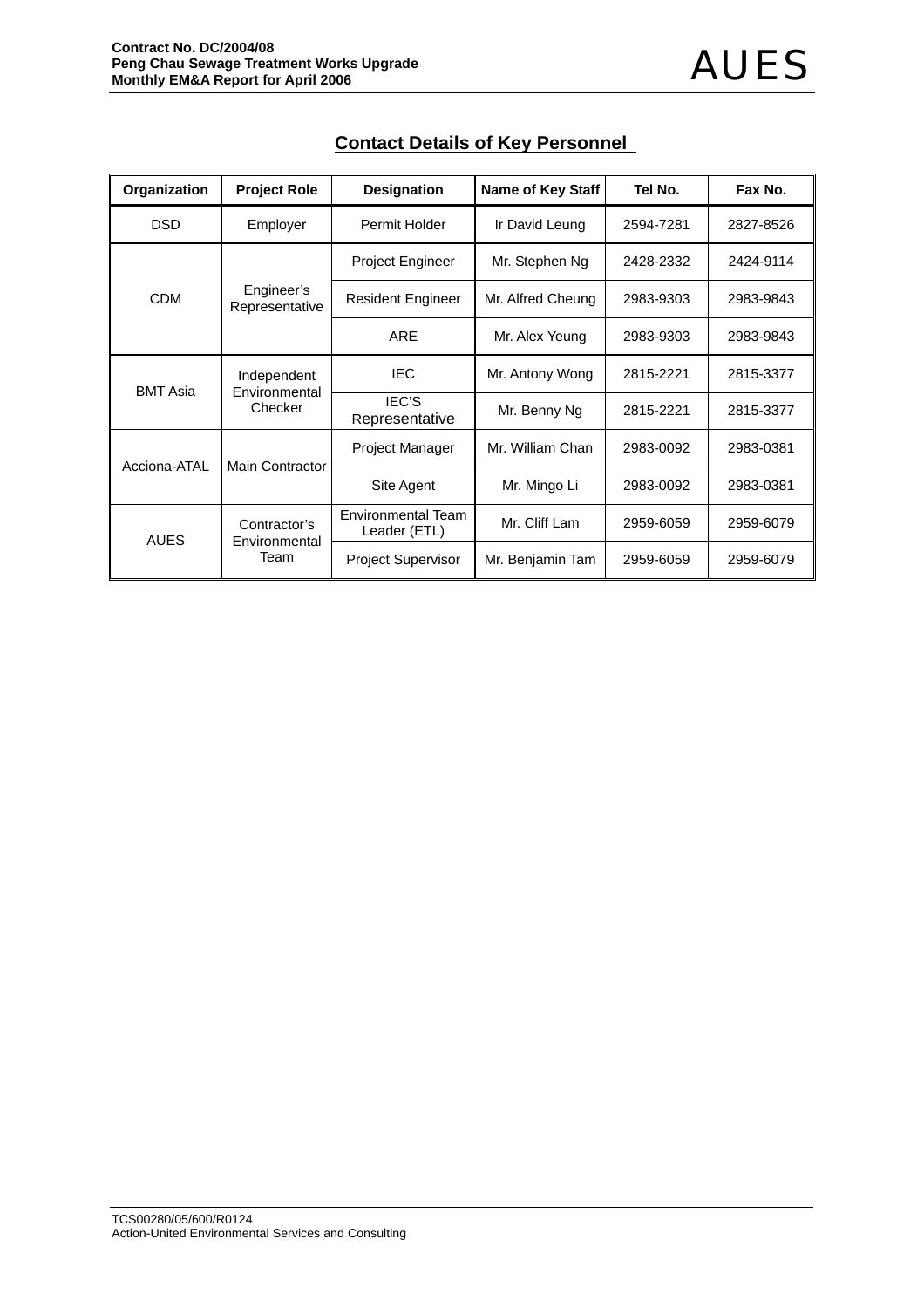**Appendix C** 

# **Locations of Designated Monitoring Stations**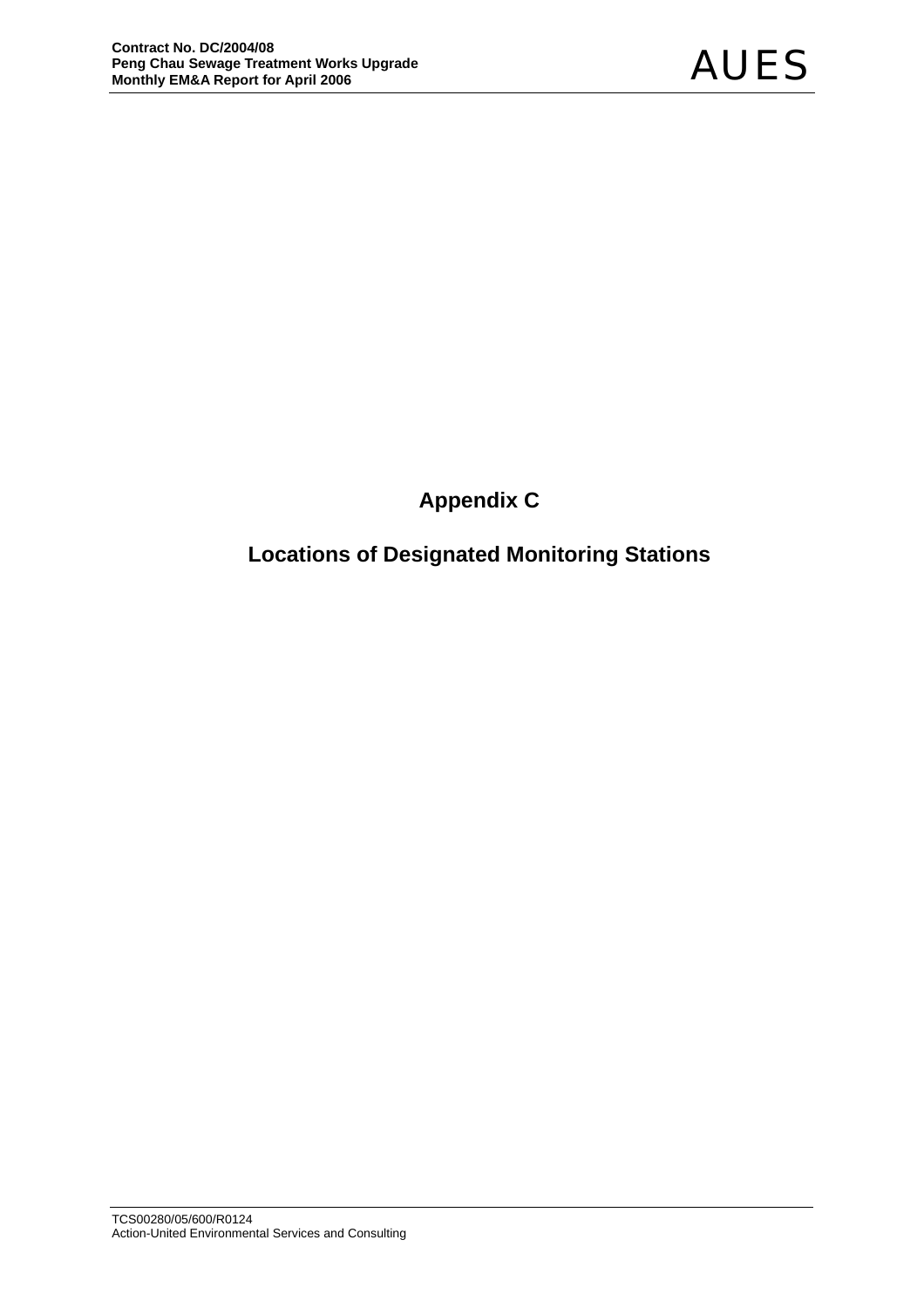

ä

leit.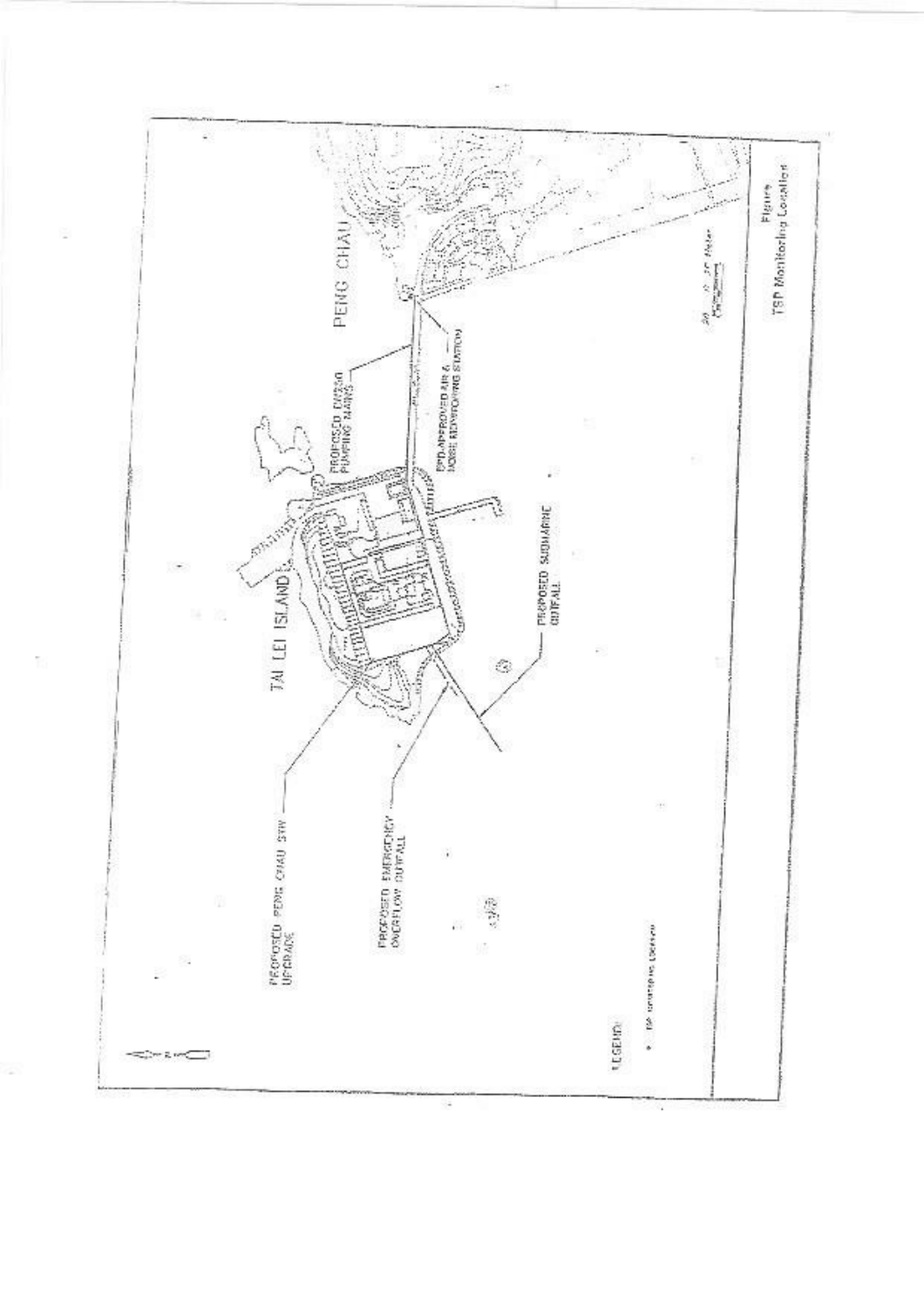

 $\ddot{i}$ j

 $\langle \hat{q} \rangle$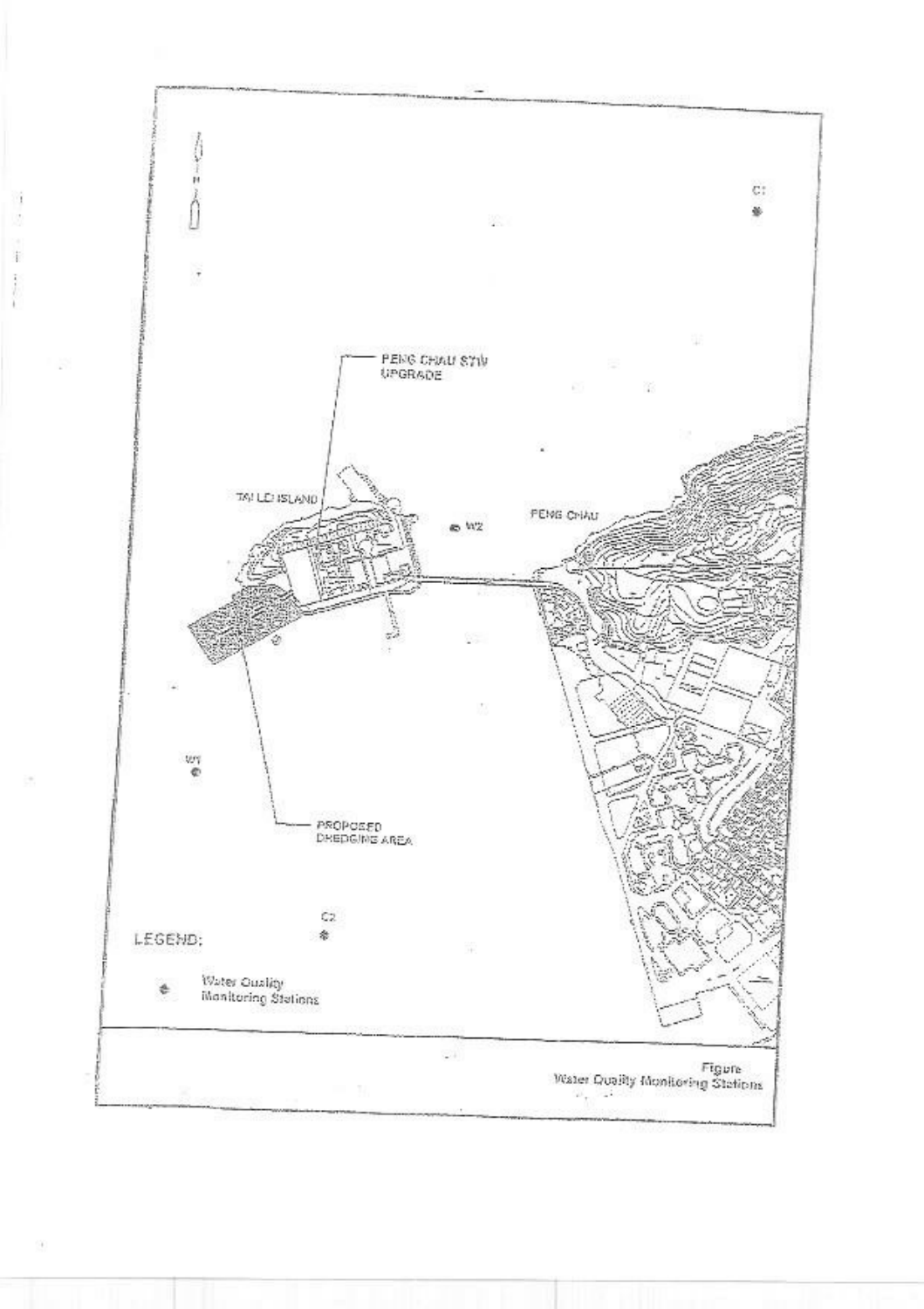**Appendix D** 

# **Equipment Calibration Certificates**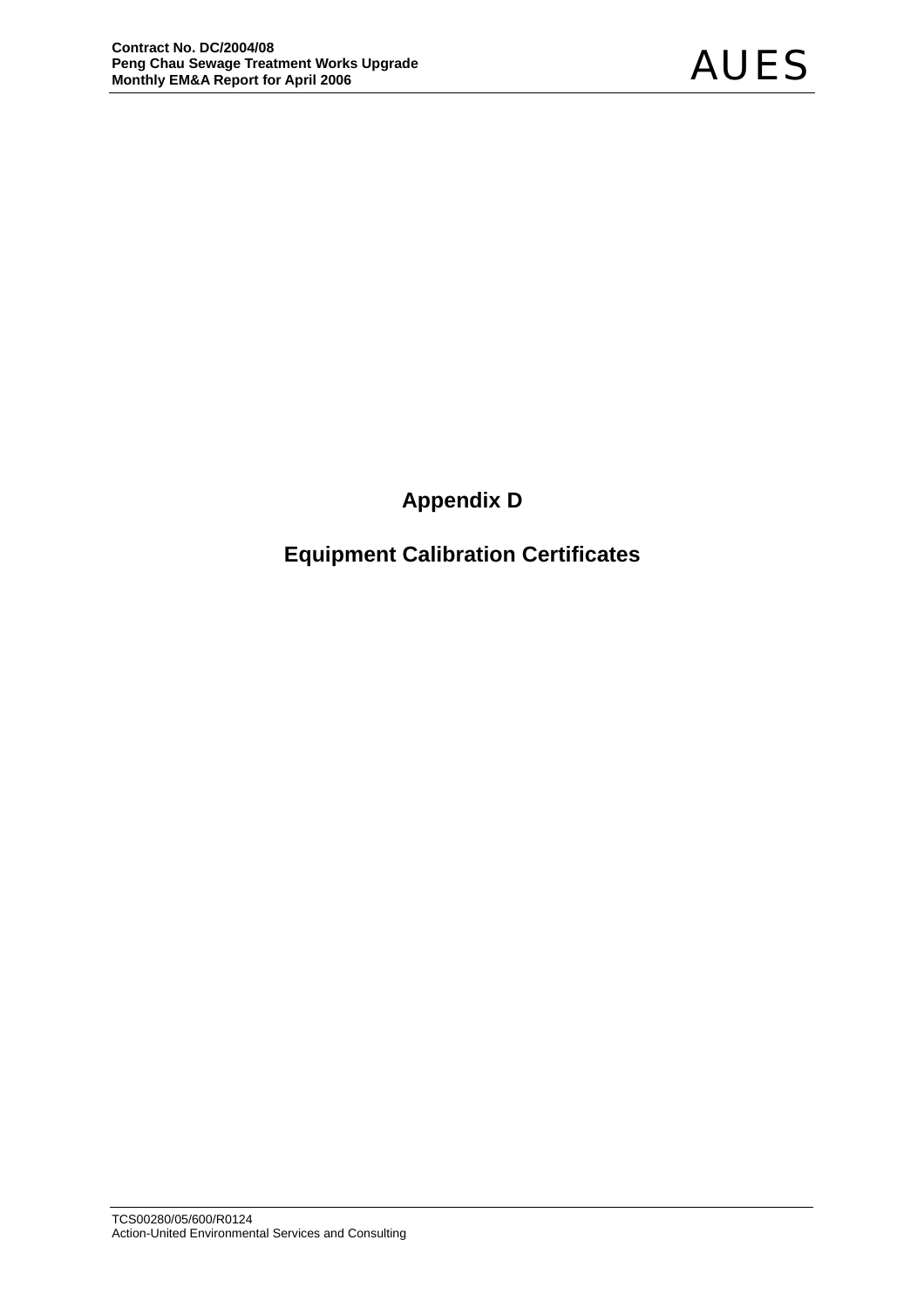# **Equipment Calibration List for Peng Chau Sewage Treatment Works Upgrade Project**

Note: Calibration certificates will only be provided if monitoring equipment is re-calibrated or new.

| Item   | Aspect       | <b>Description of Equipment</b>                  | Serial No.   | Date of<br>Calibration | Date of Next<br>Calibration |
|--------|--------------|--------------------------------------------------|--------------|------------------------|-----------------------------|
|        | Air          | Greasby Anderson GMWS2310 High Volume Sampler    | AN1          | 10 Feb 06              | 10 May 06                   |
| 2      |              | Sibata LD-3                                      | 362337       | 22 Jun 05              | 21 Jun 06                   |
| $3^*$  | <b>Noise</b> | Bruel & Kjaer 4231 Acoustical Calibrator         | 2292167      | 13 Apr 06              | 12 Apr 06                   |
| $4^*$  |              | Bruel & Kjaer 2238 Integrating Sound Level Meter | 2285762      | 8 Jul 05               | 7 Jul 06                    |
| $5***$ | Water        | YSI Model 85                                     | 98A0725AB    | 20 Jan 06              | 20 Apr 06                   |
| $6***$ |              | Hach Turbidimeter 2100P                          | 981200020015 | 27 Feb 06              | 26 May 06                   |

*\* Calibration done in this reporting month, see calibration certificate attached.* 

*\*\* The equipment is borrowed from ALS Laboratory*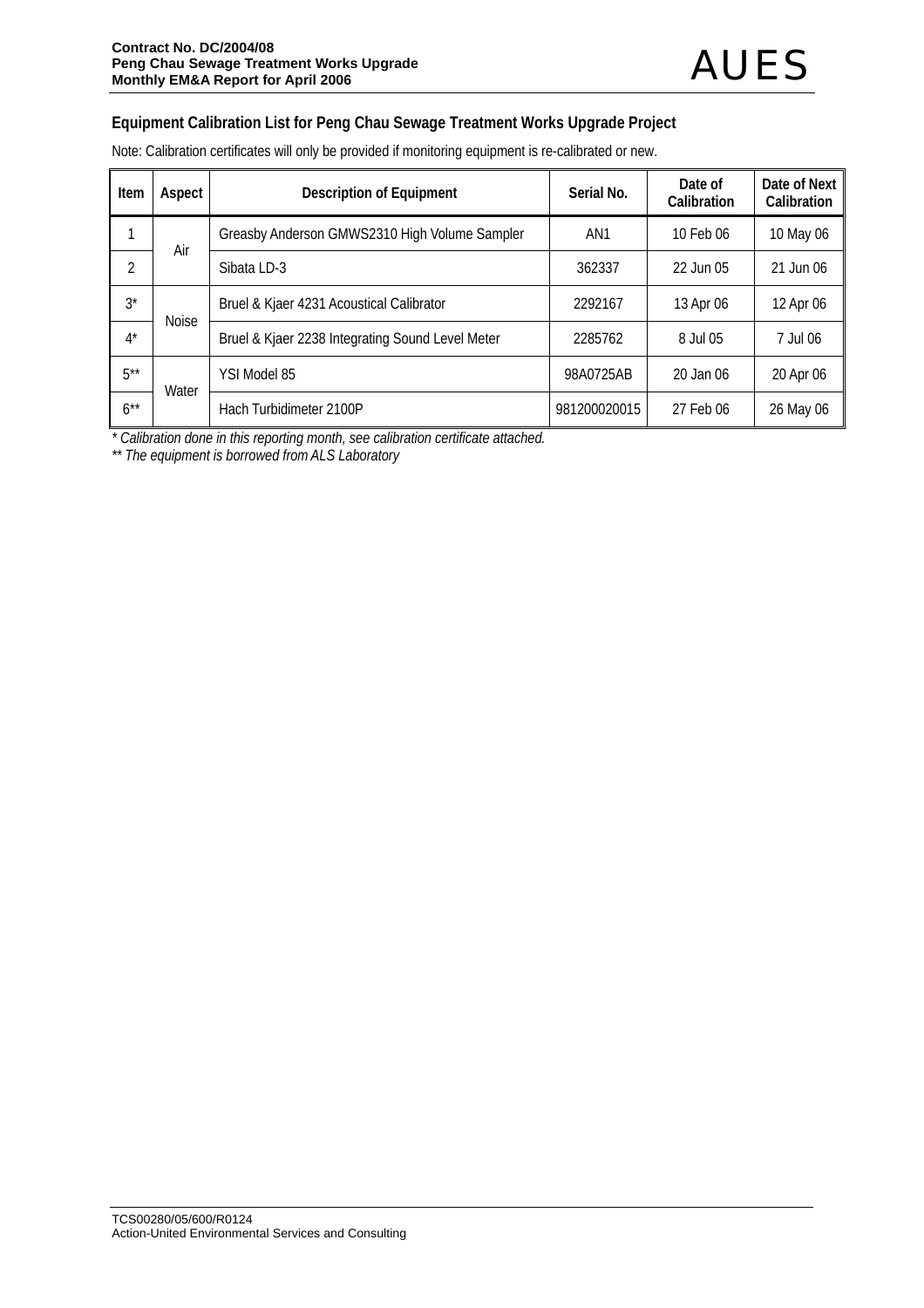

輝創工程有限公司

Sun Creation Engineering Limited Calibration and Testing Laboratory

Certificate No. : C061596

# Certificate of Calibration

This is to certify that the equipment

Description: Acoustical Calibrator (EQ016) Manufacturer : Bruel & Kjaer Model No. 4231 Serial No. : 2292167

has been calibrated for the specific items and ranges. The results are shown in the Calibration Report No. C061596.

The equipment is supplied by

Co. Name: Action-United Environmental Services and Consulting

Address . Unit A, 20/F., Gold King Industrial Building, 35-41 Tai Lin Pai Road, Kwai Chung, N.T.

Date of Issue: 13 April 2006

Cartified by : 374

CF Leung

The los-aquipment used for testing are traceable to the National Standack as specified in this repect. This separt shall not be reproduced except in full and with prior values approval from this laboratory

Calibration and Testing Laboratory of Sun Civation Engineering Lamient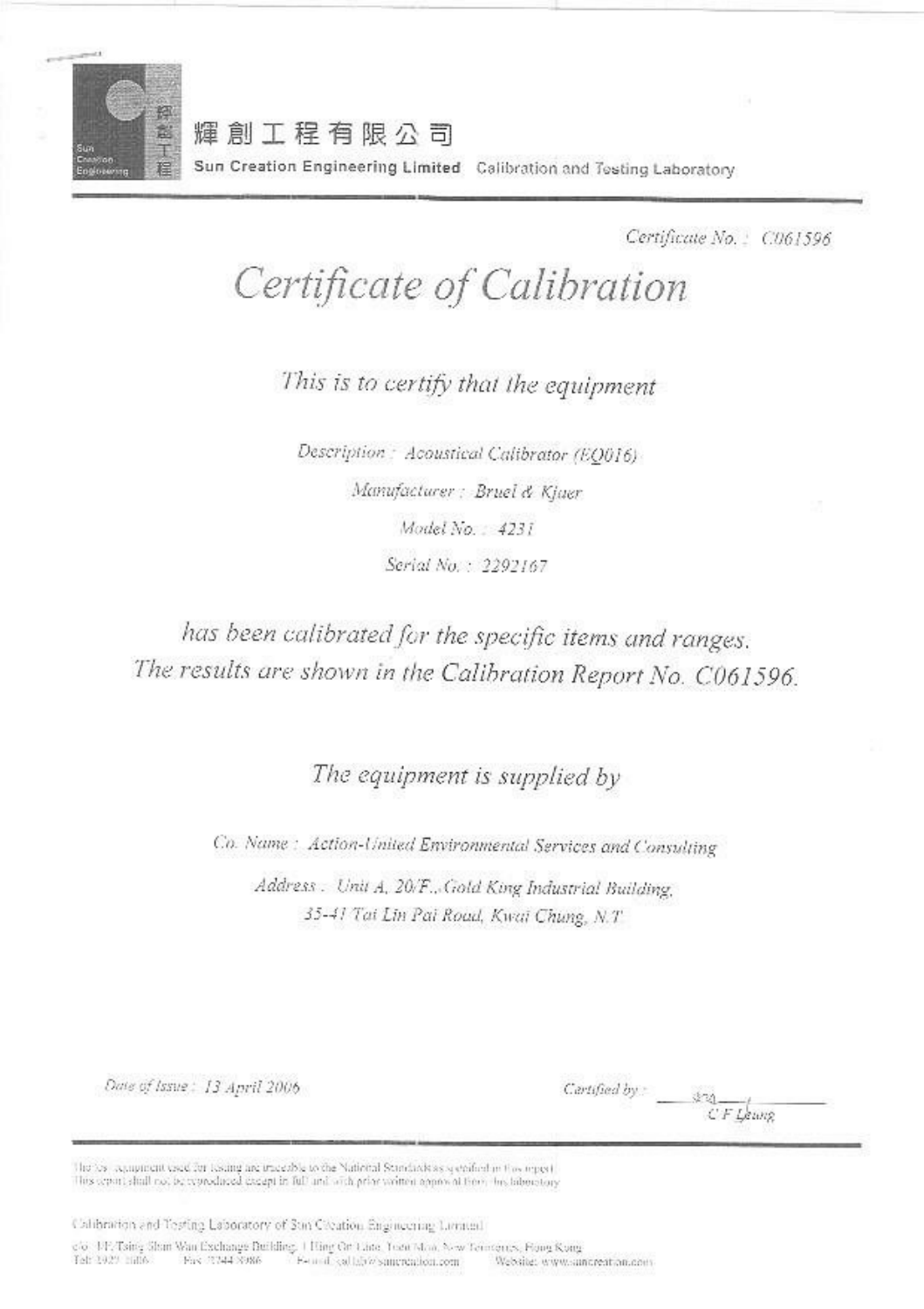Brüel & Kjær Sound & Vibration Measurement A/S Skodsborgvej 307 · DK-2850 Nærum · Denmark - Tel.: +45 4580 0500 · Fax: +45 4580 1405 info@bksv.com . www.bksv.com

Certificate of Conformance

Action-United Environmetal Services Unit 3206-07, clifford Centre 778-784 Cheung Sha Wan Road Kowlcan. Hong Kong

**Oustomer Reference:** 2KS050205

Service Request: 1-63141756

Date: 08-Jul-05

We hereby declare that -2236--- Integrating Sound Level Meter Serial Number: 2285762 has been tosted and passed all lest. The instrument has boon tested according to published specifications at the date of the test. All tosts have been performed using calibrated equipment, traceable to National or International Standards or by ratio measurements. Certificate issued 08-Jul-05 Ole E. Sørensen Global Service Manager For and on behalf of Brüel & Kjær HQ DS/EN ISO 9003

Recommonded date for next check: Jul-2006

Brüel & Kjær is certified under ISO 9001: Year 2000, assuning that all calibration data is retained on file and is available for inspection upon request.

Note:

Atthough this os tilicate states that your instrument complied with all apecifications at the time of the teal, this is not a calibration contingin.

CVR nr. 23 95 84 14 + VAT. nr. DK 11948456 Danske Bank: Account no. 3100-3015081280, SWIFT OABADKKK<br>IBANS: (OKK) DK 75 3000 3015081280 - (EUR) DK 25 3000 3001963589 (USD) OK 26 3000 4451045504

Brüel & Kjær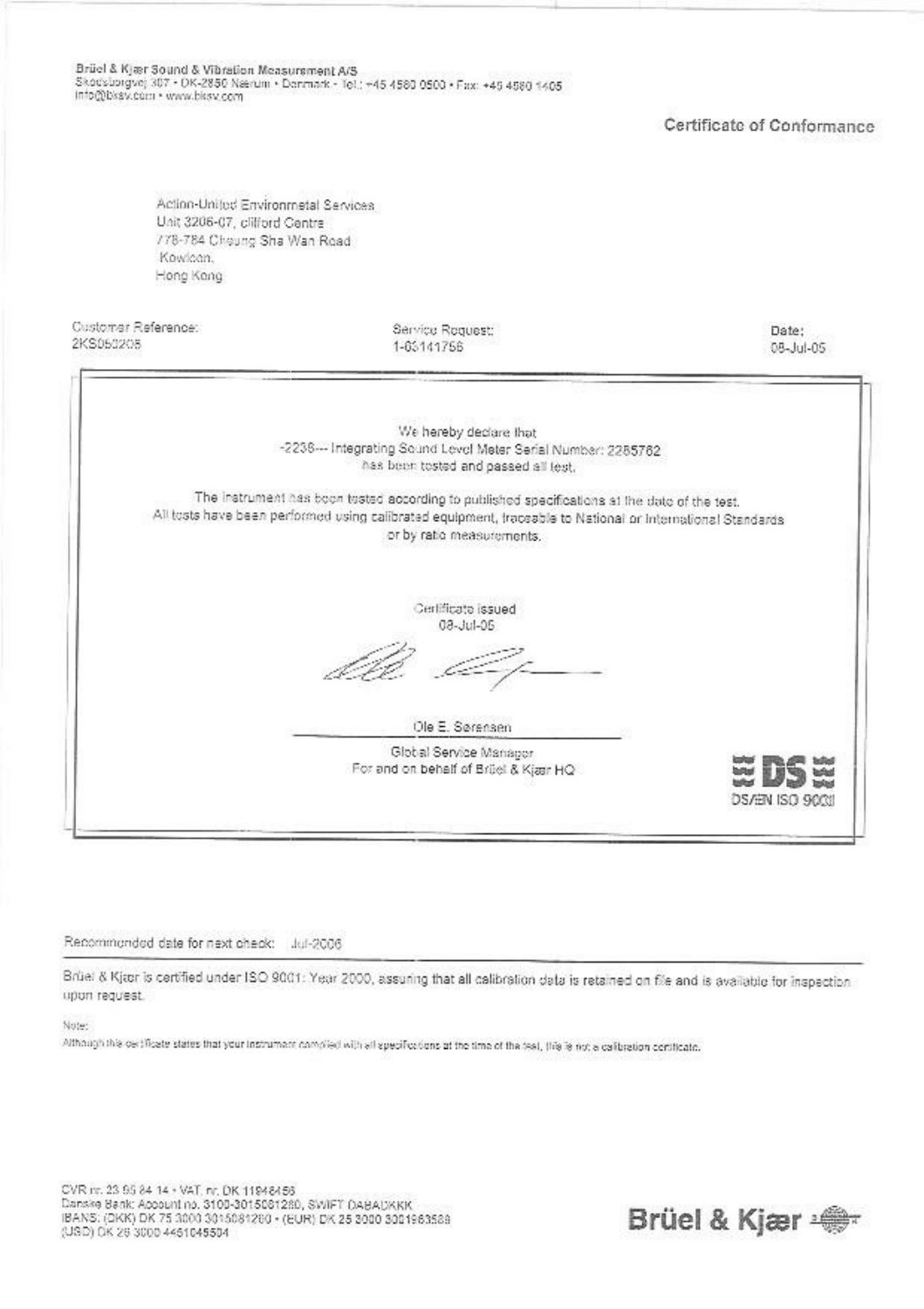**Appendix E** 

# **Impact Monitoring Schedules**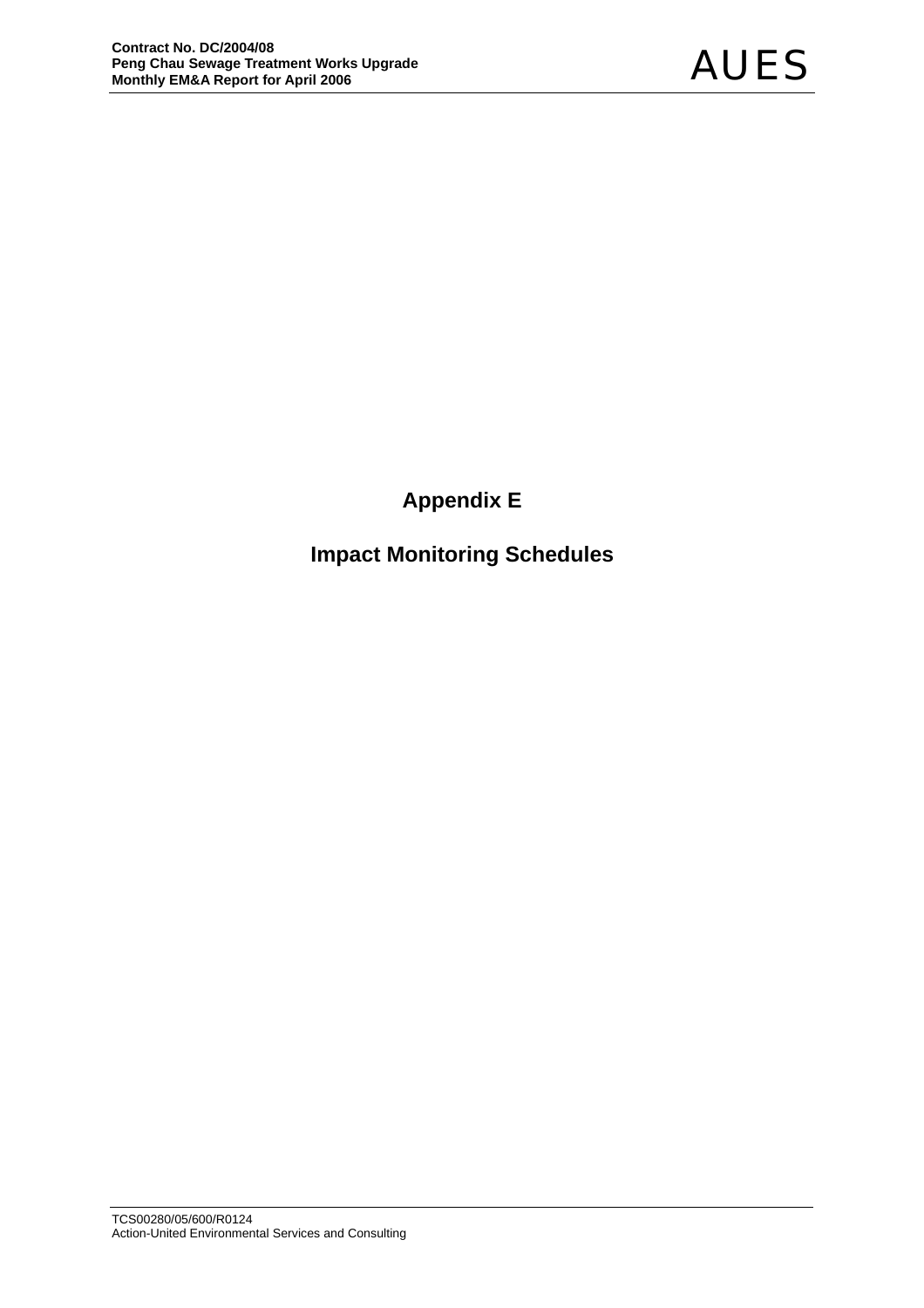| <b>Date</b> |     |          | <b>Dust Monitoring</b> | <b>Noise</b>      |                | <b>Marine Monitoring</b> |
|-------------|-----|----------|------------------------|-------------------|----------------|--------------------------|
|             |     | 1-Hr TSP | 24-Hr TSP              | <b>Monitoring</b> | <b>Mid Ebb</b> | <b>Mid Flood</b>         |
| 26-Mar-06   | Sun |          |                        |                   |                |                          |
| 27-Mar-06   | Mon |          |                        |                   | 11:28(11:28)   | 16:44(16:44)             |
| 28-Mar-06   | Tue |          |                        |                   |                |                          |
| 29-Mar-06   | Wed |          |                        |                   | 12:34(12:34)   | 09:00(06:37)             |
| 30-Mar-06   | Thu |          |                        |                   |                |                          |
| 31-Mar-06   | Fri |          |                        |                   | 13:44(13:44)   | 09:00(07:29)             |
| 1-Apr-06    | Sat |          |                        |                   |                |                          |
| 2-Apr-06    | Sun |          |                        |                   |                |                          |
| 3-Apr-06    | Mon |          |                        |                   | 15:53(15:53)   | 09:00 (08:47)            |
| 4-Apr-06    | Tue |          |                        |                   |                |                          |
| 5-Apr-06    | Wed |          |                        |                   |                |                          |
| 6-Apr-06    | Thu |          |                        |                   | 17:00(19:32)   | 09:00(06:51)             |
| 7-Apr-06    | Fri |          |                        |                   |                |                          |
| 8-Apr-06    | Sat |          |                        |                   | 10:59(10:59)   | 15:11(15:11)             |
| 9-Apr-06    | Sun |          |                        |                   |                |                          |
| 10-Apr-06   | Mon |          |                        |                   | 11:29(11:29)   | 09:00(05:38)             |
| 11-Apr-06   | Tue |          |                        |                   |                |                          |
| 12-Apr-06   | Wed |          |                        |                   | 12:10(12:10)   | 09:00(06:10)             |
| 13-Apr-06   | Thu |          |                        |                   |                |                          |
| 14-Apr-06   | Fri |          |                        |                   |                |                          |
| 15-Apr-06   | Sat |          |                        |                   |                |                          |
| 16-Apr-06   | Sun |          |                        |                   |                |                          |
| 17-Apr-06   | Mon |          |                        |                   |                |                          |
| 18-Apr-06   | Tue |          |                        |                   | 14:56(14:56)   | 09:00(07:50)             |
| 19-Apr-06   | Wed |          |                        |                   |                |                          |
| 20-Apr-06   | Thu |          |                        |                   | 17:00(17:01)   | 09:00(04:16)             |
| 21-Apr-06   | Fri |          |                        |                   |                |                          |
| 22-Apr-06   | Sat |          |                        |                   | 17:00(19:47)   | 09:00(07:15)             |
| 23-Apr-06   | Sun |          |                        |                   |                |                          |
| 24-Apr-06   | Mon |          |                        |                   | 10:22(10:22)   | 15:37(15:37)             |
| 25-Apr-06   | Tue |          |                        |                   |                |                          |

# **Impact Monitoring Schedules – April 06**

*\*\* Time in bracket denotes the mid-ebb and mid-flood time according to tides at Chi Ma Wan*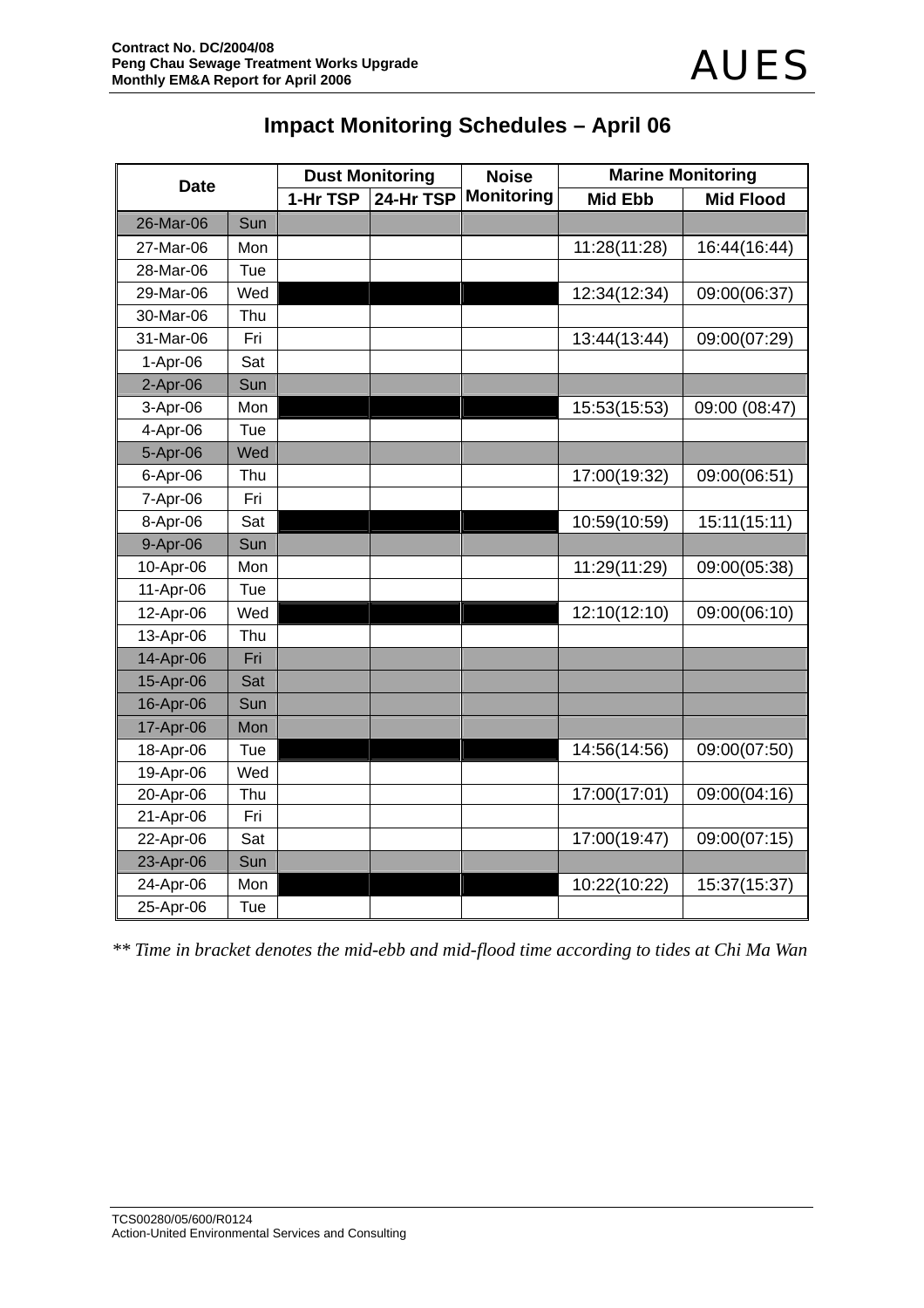| <b>Date</b> |     |          | <b>Dust Monitoring</b> | <b>Noise</b>      |                | <b>Marine Monitoring</b> |
|-------------|-----|----------|------------------------|-------------------|----------------|--------------------------|
|             |     | 1-Hr TSP | 24-Hr TSP              | <b>Monitoring</b> | <b>Mid Ebb</b> | <b>Mid Flood</b>         |
| 26-Apr-06   | Wed |          |                        |                   | 17:00(17:38)   | 09:00(05:25)             |
| 27-Apr-06   | Thu |          |                        |                   |                |                          |
| 28-Apr-06   | Fri |          |                        |                   | 17:00(19:25)   | 09:00(06:20)             |
| 29-Apr-06   | Sat |          |                        |                   |                |                          |
| 30-Apr-06   | Sun |          |                        |                   |                |                          |
| $1-May-06$  | Mon |          |                        |                   |                |                          |
| $2-May-06$  | Tue |          |                        |                   | 15:40(15:40)   | 09:00(07:59)             |
| 3-May-06    | Wed |          |                        |                   |                |                          |
| 4-May-06    | Thu |          |                        |                   | 17:00(17:26)   | 09:00(04:54)             |
| 5-May-06    | Fri |          |                        |                   |                |                          |
| 6-May-06    | Sat |          |                        |                   | 17:00(19:40)   | 09:00(07:13)             |
| 7-May-06    | Sun |          |                        |                   |                |                          |
| 8-May-06    | Mon |          |                        |                   | 10:19(10:19)   | 15:37(15:37)             |
| 9-May-06    | Tue |          |                        |                   |                |                          |
| 10-May-06   | Wed |          |                        |                   |                |                          |
| 11-May-06   | Thu |          |                        |                   | 11:34(11:34)   | 09:00(05:09)             |
| 12-May-06   | Fri |          |                        |                   |                |                          |
| 13-May-06   | Sat |          |                        |                   | 12:29(12:29)   | 09:00(05:51)             |
| 14-May-06   | Sun |          |                        |                   |                |                          |
| 15-May-06   | Mon |          |                        |                   | 13:35(13:35)   | 09:00(06:39)             |
| 16-May-06   | Tue |          |                        |                   |                |                          |
| 17-May-06   | Wed |          |                        |                   |                |                          |
| 18-May-06   | Thu |          |                        |                   | 16:02(16:02)   | 09:00(08:10)             |
| 19-May-06   | Fri |          |                        |                   |                |                          |
| 20-May-06   | Sat |          |                        |                   | 17:00(18:07)   | 09:00(05:38)             |
| 21-May-06   | Sun |          |                        |                   |                |                          |
| 22-May-06   | Mon |          |                        |                   | 09:00(08:53)   | 14:07(14:07)             |
| 23-May-06   | Tue |          |                        |                   |                |                          |
| 24-May-06   | Wed |          |                        |                   | 10:26(10:26)   | 16:34(16:34)             |
| 25-May-06   | Thu |          |                        |                   |                |                          |

# **Impact Monitoring Schedules – May 06**

*\*\* Time in bracket denotes the mid-ebb and mid-flood time according to tides at Chi Ma Wan*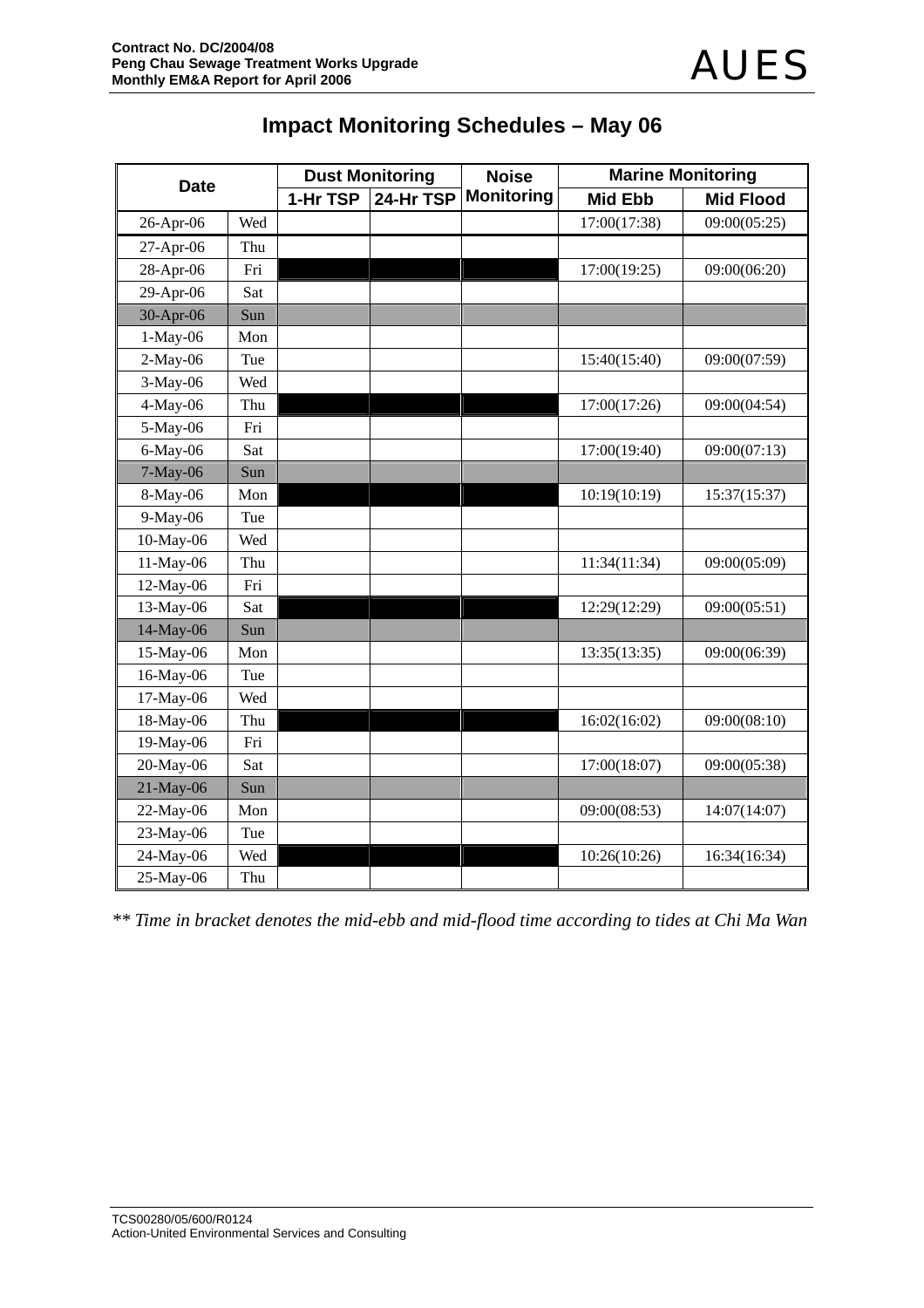**Appendix F** 

**Graphical Plots of Air and Noise Monitoring Results**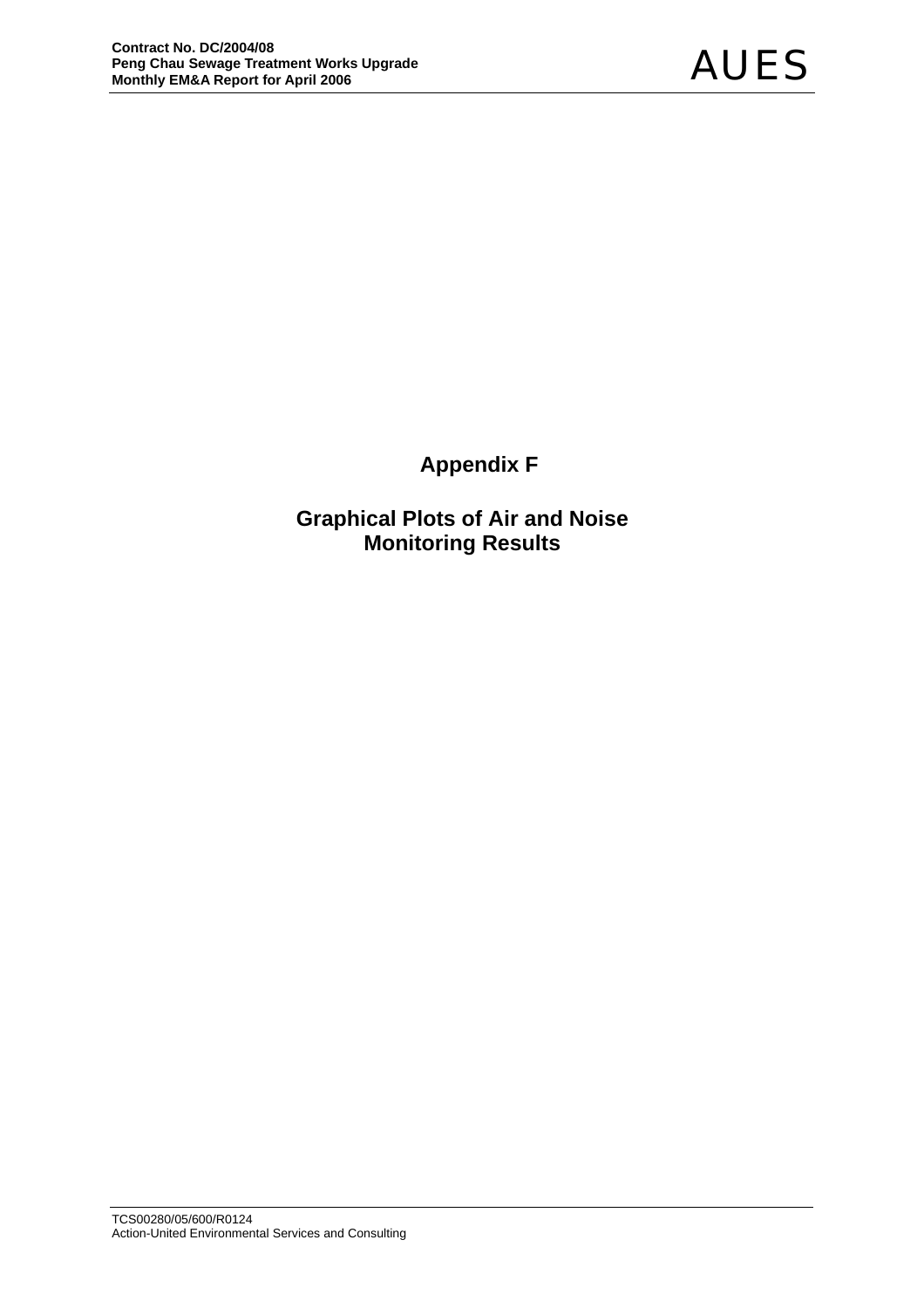# Contract No. DC/2004/08 Peng Chau Sawage Treatment Works Upgrade Monthly EM&A Report for April 2006



Date of Monitoring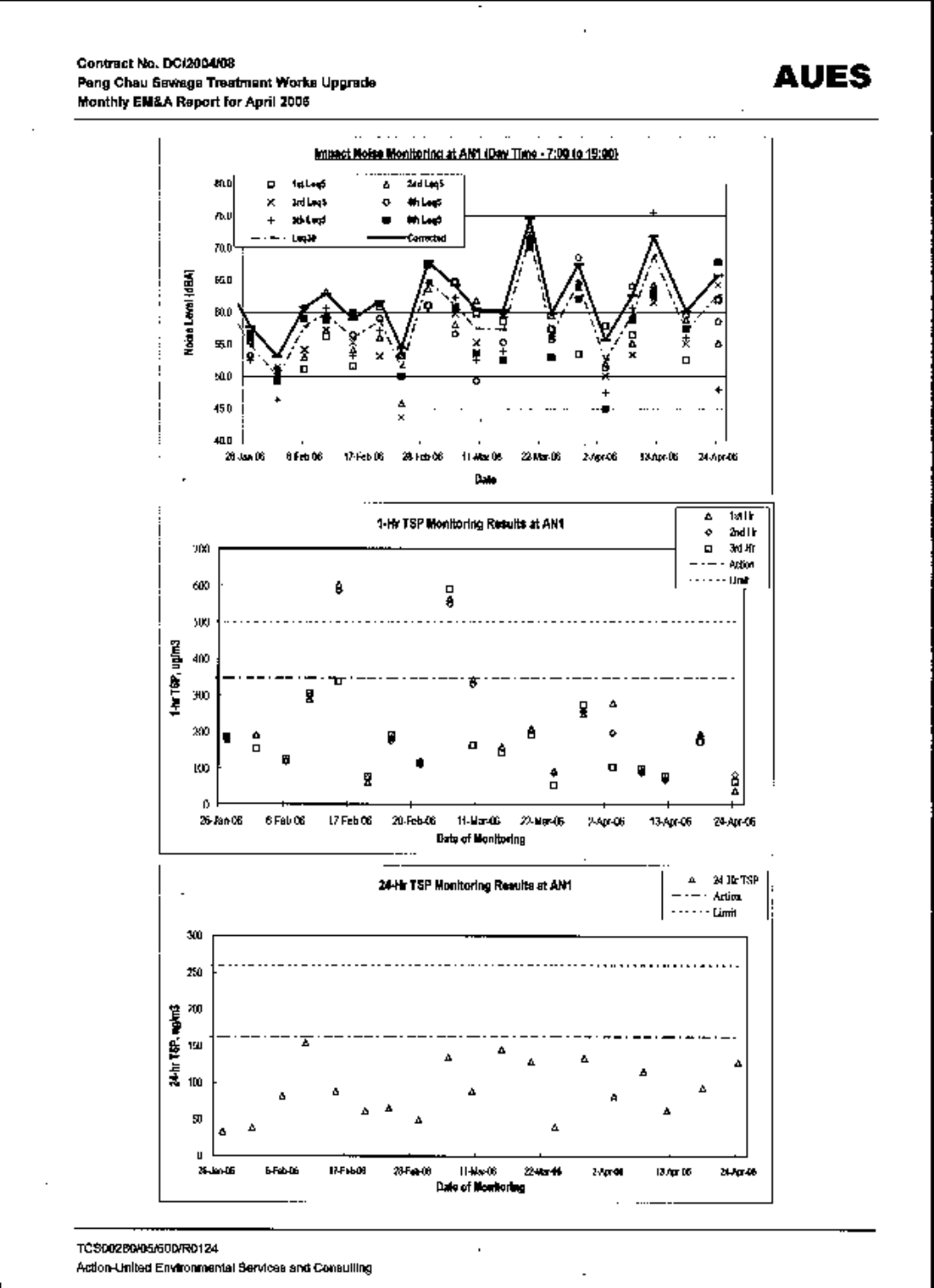**Appendix G** 

**Monthly Meteorological Data**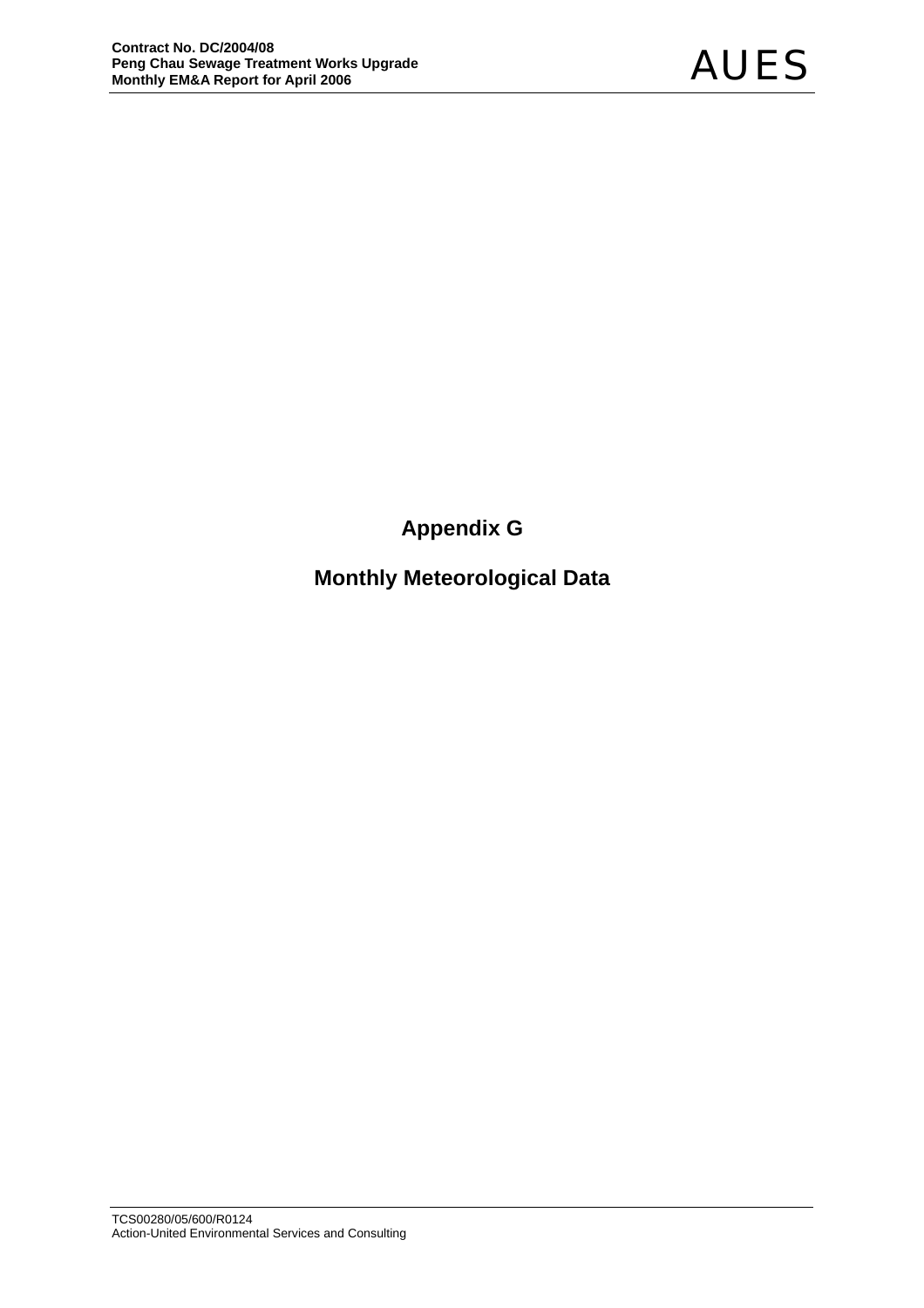|             |     |                                             |                           |                                 | Lau Fau Shan Station        |                                      |                          |
|-------------|-----|---------------------------------------------|---------------------------|---------------------------------|-----------------------------|--------------------------------------|--------------------------|
| Date        |     | Weather                                     | Total<br>Rainfall<br>(mm) | Mean Air<br>Temperature<br>(°C) | <b>Wind Speed</b><br>(km/h) | <b>Mean Relative</b><br>Humidity (%) | Wind<br><b>Direction</b> |
| 26-Mar-06   | Sun | rain/fog                                    | 3                         | 19                              | 30                          | 95                                   | E                        |
| 27-Mar-06   | Mon | cloudy/rain/mist/moderate                   | 1.1                       | 17.7                            | 25                          | 95                                   | Ē                        |
| 28-Mar-06   | Tue | fine/ moderate                              |                           | 19.8                            | $\overline{25}$             | $\overline{70}$                      | NW/N                     |
| 29-Mar-06   | Wed | fine/ moderate                              |                           | 19.5                            | $\overline{29}$             | 70                                   | E                        |
| 30-Mar-06   | Thu | cloudy/ sunny/ moderate                     | Trace                     | 21                              | $\overline{26}$             | 85                                   | Ē                        |
| 31-Mar-06   | Fri | cloudy/rain/mist/moderate                   | Trace                     | 22.9                            | $\overline{20}$             | 95                                   | E                        |
| 1-Apr-06    | Sat | sunny/ moderate                             | Trace                     | 22.6                            | 17                          | 90                                   | E                        |
| 2-Apr-06    | Sun | sunny/ mist/ rain                           | 0.1                       | 22.7                            | $\overline{4}$              | 90                                   | SE/S                     |
| 3-Apr-06    | Mon | fine/ haze/ cloudy/ moderate                | Trace                     | 23.8                            | 10                          | 95                                   | SE/S                     |
| 4-Apr-06    | Tue | cloudy/ sunny/ moderate                     |                           | 23.7                            | 9                           | 95                                   | SE/S                     |
| 5-Apr-06    | Wed | sunny/ moderate                             |                           | 24.9                            | 12                          | 95                                   | SE/S                     |
| $6$ -Apr-06 | Thu | cloudy/rain/moderate                        | Trace                     | 24.7                            | 20                          | 100                                  | E/SE                     |
| 7-Apr-06    | Fri | misty/rain/sunny/<br>cloudy                 | Trace                     | 21.4                            | 19                          | 90                                   | $E_{\parallel}$          |
| 8-Apr-06    | Sat | sunny/ cloudy/ moderate                     |                           | 21.7                            | 28                          | 90                                   | $\overline{E}$           |
| 9-Apr-06    | Sun | misty/ sunny                                | Trace                     | 24.7                            | 12                          | 95                                   | SE/S                     |
| 10-Apr-06   | Mon | cloudy/ sunny/ showers                      | Trace                     | 26                              | 12                          | 95                                   | S/SW                     |
| 11-Apr-06   | Tue | hot/ sunny/ moderate                        | Trace                     | 25.9                            | 18                          | 95                                   | SE/S                     |
| 12-Apr-06   | Wed | sunny/ showers/ cloudy/<br>moderate         | Trace                     | 26.4                            | 12                          | 90                                   | SE/S                     |
| 13-Apr-06   | Thu | cloudy                                      | 0.9                       |                                 |                             |                                      |                          |
| 14-Apr-06   | Fri | cloudy                                      | 0.1                       |                                 |                             |                                      |                          |
| 15-Apr-06   | Sat | cloudy/rain                                 | 1                         |                                 |                             |                                      |                          |
| 16-Apr-06   | Sun | cloudy                                      | Trace                     | 22.6                            | 25                          | 70                                   | E/SE                     |
| 17-Apr-06   | Mon | cloudy                                      | $\overline{\phantom{a}}$  | 23.7                            | 6                           | 85                                   | E                        |
| 18-Apr-06   | Tue | sunny/ cloudy/ moderate                     | $\frac{1}{2}$             | 25.3                            | 6                           | 90                                   | W/NW                     |
| 19-Apr-06   | Wed | fine/ haze                                  | ÷,                        | 25                              | 35                          | 90                                   | E                        |
| 20-Apr-06   | Thu | cloudy/ moderate                            | 0.2                       | 23.9                            | 9                           | 90                                   | Ē                        |
| 21-Apr-06   | Fri | fine/ moderate                              | $\overline{\phantom{a}}$  | 25.3                            | $\overline{3}$              | 95                                   | S/SW                     |
| 22-Apr-06   | Sat | fine/cloudy/moderate                        | $\overline{\phantom{a}}$  | 26.8                            | 12                          | 95                                   | SE/S                     |
| 23-Apr-06   | Sun | sunny/ showers                              | $\overline{a}$            | 24.4                            | 30                          | 95                                   | E                        |
| 24-Apr-06   | Mon | cloudy/ moderate/ showers/<br>thunderstorms | 109.4                     | 23.8                            | 35                          | 95                                   | E                        |
| 25-Apr-06   | Tue | rain/ mist/ sunny                           | Trace                     | 22.6                            | 25                          | 70                                   | E/SE                     |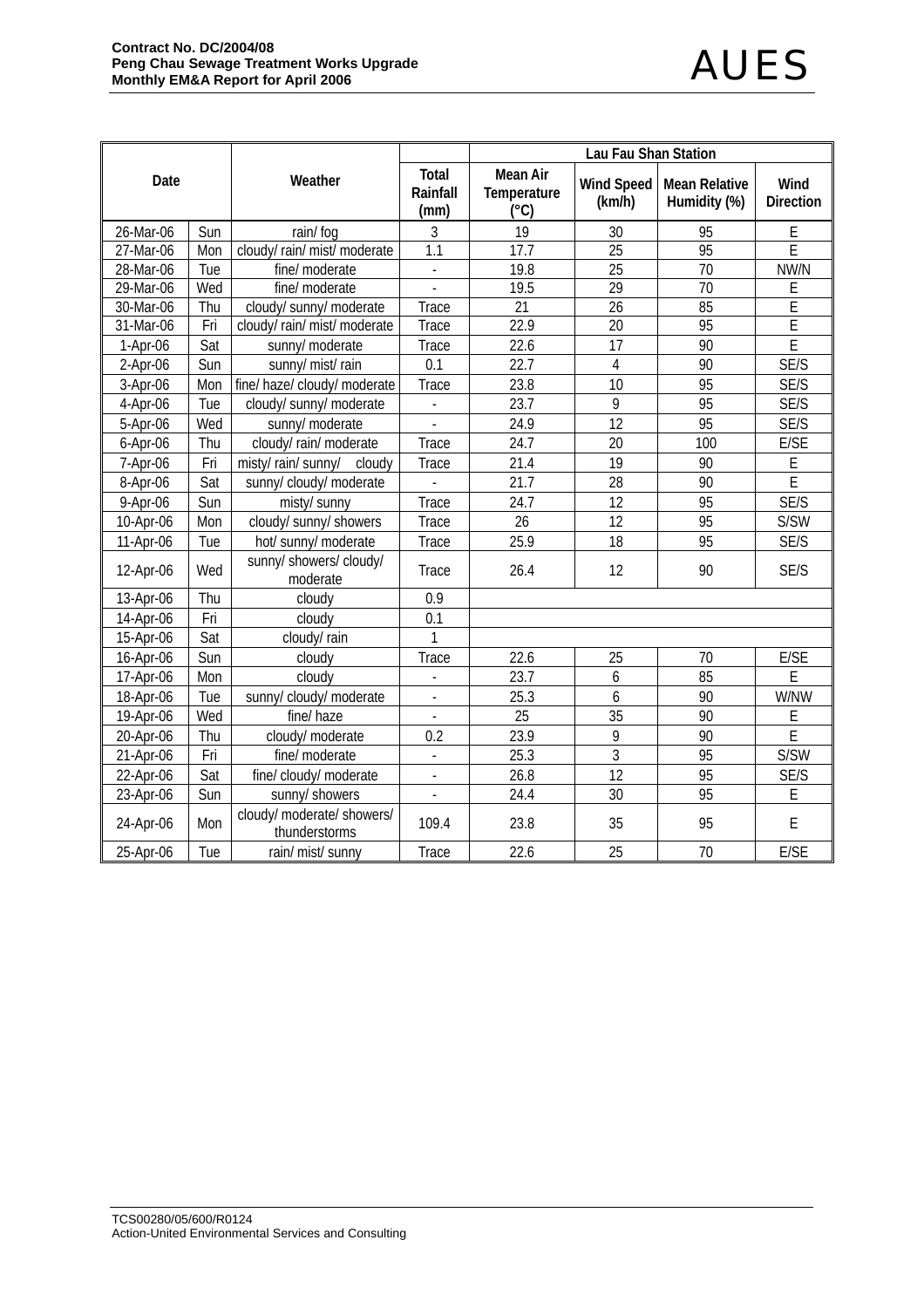**Appendix H** 

# **Marine Water Quality Monitoring Results**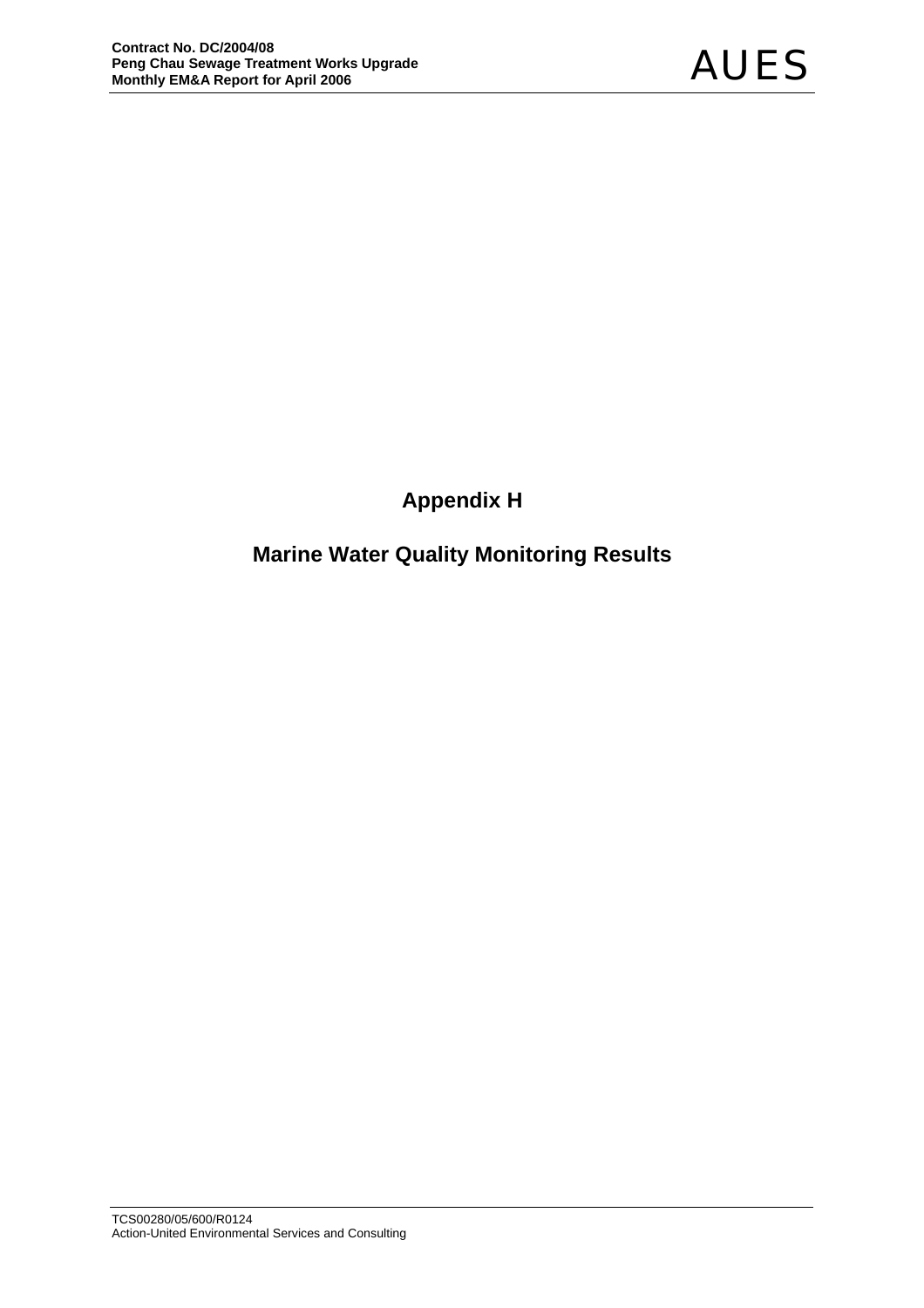| Ş<br>Ş<br>đ<br>ž<br>ý<br>ă<br>å<br>å<br>đ<br>KgRod<br>칰<br>ã<br>ā<br>ā<br>ž<br>ā<br>ä<br>ă<br>ā<br>计算符<br>K<br>÷,<br>ă<br>3<br>×<br>법<br>3<br>ä<br>h<br>S.<br>ij<br>뎨<br>ä<br>ğ<br>ą<br>ŋ<br>g<br>я<br>g<br>۸<br>ô<br>õ<br>õ<br>B<br>Ë<br>켬<br>ō<br>s<br>ă<br>Note and not consider that<br>N. Pod<br>3<br>3<br>ð<br>B<br>ã<br>3<br>õ<br>쳔<br>ô<br>ō<br>ã<br>õ<br>ã<br>Ξ<br>ã<br><u>ката</u><br>ă<br>ã<br>â<br>Ë<br>ã<br>ã<br>Ę<br>÷<br>ð<br>y<br>t,<br>Ų<br>y<br>ā<br>Į,<br>Ş<br>医生产<br>۰<br>医皮肤病<br>ă<br>E<br>ă<br>٩<br>å<br>Ę<br>Ξ<br>E<br>â<br>ã<br>g<br>ã<br>â<br>ä<br>å<br>å<br>š<br>酸氢<br>Z<br>J<br>S<br>Ø<br>Ξ<br>Ξ<br>Ξ<br>2<br>š<br>ş<br>H<br>ä<br>Ą<br>ă<br>ä<br>٥<br>۵<br>¢,<br>医尿道<br>ŧ<br>ð<br>3<br>3<br>ã<br>Ñ<br>S<br>۹<br>3<br>i<br>S<br>â<br>¥<br>ž<br>¥<br>¥<br>款<br>¥<br>J,<br>≋<br>ki∄e<br>ę.<br>S<br>3<br>3<br>q<br>Ī<br>з<br>G<br>\$<br>A<br>ě<br>ā<br>u<br>Ŧ<br>Ж.<br>Ş<br>×<br>医三叉<br>is and the first of the<br>ā<br>ă<br>፦<br>5<br>Z<br>3<br>⊒<br>Ы<br>в<br>э<br>в<br>Ţ<br>R<br>E<br>ŧ,<br>ż<br>×<br>ŵ<br>s,<br>s,<br>Þ.<br>4<br>ū<br>赤圣<br>P<br>리리<br>ā<br>IJ<br>3<br>п<br>P<br>a<br>Ğ<br>J<br>ă<br>з<br>j.<br>34<br>ã<br>ä<br>ã<br>ă<br>ş<br>a<br>ŵ.<br>ī<br>B,<br>ya fiya<br>ą<br>š<br>h<br>ä<br>I<br>3<br>¥<br>ä<br>k<br>ş,<br>ŵ<br>3<br>з<br>ë<br>Β<br>¥<br>J<br>ě<br>ä<br>ä<br>ä<br>э<br>ă<br>ä<br>2<br>š<br>š<br>創開<br>ŝ<br>ũ<br>ũ<br>ä.<br>alë<br>윏<br>ä<br>ø<br>E.<br>ñ<br>ņ<br>Ģ<br>¥<br>ā<br>₹<br>a<br>ņ<br>₹<br>li<br>1<br>∄ॄ<br>e x<br>뵈ā<br>빏<br>최<br>제<br>ā<br>國頭<br>퇴폐좌회<br>i.<br>Ba<br>9<br>2<br>×,<br>×,<br>J.<br>×<br>а<br>Ľ,<br>J.<br>Î<br>Ŧ<br>짂<br>믂<br>치리<br>à<br>E<br>Ę<br>3<br>뎳<br>팈<br>\$<br>ŝ<br>네즈<br>å,<br>B<br>ã<br>ÿ<br>ė<br>î<br>ê<br>ă<br>결<br>ē<br>Ø<br><b>Ballad</b><br>Territorial MG<br>S<br>Ø<br>턯<br>빍<br>ģ<br>Í<br>g<br>ē<br>회원<br>5<br>ē<br>ÿ<br>ě<br>ā<br>⋑<br>ē<br>로<br>š<br>ĕ<br>ë<br>ş,<br>ŭ<br>ē<br>쿟<br>교<br>ē<br>i<br>Bi<br>2<br>ě<br>ê<br>ä<br>ã<br>ã<br>ă<br>ě<br>ö<br>š<br>š<br>ÿ<br>ê<br>ē<br>ē<br>₽<br>∍<br>i,<br>Nalike Livic Bool<br>â<br>Ŕ<br>9<br>3<br>9<br>ᅼ<br>٣ļ<br>ц<br>÷<br>¥<br>ᅼ<br>۵<br>ᅼ<br>∃<br>M<br>ŋ<br>X<br>ì<br>Ľ<br>Ë<br>¥<br>¥<br>¥<br>븨<br>녝<br>J<br>ᅼ<br>ᅼ<br>I<br>7<br>ņ<br>붜<br>¥<br>7<br>Í<br>Ì<br>į<br>İ<br>İ<br>Ĭ<br>Š<br>ś<br>Ĭ<br>ł<br>ļ<br>ij<br>Ì,<br>a<br>Nati<br>a<br>J<br>i<br>A<br>自有<br>Ë<br>1<br>=<br>ŝ<br>î<br>ś⊭<br>t.<br>Š<br>Â<br>Ĥ<br>Taylor Bay<br>Taylor Day's<br>计目<br>≝<br>ă<br>÷,<br>Z<br>R<br>a<br>R<br>R | 医皮肤 |  | 2144-10 |  |  |  |  |  |  |  |  |  |  |  |  |  |  |  |
|--------------------------------------------------------------------------------------------------------------------------------------------------------------------------------------------------------------------------------------------------------------------------------------------------------------------------------------------------------------------------------------------------------------------------------------------------------------------------------------------------------------------------------------------------------------------------------------------------------------------------------------------------------------------------------------------------------------------------------------------------------------------------------------------------------------------------------------------------------------------------------------------------------------------------------------------------------------------------------------------------------------------------------------------------------------------------------------------------------------------------------------------------------------------------------------------------------------------------------------------------------------------------------------------------------------------------------------------------------------------------------------------------------------------------------------------------------------------------------------------------------------------------------------------------------------------------------------------------------------------------------------------------------------------------------------------------------------------------------------------------------------------------------------------------------------------------------------------------------------------------------------------------------------------------------------------------------------------------------------------------------------------------------------------------------------------------------------------------------------------------------------------------------------------------------------------------------------------------------------------------------------------------------------------------------------------------------------------------------------------------------------------------------------------------------------------|-----|--|---------|--|--|--|--|--|--|--|--|--|--|--|--|--|--|--|
|                                                                                                                                                                                                                                                                                                                                                                                                                                                                                                                                                                                                                                                                                                                                                                                                                                                                                                                                                                                                                                                                                                                                                                                                                                                                                                                                                                                                                                                                                                                                                                                                                                                                                                                                                                                                                                                                                                                                                                                                                                                                                                                                                                                                                                                                                                                                                                                                                                            | j   |  |         |  |  |  |  |  |  |  |  |  |  |  |  |  |  |  |
|                                                                                                                                                                                                                                                                                                                                                                                                                                                                                                                                                                                                                                                                                                                                                                                                                                                                                                                                                                                                                                                                                                                                                                                                                                                                                                                                                                                                                                                                                                                                                                                                                                                                                                                                                                                                                                                                                                                                                                                                                                                                                                                                                                                                                                                                                                                                                                                                                                            |     |  |         |  |  |  |  |  |  |  |  |  |  |  |  |  |  |  |
|                                                                                                                                                                                                                                                                                                                                                                                                                                                                                                                                                                                                                                                                                                                                                                                                                                                                                                                                                                                                                                                                                                                                                                                                                                                                                                                                                                                                                                                                                                                                                                                                                                                                                                                                                                                                                                                                                                                                                                                                                                                                                                                                                                                                                                                                                                                                                                                                                                            | 基基  |  |         |  |  |  |  |  |  |  |  |  |  |  |  |  |  |  |
|                                                                                                                                                                                                                                                                                                                                                                                                                                                                                                                                                                                                                                                                                                                                                                                                                                                                                                                                                                                                                                                                                                                                                                                                                                                                                                                                                                                                                                                                                                                                                                                                                                                                                                                                                                                                                                                                                                                                                                                                                                                                                                                                                                                                                                                                                                                                                                                                                                            |     |  |         |  |  |  |  |  |  |  |  |  |  |  |  |  |  |  |
|                                                                                                                                                                                                                                                                                                                                                                                                                                                                                                                                                                                                                                                                                                                                                                                                                                                                                                                                                                                                                                                                                                                                                                                                                                                                                                                                                                                                                                                                                                                                                                                                                                                                                                                                                                                                                                                                                                                                                                                                                                                                                                                                                                                                                                                                                                                                                                                                                                            |     |  |         |  |  |  |  |  |  |  |  |  |  |  |  |  |  |  |
|                                                                                                                                                                                                                                                                                                                                                                                                                                                                                                                                                                                                                                                                                                                                                                                                                                                                                                                                                                                                                                                                                                                                                                                                                                                                                                                                                                                                                                                                                                                                                                                                                                                                                                                                                                                                                                                                                                                                                                                                                                                                                                                                                                                                                                                                                                                                                                                                                                            |     |  |         |  |  |  |  |  |  |  |  |  |  |  |  |  |  |  |
|                                                                                                                                                                                                                                                                                                                                                                                                                                                                                                                                                                                                                                                                                                                                                                                                                                                                                                                                                                                                                                                                                                                                                                                                                                                                                                                                                                                                                                                                                                                                                                                                                                                                                                                                                                                                                                                                                                                                                                                                                                                                                                                                                                                                                                                                                                                                                                                                                                            |     |  |         |  |  |  |  |  |  |  |  |  |  |  |  |  |  |  |
|                                                                                                                                                                                                                                                                                                                                                                                                                                                                                                                                                                                                                                                                                                                                                                                                                                                                                                                                                                                                                                                                                                                                                                                                                                                                                                                                                                                                                                                                                                                                                                                                                                                                                                                                                                                                                                                                                                                                                                                                                                                                                                                                                                                                                                                                                                                                                                                                                                            |     |  |         |  |  |  |  |  |  |  |  |  |  |  |  |  |  |  |
|                                                                                                                                                                                                                                                                                                                                                                                                                                                                                                                                                                                                                                                                                                                                                                                                                                                                                                                                                                                                                                                                                                                                                                                                                                                                                                                                                                                                                                                                                                                                                                                                                                                                                                                                                                                                                                                                                                                                                                                                                                                                                                                                                                                                                                                                                                                                                                                                                                            |     |  |         |  |  |  |  |  |  |  |  |  |  |  |  |  |  |  |
|                                                                                                                                                                                                                                                                                                                                                                                                                                                                                                                                                                                                                                                                                                                                                                                                                                                                                                                                                                                                                                                                                                                                                                                                                                                                                                                                                                                                                                                                                                                                                                                                                                                                                                                                                                                                                                                                                                                                                                                                                                                                                                                                                                                                                                                                                                                                                                                                                                            |     |  |         |  |  |  |  |  |  |  |  |  |  |  |  |  |  |  |
|                                                                                                                                                                                                                                                                                                                                                                                                                                                                                                                                                                                                                                                                                                                                                                                                                                                                                                                                                                                                                                                                                                                                                                                                                                                                                                                                                                                                                                                                                                                                                                                                                                                                                                                                                                                                                                                                                                                                                                                                                                                                                                                                                                                                                                                                                                                                                                                                                                            |     |  |         |  |  |  |  |  |  |  |  |  |  |  |  |  |  |  |
|                                                                                                                                                                                                                                                                                                                                                                                                                                                                                                                                                                                                                                                                                                                                                                                                                                                                                                                                                                                                                                                                                                                                                                                                                                                                                                                                                                                                                                                                                                                                                                                                                                                                                                                                                                                                                                                                                                                                                                                                                                                                                                                                                                                                                                                                                                                                                                                                                                            |     |  |         |  |  |  |  |  |  |  |  |  |  |  |  |  |  |  |
|                                                                                                                                                                                                                                                                                                                                                                                                                                                                                                                                                                                                                                                                                                                                                                                                                                                                                                                                                                                                                                                                                                                                                                                                                                                                                                                                                                                                                                                                                                                                                                                                                                                                                                                                                                                                                                                                                                                                                                                                                                                                                                                                                                                                                                                                                                                                                                                                                                            |     |  |         |  |  |  |  |  |  |  |  |  |  |  |  |  |  |  |
|                                                                                                                                                                                                                                                                                                                                                                                                                                                                                                                                                                                                                                                                                                                                                                                                                                                                                                                                                                                                                                                                                                                                                                                                                                                                                                                                                                                                                                                                                                                                                                                                                                                                                                                                                                                                                                                                                                                                                                                                                                                                                                                                                                                                                                                                                                                                                                                                                                            |     |  |         |  |  |  |  |  |  |  |  |  |  |  |  |  |  |  |

| $\frac{1}{2}$ |             |         |    | <b>Relieve</b>  |   |    |              |             |    |    |                |   |        |    |    |    |      |         |   |        |            |   |        |        |         |        |   |   |        |   |           |         |   |
|---------------|-------------|---------|----|-----------------|---|----|--------------|-------------|----|----|----------------|---|--------|----|----|----|------|---------|---|--------|------------|---|--------|--------|---------|--------|---|---|--------|---|-----------|---------|---|
|               | j           | ļ       | ţ  | e<br>B          |   |    | Turpular (C) |             |    |    | 计算法            |   |        | 意發 |    |    | 3月4日 |         |   |        | i<br>Sirak |   |        | 医皮肤炎   |         |        |   |   |        |   | TN JANKIT |         |   |
|               |             |         |    | yirtén Infaltas |   | đ, |              | <b>Read</b> |    | Î  | <b>Halland</b> |   | e<br>R |    | 꾁  | Î  |      | 计数字     |   | á<br>K |            | š | a<br>E |        | n<br>E  |        | Í |   | n<br>E | ē | â         | I<br>Si |   |
|               |             | i<br>I  |    | 9               | 9 | P  | Z            | ê<br>y      | 뙤  | ā  | ₽              | Ŕ | P      | 7  | Ø  | 기자 | 3.   | ā       | 3 | ¥      | 3          | Ā | 5      | Ë<br>ä | S       | g      | ã | ۹ | ă      | ģ | ă         | ž       | ä |
| 5             | Ĭ           |         | į  | 9               | 9 | ħ  |              | 쳗           | F  |    | ؋              | F |        | E  |    |    |      | 봬       |   |        |            |   |        |        |         |        |   |   |        |   |           |         |   |
|               |             |         |    |                 |   |    |              |             |    |    |                |   |        |    |    |    |      |         |   |        |            |   |        |        |         |        |   |   |        |   |           |         |   |
| i<br>1        | 7           | io<br>≏ | j  |                 |   |    |              |             |    |    |                |   |        |    |    |    |      |         |   |        |            |   |        |        |         |        |   |   |        |   |           |         |   |
|               |             | š       |    | :¥              | J | š  | ĕ            | ā<br>Ā      | ē  | Z, | ă              |   | ī.     | ŀ  | Ê, | J  | ⋥    | 2<br>ą  | R | Ž      | 3          | ħ | 5      | ã      | t<br>ä  | ă      | õ | g | ă      | đ | ă         | 5       | ä |
| al<br>Ba      | ą           |         | Í  | ×               | ¥ | Ñ  |              | 궳           | Ξ  |    | 95             |   |        | Þ  |    | 4  |      | ß       |   |        |            |   |        |        |         |        |   |   |        |   |           |         |   |
|               |             |         |    | 3               |   | ā  |              | 쉌           | 비  |    | ā s            |   | Ē.     | 의⊉ | ě  | 끠  | Q    | ä<br>F. | 쮜 | ĭ      | 볭          | Z | 3      | ᅨ<br>ã |         | 日<br>t |   | ź | ã      | 뵈 | ã         | 5       | ă |
| Ķ             | Ĭ           | ţ       | İ  | ᅼ               | 9 | Ā  | ē            | ă<br>g      | ř  | I. | P              |   |        |    |    | ă  |      | ۳       |   |        |            |   |        |        |         |        | ã |   |        |   |           |         |   |
| i<br>1        | z           | 2       | j  |                 |   |    |              |             |    |    |                |   |        |    |    |    |      |         |   |        |            |   |        |        |         |        |   |   |        |   |           |         |   |
|               |             |         |    |                 |   |    |              |             |    |    |                |   |        |    |    |    |      |         |   |        |            |   |        |        |         |        |   |   |        |   |           |         |   |
|               |             | Ī       |    | ۹               | R | F  | 실            | 옾<br>회      | 5  | ż  | 7<br>테         | Ñ | ý.     | 7  | ş  | ╗  | پڻ   | å<br>a  | 3 | ¥      | 9          | ¢ | 5      | ž      | J<br>E  | å      | â | ξ | Ē      | 5 | ä         | 5       | 5 |
| 星立            | J           |         | Í  | 4               | ą | Ã  |              | 텷           | Ē  |    | Ŕ              |   |        | ÷, |    |    |      | ŀ       |   |        |            |   |        |        |         |        |   |   |        |   |           |         |   |
| ç             |             | ţ       | j  | ≌               |   |    | 2            | ă<br>護      |    | π  | μ<br>H         |   | 2      | ¥  | ê  | 걲  | ٥    | 2<br>ä, | 3 | IJ,    | 2          | Ξ | ä      | 8      | đ<br>ᆿ  | å      | ã | š | ã      | â | Ã         | ă       | â |
|               | i<br>Billia |         |    | 9               | 9 | Ä  |              | 9           | ř, |    | Ŋ              |   |        | Þ  |    | a  |      | 3       |   |        |            |   |        |        |         |        |   |   |        |   |           |         |   |
| 异星            | ä           | 3       |    | ŋ               | a | R  | ë            | ê<br>2      | S  | ş. | į.             |   | R      | Ë  | ê  | H  | 긊    | Ž<br>R  | 3 | ¥      | 9          | Ř | ã      | ă      | õ<br>퉤  | ă      | Ξ | ź | m      | 빙 | ş         | ğ       | ŝ |
|               |             |         | ij | ¥               | ų | ā  |              | ů           | š  |    | 태              |   |        | Ĵ. |    |    |      | ř       |   |        |            |   |        |        |         |        |   |   |        |   |           |         |   |
| 星星            | Ê           | ŝ       | ĺ  | 벾               | S | E  | 실            | î<br>횕      | J, | ъ  | 규<br>뉇         |   | ř,     | 2  | Ž  | 끆  | J.   | Î<br>ã  | S | ä      | ₫          | ą | õ      | ğ      | ā       | 틔<br>ă | ã | š | â      | ã | Ş         | 5       | 5 |
|               |             |         |    | Э               | ą | ė  |              | ĝ           | ă  |    |                |   |        | ١÷ |    | F  |      | ē       |   |        |            |   |        |        |         |        |   |   |        |   |           |         |   |
| £             |             | l<br>T  | å  | É               | 3 | A  | ē            | ē<br>₫      | 칰  | ß  | ē<br>۱.        |   | ī,     | 마. | ě  | ₽  | k    | Ξ       | 9 | ă      | 회          | Ã | ñ      | y      | S<br>å  | 옠      | ă | Ŗ | N      | 퇘 | ŷ         | h       | Б |
|               | i<br>I      |         |    | 9               | 9 | ě  |              | ē           | Ś  |    |                |   |        |    |    | ۳  |      | Ē       |   |        |            |   |        |        |         |        |   |   |        |   |           |         |   |
|               |             | 3       | j  |                 |   |    |              |             |    |    |                |   |        |    |    |    |      |         |   |        |            |   |        |        |         |        |   |   |        |   |           |         |   |
| 青玉            | 7           |         |    |                 |   |    |              |             |    |    |                |   |        |    |    |    |      |         |   |        |            |   |        |        |         |        |   |   |        |   |           |         |   |
| Į             | Z           | i.<br>B | Í  | ×               | 3 |    | ú            | 3<br>Ź.     | S  | ų  | 3<br>          |   | B      | 빏  | Ã  |    | ż    | 교<br>M  | ŝ | ă      | g          | Ã | ă      | Ź      | 5<br>ધં | ۮ      | ã | ŋ | â      | 겸 | ģ         | H       | Ś |
|               |             |         |    | 2               | 7 | ä  |              | ģ           | ğ  |    | Ŋ              | ů |        | ς  |    | R  |      | H       |   |        |            |   |        |        |         |        |   |   |        |   |           |         |   |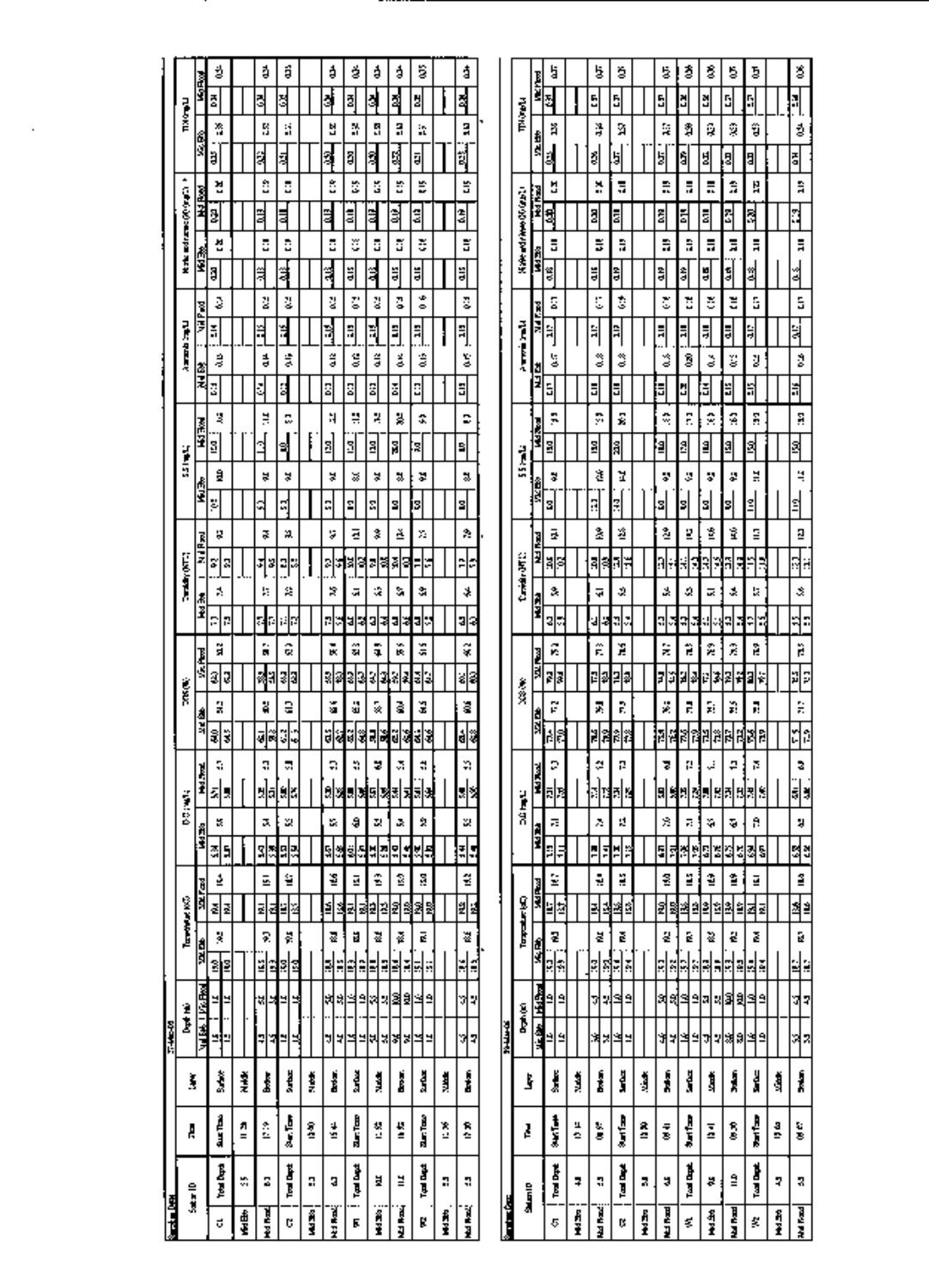|            |                      |                        | Ŧ       |    | ā      | ā      |          | 2       | 쿦        | ā          | ā           | 콩        |          | ā              |              |                       | ż        |          | 2             | č        |        | S       | š      | š      | Β       | ċ                |          | Ğ           |
|------------|----------------------|------------------------|---------|----|--------|--------|----------|---------|----------|------------|-------------|----------|----------|----------------|--------------|-----------------------|----------|----------|---------------|----------|--------|---------|--------|--------|---------|------------------|----------|-------------|
|            |                      | lai<br>Bi              | Ā       |    | ł      | 곅      |          | ł       | 췍        | 1          | 1           | Ŋ        |          | ويوبا          |              | <b>Said Hard</b>      | ទី       |          | ᅨ             | Ę        |        | Å       | ᅨ      | X      | 톄       | S                |          | 47          |
|            | ە<br>ئا              |                        | 청       |    | å      | Î      |          | â       | 3        | ä          | ä           | ğ        |          | \$             | S<br>6       | ä                     | ÿ        |          | ž             | ŝ        |        | ë       | ÿ      | š      | Š       | Ý                |          | Ý           |
|            |                      | 설질                     | 3       |    | 최      | 쒴      |          | 쉨       | 뵈        | ā          | 뵈           | 2        |          | 붬              |              | Þ                     | -88      |          | 3             | Ŝ        |        | 5       | 5      | ă      | 죄       | Ī.               |          | B.          |
|            |                      |                        | Þ       |    | Ħ      | ă      |          | ă       | à,       | 뉔          | 쓏           | \$       |          | N              |              |                       | Ĩ,       |          | Ĩ,            | ä,       |        | 3       | 츕      | Э      | g       | Ş                |          | Ş           |
|            | first accent (Xilad) | <b>MARK</b>            | 덖       |    | ₹      | E      |          | Í       | 회        | 췍          | 뎨           | ā        |          | 회              | つきのうち あませる   | 프로개                   | Ş        |          | š             | Ī        |        | ē       | 톄      | Þ      | 9       | q                |          | 톅           |
|            |                      |                        | Ŷ,      |    | N      | ş      |          | ă       | ä        | 꼮          | ã           | ş.       |          | ት              |              |                       | ÷,       |          | ÷,            | 쯟        |        | S,      | ř,     | ÷,     | ň       | Å                |          | Ā           |
|            |                      | 医性                     | ᅨ       |    | 뒉      | 홰      |          | ā       | 톄        | 녧          | 톄           | ial<br>I |          | ā              |              | fill<br>Said          | þ        |          | Ĵ,            | ä        |        | ä       | รุ     | u      | 눽       | M                |          | Ħ           |
|            |                      |                        | S       |    | Ξ      | θ      |          | E       | 등        | 3          | 3           | ÷        |          | Ğ              |              |                       | š        |          | Ş             | 9        |        | đ       | ă      | ã      | ő       | ă                |          | ä           |
|            |                      | <b>N.S. Road</b>       | ij,     |    | 하      | å      |          | ă       | äis      | â          | 레           | 쁿        |          | ᆌ              |              | 医肾炎                   | ij       |          | 뎨             | ą        |        | ą       | эļ     | 9      | 톄       | 웡                |          | 3           |
|            | 医多种性皮炎               |                        | Ţ,      |    | g      | Z,     |          | ă       | š        | ŝ          | Š           | Ţ,       |          | ť.             |              |                       | ş        |          | ğ             | 텅        |        | ŝ       | 3      | 5      | ā       | Ż                |          | Å           |
|            |                      | l.                     | 듸       |    | ╡      | 킈      |          | 띜       | ă        | E          | 티           | 듸        |          | 테              |              | i i bil               | þ,       |          | E             | E        |        | E       | 혞      | þ      | 눾       | Ħ                |          | Ħ           |
|            |                      | đ                      | S       |    | ã      | s      |          | ê       | R        | Ê          | S           | 3        |          | 율              |              |                       | з        |          | \$            | s        |        | s       | 8      | з      | э       | э                |          | ě           |
|            |                      | ġ                      | 눼       |    | ᅨ      | э      |          | ĝ       | 의        | 9          | 톄           | 희        |          | 회              |              | 图<br>科                | Þ        |          | $\frac{1}{2}$ | 눽        |        | 넏       | ř      | ¥      | 뵈       | ĭ                |          | ð.          |
|            | i<br>Si              | ă                      | β       |    | z      | Ş.     |          | Φ       | ą        | s.         | з           | ä        |          | S              | is<br>Ma     |                       | ş        |          | 2             | 3        |        | з       | ş      | з      | Я       | S                |          | S           |
|            |                      | F                      | я       |    | 科      | 즤      |          | ۹       | 녴        | a          | ы           | ⊴        |          | ۹              |              | Î                     | ş        |          | a             | g        |        | a       | 얽      | 1a     | 챼       | я                |          | 녴           |
|            |                      |                        | H       |    | R      | a      |          | ø,      | г        | ç,         | v,          | n        |          | ন              |              |                       | ÷,       |          | ÷             | я        |        | ÷       | п      | ă      | я       | п                |          | H           |
|            |                      | 開始                     | E<br>궈  |    | 웨어     | 챼      |          | 세계      | 의적       | lsl<br>E   | ঋ≉          | 폐역       |          | 비행             |              | <b>HERM</b>           | ᄈ        |          | 9<br>E        | খখ       |        | Ã<br>E  | ≋      | 짜<br>a | 쒜<br>h  | þ<br>ă,          |          | ۹đ          |
|            | Tekėo MTO            | ₫,                     | 2       |    | u      | ¥      |          | з       | 2        | L,         | ¥           | ¥        |          | ¥              | fette (Xing) | é.                    | ā        |          | X             | н        |        | Ħ       | z      | X      | 3       | X,               |          | Z           |
|            |                      |                        | ¤la     |    | 이제     | খ≎     |          | 직적      | 비격기      | ø          | 93          | 봐        |          | 53             |              |                       | 3<br>⊫   |          | ۶<br>ă        | 혜<br>Ħ   |        | Þ<br>И  | F,     | 계차     | 4<br>F  | l¤ ≅             |          | 持           |
|            |                      | <u>vers</u>            | ē       |    | Ē      | ě      |          | ê       | P        | i,         | ê           | Ŕ        |          | ã              |              | n<br>Ka               | ð.       |          | ä             | â        |        | ŝ,      | 9      | ă      | ã       | ij               |          | ą           |
|            | e<br>B               |                        | 하리      |    | 習      | 얉      |          | 뙮       | 계기       | k<br>ŭ     | 非           | Z<br>Þ   |          | 申              | es<br>S      |                       | ł<br>E   |          | ă<br>E        | 링력       |        | 혜택      |        | 쳐메화의   | 켴<br>é  | 덝<br>ä,          |          | มุ่ม        |
|            |                      | M N                    | Ĥ       |    | ā      | ž      |          | ã       | Ã        | ×          | ş           | ĭ.       |          | ş              |              | ti<br>R               | Ş        |          | ā             | ŝ        |        | ij      | ij     | ą      | å       | ij               |          | ã           |
|            |                      |                        | 컒       |    | ᇸ      | 閣      |          | 워       | 녜        |            | 비해해         | 벾        |          | 非              |              |                       | ᅨ        |          | 비행위           | \$,      |        | 비해      |        | 해취하    |         | 均화               |          | E           |
|            |                      | <b>KaBkel</b>          | ¥,      |    | X,     | z      |          | 3       | z        | ٥          | Ğ,          | s,       |          | ¥,             |              | <b>NEW</b>            | G        |          | ÷             | Ξ        |        | ÷       | ÷      | ÷      | ÷       | Å                |          | н           |
|            | <b>Liekion</b>       |                        | 혜희      |    |        | 왜해치    |          | 閰       |          | 티헤헤레       |             | 티려치의     |          | 뼦              | さきる          |                       | 豪        |          |               | 의해       |        | â<br>렊  |        | প্ৰগ্ন |         | 변설               |          | 編           |
|            |                      | 幽海                     | a       |    | з      | ₹      |          | э       | a        | 3          | 3           | ā        |          | ş              |              | i<br>Bi               | W        |          | ā             | Z        |        | ۳       | a      | 3      | я       | a                |          | ą           |
|            |                      |                        | i.      |    | 해      | 酮      |          | ĭ<br>곍  | З        | ğ<br>뼦     | l≋∥ā        | 閗        |          | 예회             |              |                       | ij.      |          |               | 계좌형      |        | 켺       | গ্ৰ    |        |         | [ <b>최</b> 화경희경화 |          | E.          |
|            |                      | 医性质                    | ā       |    | ě      | Ã      |          | ā       | ä        | Ħ          | 젍           | ă        |          | å              |              | <b>Na Red</b>         | ā        |          | ã             | å        |        | ă       | ā      | ã      | ă       | â                |          | å           |
|            | Salamadan.           |                        | 뺶       |    | 剛      | 혜      |          | Ħ       | 예약       | 예비         | 탄           | 예레       |          | ᆥ              | 医肾上腺         |                       | 31.<br>R |          | 눠             | 非한       |        | 늲<br>F  | 텨<br>R | 긙<br>ă | 붜<br>H  | 붜                |          | 制品          |
|            |                      | 医肾                     | Ĥ       |    | ĵ,     | å      |          | Ň       | Ñ        | Ĥ          | Ĥ           | H,       |          | Ž,             |              | 医足                    | ū        |          | អ៊ូ           | ដ        |        | å       | H      | Ħ      | ដ       | ដូ               |          |             |
|            |                      |                        | 뺴       |    | 瞷      | l≸ ã∣  |          |         | 혂뷔혉뵝형빙형կ |            |             | 혜비       |          | 뺽              |              |                       | ā<br>Ā   |          | ≋             | 11월<br>Ň |        | ≋<br>đ  | M      | 혜      | 혜<br>ជុ | ¦a a             |          | đ           |
|            |                      |                        | Σ<br>1ª |    | 1<br>÷ | 더<br>Ŧ |          | 긲<br>덖  | ≔        | 막위         | ā<br>매력     | El<br>믜  |          | 4<br>¥         |              |                       | E<br>믜   |          | H             | 위역<br>ョ  |        | a<br>귀  | ╕      | 마타     | 과학계     | ╕<br>в           |          | 변체          |
| $2.44 - 4$ | î<br>Beri            | ल्क्टप्रहरा क्षेत्र हस | ~<br>Ξ  |    | ŗ,     | ≝<br>E |          | 4<br>¥  | E<br>4   | M          | 뭬<br>비      | 2<br>Е   |          | 계리             | Î<br>14eres  | <b>Nellas Luzines</b> | 9        |          | Þ<br>궤        | Ε<br>킈   |        | Ŧ,<br>귀 | \$3    | ٦      | 뭐예      | 캬<br>Ξ           |          | Ħ           |
|            | ŗ                    |                        | Š       | į  | ł      | ļ      | ļ        | I       | ł        | ÿ          | ł           | ł        | Į        | ľ              |              | ţ                     | ţ        | Į        | Į             | Í        | į      | ľ       | Í      | ţ      | ľ       | Í                | Į        | Į           |
|            | Ă                    |                        | a<br>al | ä  | 家老     | i<br>J | t        | ŝ       | n<br>Si  | š.         | ្ល          | a<br>Si  | Î        | u<br>S         | Ā            |                       | Į        | ê        | 흫             | a<br>Ni  | š      | š       | an Tao | ŝ      | n<br>S  | Zur, Text<br>M   | ê        | å           |
|            |                      |                        |         |    |        |        |          |         |          |            |             |          |          |                |              |                       |          |          |               |          |        |         |        |        |         |                  |          |             |
| an an I    | C<br>Saint           |                        | e<br>J  | ¢  | n      | l      | S        | 2       | l        | s          | E           | la pa    | S        | ٦              | a<br>Fil     | n<br>M                | 计目       | ŋ        | Ľ,            | l        | S      | s       | l      | z      | Ę       | ļ                | 3        | N           |
|            |                      |                        | ū       | 自引 | š      | Ũ      | tê<br>Si | la<br>S | ē        | 여행<br>이 보기 | <b>HARA</b> | ¢        | es<br>Ba | <b>Ad</b> Part |              |                       | ū        | dia<br>N | Ì             | Ŭ        | ê<br>Y | i<br>T  | õ      | ŧ      | li<br>1 | Ľ                | th<br>Sa | <b>Hall</b> |

the con- $\ddot{\phantom{0}}$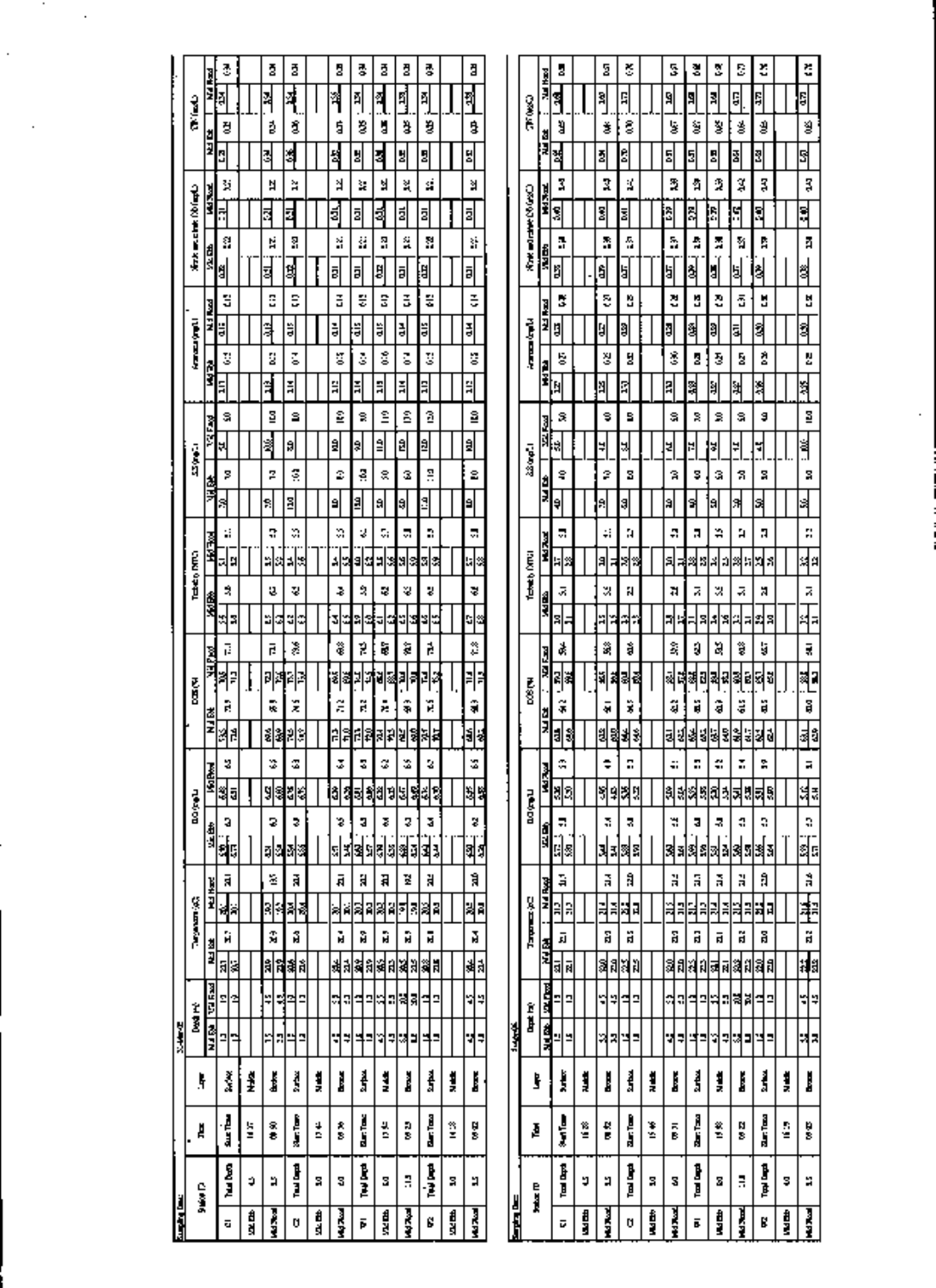| ý<br>Ĵ<br>ğ<br>ä<br>ģ<br>ā<br>ş<br>is<br>1<br>정<br>s<br>š<br>9<br>E<br>E<br>š<br>š,<br>ã<br>ă<br>Ŵ<br>ã<br>毳<br>ធិ<br>ą<br>ÿ<br>医皮肤<br>New material Network<br>۹<br>ň<br>ñ<br>ň<br>A<br>빖<br>ា<br>9<br>ŋ<br>ă<br>ş,<br>5<br>ă<br>ã<br>X<br>S,<br>购取<br>혘<br>빏<br>붸<br>ğ<br>ā<br>ä<br>3<br>Ē,<br>Ž<br>Š<br>ă<br>ž<br>ē<br>ž<br>ē<br>퉙<br>医豆<br>1月2日<br>d<br>Ā<br>ă<br>¥<br>ă,<br>ă<br>Ā<br>헦<br>þ<br>ŝ<br>9<br>ð<br>ĝ<br>ä<br>뵝<br>ð<br>is<br>I<br>۵ļ<br>đ<br>ş,<br>S<br>검<br>ä<br>å<br>š<br>s<br>s<br>ş<br>з<br>з<br>S<br>з<br>я<br>医乳头<br>į<br>Ą<br>ы<br>뵈<br>٣<br>눼<br>쳬<br>눼<br>비<br>医肾<br>S,<br>з<br>я<br>з<br>я<br>3<br>з<br>3<br>ž<br>4<br>яI<br>9<br>я<br>a<br>9<br>٦I<br>٦I<br>Þ.<br>÷,<br>ħ<br>÷,<br>Y,<br>ã<br>÷<br>н<br><b>RATION</b><br>hate pump<br>뵈<br>치보<br>l 23<br>ᅨ<br>2<br>ᅧ<br>웨비<br>H<br>R<br>F<br>×<br>Ý,<br>ц<br>¥,<br>7<br>7<br>д<br>2<br>q<br>å<br>Ξ<br>াৃম<br>¥<br>¢<br>÷<br>Ā<br>ā<br>Ř<br>۶<br>q<br>ă,<br>î<br>ŕ.<br>넕<br>畜<br>š<br>Ŀ,<br>ÿ<br>š<br>¥<br><b>Nifix</b><br>Z<br>례<br>빏<br>如<br>맯<br>내<br>치<br>대리<br>비행<br>š<br>ï<br>Ş<br>ê<br>ş<br>ė<br>ī<br>ā<br>ā<br>漆云<br>ыż<br>iala<br>티작치왕회의<br>의혜희형<br>뭐<br>÷<br>¥<br>G<br>÷<br>ä<br>ă<br>÷,<br>ā<br><b>Kd Zed</b><br>뺚<br>ã<br>헤<br>이러<br>ã<br>B<br>옃<br>싆<br>ñ<br>đ<br>Ö<br>J.<br>B<br>ā<br>青岛<br>÷<br>÷i<br>7<br>ā<br>7<br>ă<br>ç,<br>a<br>浅淡<br>벾<br>跳<br>1913<br>멻<br>a<br>J<br>â<br>ä<br>ų<br>å<br>B<br>e<br>ង្គ<br>Ŕ<br>ă<br>ä,<br>ă<br>å<br>N<br>ñ<br>医金属<br>is and a set<br>ă<br>Ĥ<br>ň<br>데치<br>ŭ<br>ŭ<br>배<br>F<br>ā<br>ă<br>ă<br>배성<br>ū<br>ă<br>â<br>å<br>Ħ<br>ķį,<br>Ŕ<br>á<br>Ħ<br>赤圣<br>å<br>淵<br>崩<br>계력<br>뙭<br>k<br>R<br>ફ<br>眮<br>ā<br>ā<br>ā<br>had Ran<br>۹<br>٩<br>3<br>я<br>в<br>î<br>¥<br>з<br>s<br>Ĭ<br>Î<br>P,<br>ă<br>Ę<br>IJ<br>S<br>۹<br>S<br>ş<br>۶<br>٩<br>٩<br>э<br>R<br>î<br>ţ<br>i<br>ś<br>į<br>î<br>ś<br>j<br>i<br>j<br>ł<br>ì<br>å<br>i<br>I<br>l<br>I<br>ie Ter<br>i<br>J<br>ġ<br>e<br>2<br>Ž<br>ă<br>š<br>Σ<br>л<br>8<br>Ą | 医肾炎<br>š<br>죍<br>G<br>ä<br>Ę<br>N<br>A<br>หุ<br>e<br>N<br>ĝ<br>اندوی<br>نا |
|---------------------------------------------------------------------------------------------------------------------------------------------------------------------------------------------------------------------------------------------------------------------------------------------------------------------------------------------------------------------------------------------------------------------------------------------------------------------------------------------------------------------------------------------------------------------------------------------------------------------------------------------------------------------------------------------------------------------------------------------------------------------------------------------------------------------------------------------------------------------------------------------------------------------------------------------------------------------------------------------------------------------------------------------------------------------------------------------------------------------------------------------------------------------------------------------------------------------------------------------------------------------------------------------------------------------------------------------------------------------------------------------------------------------------------------------------------------------------------------------------------------------------------------------------------------------------------------------------------------------------------------------------------------------------------------------------------------------------------------------------------------------------------------------------------------------------------------------------------------------------------------------------------------------------------------------------|----------------------------------------------------------------------------|
|                                                                                                                                                                                                                                                                                                                                                                                                                                                                                                                                                                                                                                                                                                                                                                                                                                                                                                                                                                                                                                                                                                                                                                                                                                                                                                                                                                                                                                                                                                                                                                                                                                                                                                                                                                                                                                                                                                                                                   |                                                                            |
|                                                                                                                                                                                                                                                                                                                                                                                                                                                                                                                                                                                                                                                                                                                                                                                                                                                                                                                                                                                                                                                                                                                                                                                                                                                                                                                                                                                                                                                                                                                                                                                                                                                                                                                                                                                                                                                                                                                                                   |                                                                            |
|                                                                                                                                                                                                                                                                                                                                                                                                                                                                                                                                                                                                                                                                                                                                                                                                                                                                                                                                                                                                                                                                                                                                                                                                                                                                                                                                                                                                                                                                                                                                                                                                                                                                                                                                                                                                                                                                                                                                                   |                                                                            |
|                                                                                                                                                                                                                                                                                                                                                                                                                                                                                                                                                                                                                                                                                                                                                                                                                                                                                                                                                                                                                                                                                                                                                                                                                                                                                                                                                                                                                                                                                                                                                                                                                                                                                                                                                                                                                                                                                                                                                   |                                                                            |
|                                                                                                                                                                                                                                                                                                                                                                                                                                                                                                                                                                                                                                                                                                                                                                                                                                                                                                                                                                                                                                                                                                                                                                                                                                                                                                                                                                                                                                                                                                                                                                                                                                                                                                                                                                                                                                                                                                                                                   |                                                                            |
|                                                                                                                                                                                                                                                                                                                                                                                                                                                                                                                                                                                                                                                                                                                                                                                                                                                                                                                                                                                                                                                                                                                                                                                                                                                                                                                                                                                                                                                                                                                                                                                                                                                                                                                                                                                                                                                                                                                                                   |                                                                            |
|                                                                                                                                                                                                                                                                                                                                                                                                                                                                                                                                                                                                                                                                                                                                                                                                                                                                                                                                                                                                                                                                                                                                                                                                                                                                                                                                                                                                                                                                                                                                                                                                                                                                                                                                                                                                                                                                                                                                                   |                                                                            |
|                                                                                                                                                                                                                                                                                                                                                                                                                                                                                                                                                                                                                                                                                                                                                                                                                                                                                                                                                                                                                                                                                                                                                                                                                                                                                                                                                                                                                                                                                                                                                                                                                                                                                                                                                                                                                                                                                                                                                   |                                                                            |
|                                                                                                                                                                                                                                                                                                                                                                                                                                                                                                                                                                                                                                                                                                                                                                                                                                                                                                                                                                                                                                                                                                                                                                                                                                                                                                                                                                                                                                                                                                                                                                                                                                                                                                                                                                                                                                                                                                                                                   |                                                                            |
|                                                                                                                                                                                                                                                                                                                                                                                                                                                                                                                                                                                                                                                                                                                                                                                                                                                                                                                                                                                                                                                                                                                                                                                                                                                                                                                                                                                                                                                                                                                                                                                                                                                                                                                                                                                                                                                                                                                                                   |                                                                            |
|                                                                                                                                                                                                                                                                                                                                                                                                                                                                                                                                                                                                                                                                                                                                                                                                                                                                                                                                                                                                                                                                                                                                                                                                                                                                                                                                                                                                                                                                                                                                                                                                                                                                                                                                                                                                                                                                                                                                                   |                                                                            |
|                                                                                                                                                                                                                                                                                                                                                                                                                                                                                                                                                                                                                                                                                                                                                                                                                                                                                                                                                                                                                                                                                                                                                                                                                                                                                                                                                                                                                                                                                                                                                                                                                                                                                                                                                                                                                                                                                                                                                   |                                                                            |
|                                                                                                                                                                                                                                                                                                                                                                                                                                                                                                                                                                                                                                                                                                                                                                                                                                                                                                                                                                                                                                                                                                                                                                                                                                                                                                                                                                                                                                                                                                                                                                                                                                                                                                                                                                                                                                                                                                                                                   |                                                                            |
|                                                                                                                                                                                                                                                                                                                                                                                                                                                                                                                                                                                                                                                                                                                                                                                                                                                                                                                                                                                                                                                                                                                                                                                                                                                                                                                                                                                                                                                                                                                                                                                                                                                                                                                                                                                                                                                                                                                                                   |                                                                            |
|                                                                                                                                                                                                                                                                                                                                                                                                                                                                                                                                                                                                                                                                                                                                                                                                                                                                                                                                                                                                                                                                                                                                                                                                                                                                                                                                                                                                                                                                                                                                                                                                                                                                                                                                                                                                                                                                                                                                                   |                                                                            |
|                                                                                                                                                                                                                                                                                                                                                                                                                                                                                                                                                                                                                                                                                                                                                                                                                                                                                                                                                                                                                                                                                                                                                                                                                                                                                                                                                                                                                                                                                                                                                                                                                                                                                                                                                                                                                                                                                                                                                   |                                                                            |
|                                                                                                                                                                                                                                                                                                                                                                                                                                                                                                                                                                                                                                                                                                                                                                                                                                                                                                                                                                                                                                                                                                                                                                                                                                                                                                                                                                                                                                                                                                                                                                                                                                                                                                                                                                                                                                                                                                                                                   |                                                                            |
|                                                                                                                                                                                                                                                                                                                                                                                                                                                                                                                                                                                                                                                                                                                                                                                                                                                                                                                                                                                                                                                                                                                                                                                                                                                                                                                                                                                                                                                                                                                                                                                                                                                                                                                                                                                                                                                                                                                                                   |                                                                            |
|                                                                                                                                                                                                                                                                                                                                                                                                                                                                                                                                                                                                                                                                                                                                                                                                                                                                                                                                                                                                                                                                                                                                                                                                                                                                                                                                                                                                                                                                                                                                                                                                                                                                                                                                                                                                                                                                                                                                                   |                                                                            |
|                                                                                                                                                                                                                                                                                                                                                                                                                                                                                                                                                                                                                                                                                                                                                                                                                                                                                                                                                                                                                                                                                                                                                                                                                                                                                                                                                                                                                                                                                                                                                                                                                                                                                                                                                                                                                                                                                                                                                   |                                                                            |
|                                                                                                                                                                                                                                                                                                                                                                                                                                                                                                                                                                                                                                                                                                                                                                                                                                                                                                                                                                                                                                                                                                                                                                                                                                                                                                                                                                                                                                                                                                                                                                                                                                                                                                                                                                                                                                                                                                                                                   |                                                                            |
|                                                                                                                                                                                                                                                                                                                                                                                                                                                                                                                                                                                                                                                                                                                                                                                                                                                                                                                                                                                                                                                                                                                                                                                                                                                                                                                                                                                                                                                                                                                                                                                                                                                                                                                                                                                                                                                                                                                                                   |                                                                            |
|                                                                                                                                                                                                                                                                                                                                                                                                                                                                                                                                                                                                                                                                                                                                                                                                                                                                                                                                                                                                                                                                                                                                                                                                                                                                                                                                                                                                                                                                                                                                                                                                                                                                                                                                                                                                                                                                                                                                                   |                                                                            |
|                                                                                                                                                                                                                                                                                                                                                                                                                                                                                                                                                                                                                                                                                                                                                                                                                                                                                                                                                                                                                                                                                                                                                                                                                                                                                                                                                                                                                                                                                                                                                                                                                                                                                                                                                                                                                                                                                                                                                   |                                                                            |
|                                                                                                                                                                                                                                                                                                                                                                                                                                                                                                                                                                                                                                                                                                                                                                                                                                                                                                                                                                                                                                                                                                                                                                                                                                                                                                                                                                                                                                                                                                                                                                                                                                                                                                                                                                                                                                                                                                                                                   |                                                                            |
|                                                                                                                                                                                                                                                                                                                                                                                                                                                                                                                                                                                                                                                                                                                                                                                                                                                                                                                                                                                                                                                                                                                                                                                                                                                                                                                                                                                                                                                                                                                                                                                                                                                                                                                                                                                                                                                                                                                                                   |                                                                            |
|                                                                                                                                                                                                                                                                                                                                                                                                                                                                                                                                                                                                                                                                                                                                                                                                                                                                                                                                                                                                                                                                                                                                                                                                                                                                                                                                                                                                                                                                                                                                                                                                                                                                                                                                                                                                                                                                                                                                                   |                                                                            |
|                                                                                                                                                                                                                                                                                                                                                                                                                                                                                                                                                                                                                                                                                                                                                                                                                                                                                                                                                                                                                                                                                                                                                                                                                                                                                                                                                                                                                                                                                                                                                                                                                                                                                                                                                                                                                                                                                                                                                   |                                                                            |
|                                                                                                                                                                                                                                                                                                                                                                                                                                                                                                                                                                                                                                                                                                                                                                                                                                                                                                                                                                                                                                                                                                                                                                                                                                                                                                                                                                                                                                                                                                                                                                                                                                                                                                                                                                                                                                                                                                                                                   |                                                                            |
|                                                                                                                                                                                                                                                                                                                                                                                                                                                                                                                                                                                                                                                                                                                                                                                                                                                                                                                                                                                                                                                                                                                                                                                                                                                                                                                                                                                                                                                                                                                                                                                                                                                                                                                                                                                                                                                                                                                                                   |                                                                            |

 $\cdot$ 

 $\cdot$ 

| i<br>İ |        |          |           | Ĭ                  |        |                     |                |                |   |        |      |                  |    |         |              |            |         |         |            |              |   |       |     |         |    |                   |              |     |    |                  |   |        |        |        |  |
|--------|--------|----------|-----------|--------------------|--------|---------------------|----------------|----------------|---|--------|------|------------------|----|---------|--------------|------------|---------|---------|------------|--------------|---|-------|-----|---------|----|-------------------|--------------|-----|----|------------------|---|--------|--------|--------|--|
|        | ĵ      | Å        | Š         | 苦厚                 |        |                     | Temporant (pr) |                |   |        | にゅうこ |                  |    |         | is<br>B      |            |         |         | harts (NH) |              |   | ្ត្រី |     |         |    | The Second Second |              |     |    | おじき ミクリード にんこうかん |   |        | g<br>E |        |  |
|        |        |          |           | Hel Bol IN al Road |        | Ŕ                   |                | <b>Millian</b> |   | 회의     |      | <b>See Final</b> |    | i       |              | ان<br>النا |         | a<br>Si |            | <b>RABBA</b> | ă |       | 法法院 |         | 여러 |                   | <b>WARNA</b> | 网络双 |    | <b>RAZA</b>      |   | ă      |        | XE Ray |  |
| ū      | 医叉     | i        | Ĵ         | ٦.                 | ٦.     | 비화                  | å              | йÄ             | ā | 崩      | з    | 회의               | 3  | 낅       | Ğ<br>ě       | ¥          | J       | ¥       | 녜          | я            | 7 | \$    | N,  | ã<br>ន  | Ì  | ij                | ā            | g   | ł, | å                | ı | ñ      | ¥<br>ţ | g      |  |
|        |        |          |           | S                  | ٩      |                     |                |                |   |        |      |                  |    | Ľ       | F            |            | p       |         | læ         |              |   |       |     |         |    |                   |              |     |    |                  |   |        |        |        |  |
| đ,     | R      | a<br>2   | i         |                    |        |                     |                |                |   |        |      |                  |    |         |              |            |         |         |            |              |   |       |     |         |    |                   |              |     |    |                  |   |        |        |        |  |
|        |        |          |           |                    |        |                     |                |                |   |        |      |                  |    |         |              |            |         |         |            |              |   |       |     |         |    |                   |              |     |    |                  |   |        |        |        |  |
| Į      | ă      | 3        | ł         | 9                  | Ÿ      | Ē                   | å              | ë              | ē | J      | 3    | å                | S  |         | ä<br>ŧ       | ž          | S       | 7       | Ā,         | ă            | 붜 | Ŕ     |     | ť<br>ã  | Ž  | â                 | 년            | 웧   | ï  | ī                | ā | h      | ۹<br>B | ğ      |  |
|        |        |          |           | 9                  | ¢      | F                   |                | S              |   | Ş      |      | 쵱                |    | E       | ā            |            | ٤       |         | x          |              |   |       |     |         |    |                   |              |     |    |                  |   |        |        |        |  |
| å      | i<br>I | i<br>I H | Į         | я<br>٩             | ۶<br>3 | 췍<br>쟥              | ٠Ā             | 리<br>N         | Ř | 뛋<br>ą | 4    | 휇<br>냏           | S  | J,<br>ы | å<br>ç,<br>¥ | ē          | ä       | z       | Э<br>я     | ᇽ            | 4 | Ş     |     | €<br>ន  | Z  | â                 | Ë            | 3   | Ä  | ۹                | ş | 2<br>Ŧ | g      | Ż      |  |
| đ,     | ă      | å        | Î         |                    |        |                     |                |                |   |        |      |                  |    |         |              |            |         |         |            |              |   |       |     |         |    |                   |              |     |    |                  |   |        |        |        |  |
|        |        |          |           | ÿ                  | ã      | ⋾                   |                | š              |   | ŝ.     |      | Ş.               |    | ы       | ×            |            | S)      |         | 渊          |              | 격 |       |     | Ŋ       |    |                   |              | 3   |    | ≇                |   | ×,     | ٩      |        |  |
| l<br>I | 2      | â        | Į         | J                  | э      | Ę                   | ã              | ă              | ë | Б      | a    | ź                | S  |         | ā<br>a       | ä          | ã       | z       | a          | ă            |   | S     |     | ន       | 2  |                   | Ξ            |     | 3  |                  | ğ |        | ā      | 5      |  |
| ā      | 医基     | i<br>I   | j         | я                  | я      | 죆                   | Ŕ              | Ş,             | å | S      | ¥    | ć.               | ţ, |         | â<br>Ŕ       | ₹          | ×       | z       |            | ă            | × | ន     | q   | ą<br>э  | 2  | 큒                 | d            | Sİ  | Ä  | ₹                | â | Ý,     | ş<br>ą | 怠      |  |
|        |        |          |           | ş                  | ٩      | ř,                  |                | 젋              |   | Ş      |      | ā                |    |         | ŝ            |            | ã       |         | ы          |              |   |       |     |         |    |                   |              |     |    |                  |   |        |        |        |  |
| 金丝     | ă      | i        | i         | S<br>SĮ            | ů<br>R | F<br>$\overline{a}$ | ã              | Ĥ<br>H         | Z | Ş<br>3 | 3    | 뎎<br>Î           | đ, |         | ï<br>ē<br>ž  | İ          | ä,<br>⋾ | ņ       | ≫∄র        | ន            | 7 | \$    |     | 쳛<br>S  | 2  | ã                 | ᅧ            | ╕   | ă  | Ē                | ā | ÿ<br>× | ź,     | 2      |  |
| ļ      | ă      | š        | Į         | 3<br>톀             | å<br>≊ | R                   | ã              | Ã<br>H         | g | ş<br>Ş | 3    | 리<br>3           | G  | Z       | Ę<br>ą<br>Ę, | ē          | Ş       | ۲       | 溂<br>Ŕ     | ន            | ঋ | s     | ۹   | H<br>\$ | ā  | 칰                 | d            | ā   | ă  | গ                | ş | Ħ      | ₹<br>널 | š      |  |
| Ë      |        | į        |           | я                  | 9      | 격                   |                | X              |   | ş      |      |                  |    |         | ř            |            | 뎤       |         |            |              | × |       | ۹   | E)      |    | ą                 |              | 희   |    | ă.               |   | ۹      | ă,     |        |  |
|        | i<br>I |          | j         | ٩                  | S      | 剐                   | ã              | ű              | Ŕ | å      | s,   | 9                | ā  |         | F<br>ť.      | ā          | A       | 7       | ≋¦л        | å            |   | å     |     | 9       | ā  |                   | ä            |     | 3  |                  | g | έ      |        | š      |  |
| 鱼豆     | \$     | Î        | İ         |                    |        |                     |                |                |   |        |      |                  |    |         |              |            |         |         |            |              |   |       |     |         |    |                   |              |     |    |                  |   |        |        |        |  |
|        |        |          |           |                    |        |                     |                |                |   |        |      |                  |    |         |              |            |         |         |            |              |   |       |     |         |    |                   |              |     |    |                  |   |        |        |        |  |
| 医腹膜    | S      | å        | is die se | S                  | S<br>я | Ē<br>ą              | Ĥ              | ŭ<br>g         | ă | å<br>ģ | I,   |                  | ã  | ë<br>ś. | ā<br>ş<br>d  | ū          | Ã       | ×       | ū          | ā            | ٩ | Я     | ņ   | ij<br>9 | ā  | å                 | ž            | sŀ  | 3  | J                | T | ā<br>š | å,     | Ŝ      |  |
|        |        |          |           | ş                  |        |                     |                |                |   |        |      | 9                |    |         |              |            |         |         |            |              |   |       |     |         |    |                   |              |     |    |                  |   |        |        |        |  |

 $\sim$   $\sim$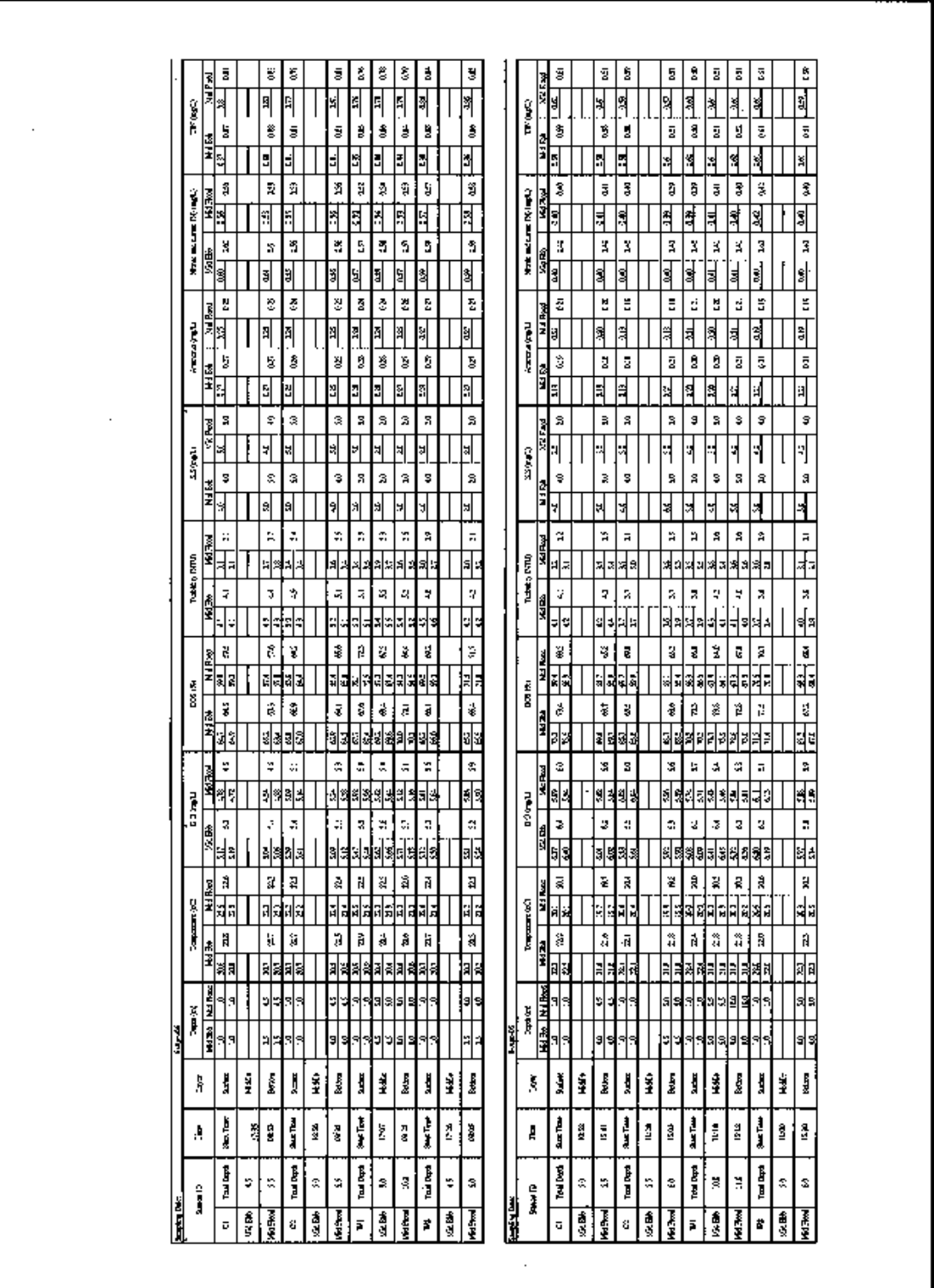| i      |         |        |    | é<br>P<br><b>Weight</b> |    |    | i<br> <br> |    |    | 言語に |            |    |     | 医唇     |   |             | Take over |             |   |    | 医皮炎 |                 |             | i<br>Islam |                      |    |         | 医直接 美国首都 |         |         | Cools of |                 |  |
|--------|---------|--------|----|-------------------------|----|----|------------|----|----|-----|------------|----|-----|--------|---|-------------|-----------|-------------|---|----|-----|-----------------|-------------|------------|----------------------|----|---------|----------|---------|---------|----------|-----------------|--|
|        | Ă       | å      |    |                         |    |    |            |    |    |     |            |    |     |        |   |             |           |             |   |    |     |                 |             |            |                      |    |         |          |         |         |          |                 |  |
|        |         |        |    | Man an                  |    | 善望 | 飞きえ        |    | 後段 |     | <b>MAR</b> |    | N1M | X<br>X |   | <b>M4RD</b> |           | <b>RASH</b> |   | 創開 |     | <b>Resident</b> | <b>HERE</b> |            | Malaysia<br>Malaysia |    | e<br>Bi |          | Malbert | ia<br>P |          | <b>Mid Kand</b> |  |
| 医豆     | e<br>S  | ł      | 횐  | E                       | Ĭ, | ž  | ৰ্ষ        | ដិ | 계  | 7   | ij,<br>≋∣  | 31 | š   | ě      | ş | ř           | ř         | a<br>ঋষ     | s | ¥  | 9.  | ρ               | 日           | ŝ          | â<br>å               | ā  | ą       | ã        | ś       | 5       | 첿<br>ż   | 9               |  |
|        |         |        | z  | □                       | ¥  |    |            |    | g  |     | ă          | ¥  |     | ē      |   | ₿           |           |             |   |    |     |                 |             |            |                      |    |         |          |         |         |          |                 |  |
|        | 흞       |        |    |                         |    |    |            |    |    |     |            |    |     |        |   |             |           |             |   |    |     |                 |             |            |                      |    |         |          |         |         |          |                 |  |
| Ş      |         | i      |    |                         |    |    |            |    |    |     |            |    |     |        |   |             |           |             |   |    |     |                 |             |            |                      |    |         |          |         |         |          |                 |  |
|        | š       | Į      | ።  | ş                       | X  | ä  |            | ş  | Ξ  | 7.  | Ŧ<br>킍     | ŝ, | ğ   | 2      | å |             | г         | y<br>S      | я | ř  | Э   | J               | H           | 2          | ă<br>옃               | 쉥  | ă       | ž        | 퀅       |         | ģ        | ý<br>멲          |  |
| ş      |         |        | п  | ş                       | Ã  |    | 瞤          |    | U  |     | B          |    |     |        |   |             |           | ū           |   |    |     |                 |             |            |                      |    |         |          |         |         |          |                 |  |
|        | i<br>I  | j      | ₽  | 2                       | š  | ž  | 괴          | Ş  | 네֍ | X,  | Ģ<br>톄     | ä  | ĵ.  | 해      | Ş | ŗ           | Ţ.        | J,<br>ᅨ     | Ş | ¥  | 8   | Ξ               | ł,          | ą<br>ā     | ű                    | ă  | ă       | Ĕ        | ğ       | ă       | ĝ        | Ź<br>ñ          |  |
| 计目     |         |        | ۹  | E                       | ł, |    | Ø          |    |    |     |            | Ĵ. |     |        |   |             |           | B,          |   |    |     |                 |             |            |                      |    |         |          |         |         |          |                 |  |
|        | å       |        |    |                         |    |    |            |    |    |     |            |    |     |        |   |             |           |             |   |    |     |                 |             |            |                      |    |         |          |         |         |          |                 |  |
| ş      |         | i<br>K |    |                         |    |    |            |    |    |     |            |    |     |        |   |             |           |             |   |    |     |                 |             |            |                      |    |         |          |         |         |          |                 |  |
| ŋ      | 紧急      | ļ      |    | Ş                       | å  | ŵ  | ą)         | ş  | 퇘  | 국   | Ţ<br>非     | å  | ¥   | 1      | ã | Þ           | ×,        | ∓.<br>네치    | R | ų  | S   | 3               | 팈           | Ŕ<br>ូ     | ű                    | ģ  | ă       |          | ă       | š       | ij       | ě               |  |
|        |         |        | П  | ņ                       | Ñ  |    | 붜          |    |    |     |            |    |     | R      |   |             |           |             |   |    |     |                 |             |            |                      |    |         |          |         |         |          |                 |  |
|        |         |        |    | Ľ                       | ă  | 7  | 3          | ₹  | ā  | 3   | ă<br>혜ង    | d  | ã   | å      | Ş | 2           | X.        | ç,          | g | ¥  | 3   | ٥               | 5           | Ś          | ž<br>ョ               | đ  | ă,      | Ŋ        | ř,      | S       | ã        | ă<br>J          |  |
| ļ      | a<br>Ki | j      | Ξ  | Ξ                       | å  |    | Ę          |    | H  |     |            |    |     | Ś.     |   |             |           | 가치          |   |    |     |                 |             |            |                      |    |         |          |         |         |          |                 |  |
|        | ô       |        | ş  | H                       | š  | ä  | ń          | ă  |    | Э   | ÷,<br>웨    | ă  | ş   | J      | ē |             | ᇴ         | ₽<br>비치     | 5 | ð  | S   | 3               | ă           | ᅧ<br>å     | ã                    | 쵀  | ñ       |          | ã       | 3       | ij       | ş<br>Ľ          |  |
| ã      |         | Į      | ş  | H                       | Ā  |    | å          |    | 봬  |     |            |    |     | b.     |   |             |           |             |   |    |     |                 |             |            |                      |    |         |          |         |         |          |                 |  |
|        |         |        | 뭮  | ¥                       | Ĵ  | 2  | aļa        | Ĥ  | ã  | 지   | ā          |    | ÷   | J      | ê |             | X         | ¤ ≂         | 3 | ş, | S   | R               | Ŋ           | Ĵ          | Ξ<br>뒈               | å, | 3       | ż        | ă       | d       | ā        | ä<br>E          |  |
| ă      | š       | ł      | Ξ  | d                       | Ą  |    |            |    | ă  |     | 톏          |    |     | J      |   |             |           |             |   |    |     |                 |             |            |                      |    |         |          |         |         |          |                 |  |
|        |         |        |    |                         | Ã  | 딫  | 해격         | ដ  | 의회 | 8   | ă<br>虛     | ¥  | ă   | a      | ą | j           | ₽         | ÷,<br>ม≍    | Э | ă  | S   | ū               | ᅨ           | ŝ          | 5<br>E               | ă  | J,      | 4        | ī,      | ā       | ā        | ä<br>E          |  |
| iw Byt | i<br>Ji | į      | Ľ  | ∃                       | p  |    |            |    |    |     |            | ¥  |     | š      |   |             |           |             |   |    |     |                 |             |            |                      |    |         |          |         |         |          |                 |  |
|        | â       | Į      |    |                         |    |    |            |    |    |     |            |    |     |        |   |             |           |             |   |    |     |                 |             |            |                      |    |         |          |         |         |          |                 |  |
| ş      |         |        |    |                         |    |    |            |    |    |     |            |    |     |        |   |             |           |             |   |    |     |                 |             |            |                      |    |         |          |         |         |          |                 |  |
|        | ţ       |        | J, | ¢                       | Ñ  | ž  | 贈          | ž  |    | J,  | W<br>98    | 93 | ş   | 럙      | ŝ | 비           | ų         | ç,<br>48    | 돼 | ۲  | 5   | ņ               | 흡           | Ě<br>î     | ã                    | 췌  | ā       | 3        | ā       | 丰       | ā        | s<br>J          |  |
| Į,     |         | ł      | ×  | ۶                       | ž  |    |            |    | 매격 |     |            |    |     |        |   |             |           |             |   |    |     |                 |             |            |                      |    |         |          |         |         |          |                 |  |

| 地名美国博  |              |   |    | りょく               |             |             |              |                 |         |     |                |              |        |         |               |         |    |         |    |         |         |               |   |         |                      |    |    |   |                   |   |          |               |               |  |
|--------|--------------|---|----|-------------------|-------------|-------------|--------------|-----------------|---------|-----|----------------|--------------|--------|---------|---------------|---------|----|---------|----|---------|---------|---------------|---|---------|----------------------|----|----|---|-------------------|---|----------|---------------|---------------|--|
|        | e<br>J       | į | ţ  | Î                 |             |             | Tarpeter (C  |                 |         | 计算器 |                |              |        | 差蔑      |               |         | 医精 |         |    |         | is make |               |   |         | <b>The Motor Way</b> |    |    |   | (2009) まんえき かんきょう |   |          | <b>Leader</b> |               |  |
|        |              |   |    | NK 84 - Piel Pool |             | 회적          |              | <b>She Read</b> |         | İ   | <b>Mariana</b> |              | đ<br>P |         | <u>na pad</u> | Î       |    | 地名      |    | ia<br>K |         | <b>Heised</b> |   | ti<br>E |                      | 医肾 | 经营 |   | 电子                |   | الہ<br>ا |               | <b>Kalend</b> |  |
| ō      | Total Digit. | i | ļ  | 9<br><u>4</u>     | ᅼ<br>≝      | ä<br>î      | ᅨ<br>ă<br>긃  | ŝ               | 해       | ş   | isi<br>Ha      | 야            | ē      | ë<br>z. | ê             | ¥<br>3  | 7  | 계<br>Ξ  | х  | ş       | Ų.      | ų<br>ᅨ        | ž | å       | ĿH.                  | ā  | ă  | 2 | ଞ୍                | 5 | Ę<br>혘   | ŝ.            | ş             |  |
| 计立     | 7            | î | ļ  |                   |             |             |              |                 |         |     |                |              |        |         |               |         |    |         |    |         |         |               |   |         |                      |    |    |   |                   |   |          |               |               |  |
|        |              |   |    |                   |             |             |              |                 |         |     |                |              |        |         |               |         |    |         |    |         |         |               |   |         |                      |    |    |   |                   |   |          |               |               |  |
| 医胃炎    | ¥            | Î | ł  | Ŕ<br>÷,           | ٦<br>¢<br>۶ | ä           | 붸<br>f,<br>ŭ | ž               | ā<br>ş  | ĝ,  | ā<br>ᇔ         |              | A      | ā<br>š  | š             | J       | Ψ  | ገ<br>я  | з  | Ş       | S<br>Ý  | ¥             | Ξ | g       | Ξ                    | g  | g  | 5 | ý                 | Ś | Å<br>쒫   | S)            | y             |  |
| B      | i<br>B       | į | Í  | Ľ<br>₹            | ≝<br>₫      | 쳬<br>ă,     | ᅨ<br>ă       | ž               | 햮       | 9   | 얣              | ¥<br>\$      | Ñ      | J<br>B  | ā             | И<br>٦  | 넜  | H<br>F. | 3  | á<br>ន  | э١      | ă             | s | ğ       | E                    | ý  | ā  | Š | 설                 | S | Ę<br>g   | 죄             | å             |  |
| 香豆     | ×            | î | j  |                   |             |             |              |                 |         |     |                |              |        |         |               |         |    |         |    |         |         |               |   |         |                      |    |    |   |                   |   |          |               |               |  |
| 医脂肪    | ų            | Î | į  | ş<br>J,           | 4<br>ŋ      | đ<br>ã      | Ŕ<br>ă<br>ň  | š               | ٩<br>됚  | J.  | 13             | â<br>ā       | š      | 4<br>ų  | ŵ             | Ş<br>в  | ν  | Ţ       | 7  | ă<br>S  | S       | ¥             | Ξ | ä       | ã                    | ð  | ā, | Ŝ | 널                 | š | Ë<br>g   | 생             | ¥             |  |
| ş      | í<br>J       | Ĭ | ť  | э<br>3            | ₫<br>₹      | ĥ<br>ä      | Ř<br>å<br>ã  | ž               | ă<br>٦  | ā   | 며              | ž            | a      | 긯<br>ź  | ã             | ٦<br>Ģ  | ã  | ň<br>î, | z  | a<br>S  | S       | 2             | ż | ã       | ã                    | ٷ  | ij | Ś | 3                 | š | ĩ,<br>킯  | 휨             | ž             |  |
| 쵤      | 9            | i | ij | ¥<br>Į            | ą<br>ş      | ũ<br>급      | 퀽<br>å<br>걹  | š               | 뒈       | 3   | 非              | ā            | 3      | V<br>ā  | ž             | ž       | 있  | ņ<br>₽  | V  | Ş       | S<br>\$ | ×             | 2 | ä       | Ξ                    | y  | ä  | Ś | ź                 | š | Ğ<br>릵   | 됳             | ā             |  |
| 医对     | å            | ł | ĺ  | ş<br>엻            | Ħ<br>â      | 쳵<br>Ň      | X<br>눼<br>ă  | ź               | Ŕ,<br>톍 | ş,  | มี<br>5        | ų            | 2      | ä<br>3  | ā             | 7       | х  | ş<br>ş  | ¥  | ã       | S<br>ž, | ×             | ā | ă       | ã                    | å  | Ŋ  | Ś | 3                 | B | ç<br>g   | 휨             | ÿ             |  |
| ě      | ta Cari      | í | ť  | 9<br>≊            | 9<br>3      | ā<br>R      | X<br>눼<br>X  | X               | ă,<br>ų | q   | ঋর             | V            | R      | 웧<br>Ŕ  | ë             | 3<br>J  | Ý  | R       | ż. | э       | Ş<br>g  | 7             | ā | ã       | Ξ                    | ₿  | ij | Ž | 5                 | ã | S<br>å   | 컴             | Ş             |  |
| ä<br>3 | ş            | Ő | Ĵ  |                   |             |             |              |                 |         |     |                |              |        |         |               |         |    |         |    |         |         |               |   |         |                      |    |    |   |                   |   |          |               |               |  |
| 医耳     | Y            | Š | ĺ  | a<br>S            | u<br>×      | Ā<br>ň<br>ā | 뺶            | 7               | Ŝ<br>F, | h   | 켺              | ្ព<br>Ū<br>X | Z      | ś<br>š, | ä             | ¥,<br>q | Ý  | Ų       | 7  | Ξ       | R<br>β  | ×             | ē | â       | 3                    | å  | Ş  | ğ | 3                 | 점 | S<br>y   | į             | Š             |  |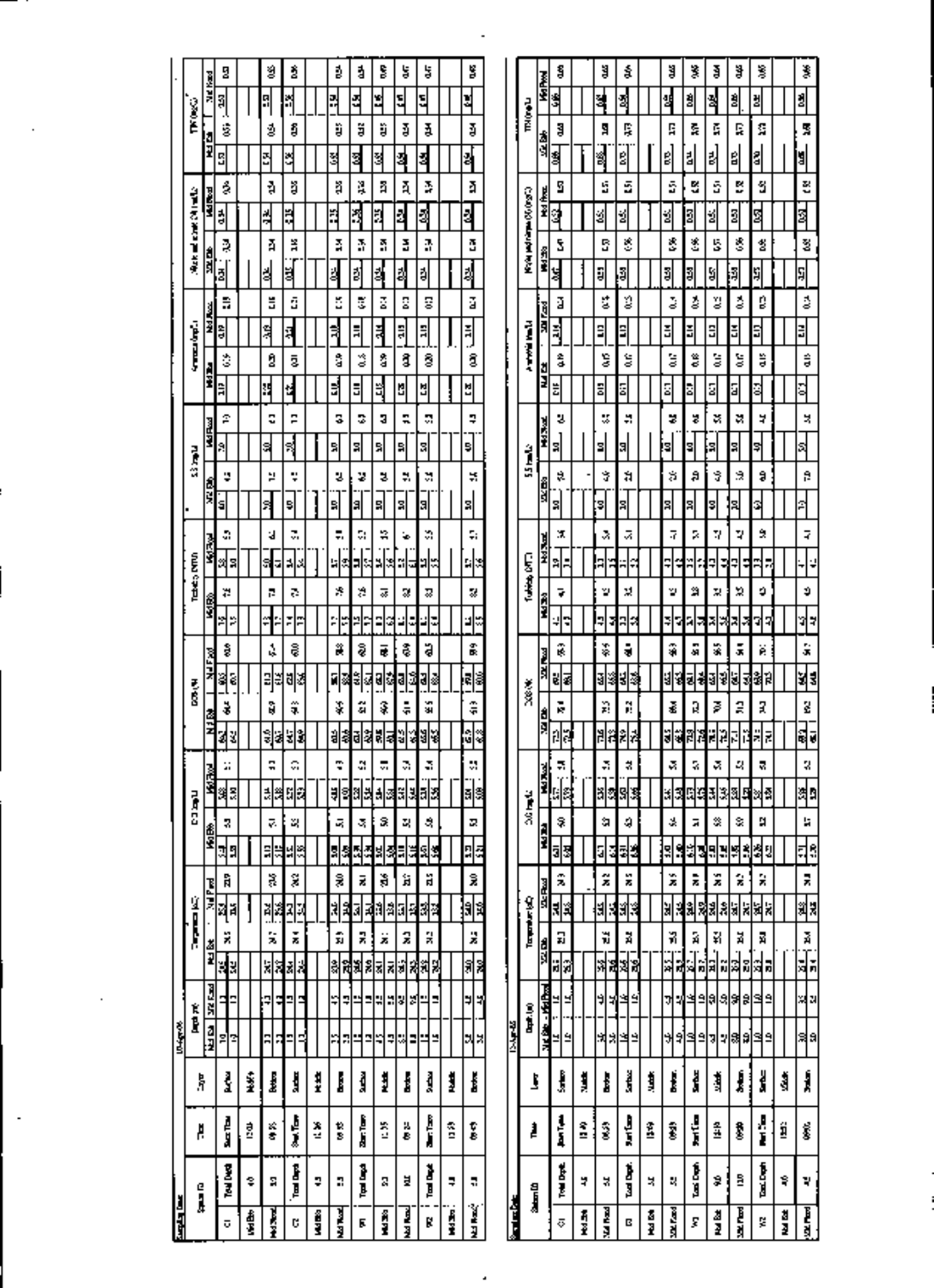|                 |                               | 科学                           | ă           |          | ā       | ¥,         |   | ō       | 쭙       | š       | Ŧ                | ő.          |   | ¥           |                    |                          |                        | ĭ                  |    | Ã                       | ã             |   | ğ                    | Ş           | Å         | ï          | ã             |   | ф             |
|-----------------|-------------------------------|------------------------------|-------------|----------|---------|------------|---|---------|---------|---------|------------------|-------------|---|-------------|--------------------|--------------------------|------------------------|--------------------|----|-------------------------|---------------|---|----------------------|-------------|-----------|------------|---------------|---|---------------|
|                 |                               |                              | 꼙           |          | ๆ       | ۹          |   | ᅨ       | Ę       | ۹       | 녜                | ä           |   | jal         |                    | 计互连                      | Mal Touch              | <u>i ser</u>       |    | ᅨ                       | 톅             |   | ā                    | 훽           | đ         | 뷐          | 뵘             |   | ŧ             |
|                 | g<br>A                        |                              | Ï           |          | ã       | ð          |   | â       | y       | s       | â                | y           |   | ð           |                    |                          |                        | ŝ                  |    | ð                       | ā             |   | E                    | ă           | š         | á          | 3             |   | ã             |
|                 |                               | ă<br>E                       | B           |          | 뭑       | Č          |   | 9       | 미       | ă       | 빏                | 3           |   | 9           |                    |                          | ł                      | ã                  |    | ă                       | 궥             |   | Þ                    | 훾           | 均         | 혴          | S             |   | 3             |
|                 |                               |                              | ą           |          | ą       | Ş          |   | ş       | Đ       | Î       | ă                | Đ           |   | ŷ           |                    |                          |                        | 5                  |    | 8                       | g             |   | y                    | 9           | 3         | 9          | Š             |   | Ŝ             |
|                 |                               | <b>RAZA</b>                  | 티           |          | ٩       | 解          |   | 붸       | ᅨ       | 뵈       | ᆥ                | 5           |   | 9           |                    |                          | <b>Risk</b>            | 51                 |    | 톄                       | Ľ             |   | þ                    | 뎨           | 啂         | ă          | 3             |   | ă.            |
|                 | <b>Antique cent (V. 1974)</b> | S.                           | 집           |          | ZZ      | Z,         |   | 줮       | Ã       | ş       | Ņ                | ij          |   | Ş           |                    | <b>Verent metal type</b> |                        | J                  |    | Ī                       | ã             |   | Î                    | Ņ           | ŷ         | B          | ź             |   | 2             |
|                 |                               |                              | ģ           |          | g       | 헤          |   | ᅨ       | 혜       | 봬       | i9)              | g           |   | 뎨           |                    |                          | 19<br>Pr               | 뵈                  |    | ā                       | 9             |   | ă                    | 켺           | r         | 켞          | П             |   | গ             |
|                 |                               | HIRM                         | ă           |          | ś       | ŝ          |   | ÷,      | ů       | Ş.      | ä                | ŝ           |   | ŝ           |                    |                          | <b>THE PART</b>        | â                  |    | ă                       | â             |   | Ş                    | ã           | å         | ã          | å             |   | å             |
|                 | コミュニット                        |                              | 웡           |          | ğ       | ᅨ          |   | ă       | 創       | 뵈       | 해                | â           |   | 회           |                    | is<br>September          |                        | ă                  |    | ä                       | ₫             |   | 6                    | š           | ã         | 흿          | ᅧ             |   | 봒             |
|                 |                               | KU ZI                        | ő           |          | š       | õ          |   | š,      | ş,      | S       | 5                | ă           |   | ä           |                    |                          | 협정                     | 킂                  |    | â                       | ă             |   | ã                    | g           | ŧ         | g          | å             |   | å             |
|                 |                               |                              | ä           |          | ۹       | 삐          |   | ā       | ŧ       | 9       | g                | a           |   | ᅨ           |                    |                          |                        | 45                 |    | â                       | 췤             |   | ١.                   | 혴           | ų         | 톜          | ă             |   | 눩             |
|                 |                               | Vic Boot                     | R           |          | g,      | ş          |   | 8       | з       | я       | я                | Ř,          |   | я           |                    |                          | <b>NAME</b>            | Ý                  |    | Ý                       | 분             |   | ¥                    | y           | и         | 분          | ×             |   | Ę             |
|                 | こうにょ                          |                              | ř           |          | 4Ì      | 눼          |   | 비       | 비       | 눼       | 비                | 레           |   | 비           |                    | 82 yrs.                  |                        | 퀴                  |    | 뮈                       | F             |   | 3                    | 3           | P         | 뇌          | R             |   | 톅             |
|                 |                               | 鶴頭                           | Å           |          | Ņ       | Φ          |   | Q,      | з       | 2       | s                | ñ           |   | 줄           |                    |                          | i<br>E                 | ş                  |    | î                       | \$            |   | 9                    | я           | я         | Э          | ş             |   | э             |
|                 |                               |                              | 3           |          | 최       | ۹I         |   | aļ      | ᆥ       | 9       | ٩I               | ݳ           |   | 비           |                    |                          |                        | 눼                  |    | 9                       | J             |   | J                    | 혜           | 2         | :4         | ᅨ             |   | ᆟ             |
|                 |                               | <b>REFA</b>                  | 7           |          | 4       | 7          |   | 7       | s       | ÷       | a                | ¥           |   | ¢,          |                    |                          | <b>Real</b>            | ≏                  |    | ≏                       | п             |   | â                    | ş           | \$        | ę          | H             |   | Ş             |
|                 | 1.2000年5月                     |                              | Ŧ<br>3      |          | ৰষ      | 계          |   | খখ      | v<br>в  | 비<br>Þ  | 계석               | la<br>티     |   | 예           |                    | <b>Note of Print</b>     |                        | a<br>2             |    | 5<br>Ė                  | ᅓ             |   | 계의                   | 켸<br>귂      | ą<br>7    | 데<br>뫄     | 特             |   | 特             |
|                 |                               | 网络                           | Ţ,          |          | ą       | 3          |   | r,      | 2       | ×       | ş                | 3           |   | ç,          |                    |                          | ۵계                     | ĩ                  |    | 7                       | п             |   | ÷۱                   | Я           | ÷         | n          | ş             |   | ÷             |
|                 |                               |                              | ะเ<br>3     |          | များ    | 하기         |   | ᆌ       | 의혜      | 데의      | 비                | 계역          |   | 세의          |                    |                          |                        | ŋ<br>ᇽ             |    | ÿ<br>Ý,                 | 뇌의            |   | $\overline{a}$<br>Þ, | 눼           | 제화체       | 티<br>회     | 네2            |   | 카7            |
|                 |                               | <b>NJFad</b>                 | Ý           |          | ţ,      | 巢          |   | 3       | ą       | ₿       | និ               | ŝ           |   | 象           |                    |                          | <b>Mal Ance</b>        | Š                  |    | š                       | Z             |   | 3                    | R           | 9         | į,         | J             |   | a             |
|                 | 医区                            |                              | Š<br>ã      |          | ᇣ       | 계          |   | 례       | 매력      | 몖       | 비비               | 눼           |   | 붜           |                    | i<br>S                   |                        | $\frac{1}{2}$<br>듺 |    | 躺                       | 볞             |   | å                    | 쎾           | ᆒ<br>û    | 1          | 웲<br>ą        |   | ¤¦a           |
|                 |                               | 人名英里                         | ã           |          | ä       | ê          |   | Ř       | ¥       | ¥       | Â                | ā           |   | 끟           |                    |                          | Ś                      | ā                  |    | Ŧ                       | 딯             |   | X                    | Ľ,          | ă         | š          | š             |   | a             |
|                 |                               |                              | I<br>Z      |          | 례       | ä<br>J     |   | 계획      | Ø<br>E  | ã       | ä<br>E           | 해결          |   | ╣<br>ë      |                    |                          |                        | ā<br>Q             |    | 키<br>ä,                 | 9             |   | 딨                    | ã<br>5,     | ā         | R<br>H     | ã<br>ğ        |   | 컕             |
|                 |                               | <b>Softwa</b>                | ă           |          | á       | à,         |   | Q       | a       | z       | 4                | h           |   | \$Į         |                    |                          | <b>NETAR</b>           | J,                 |    | 9                       | ¢             |   | з                    | u           | J.        | 2<br>i     | э             |   | Ŕ             |
|                 | 山地口                           |                              | Î.          |          | 持       | 붺          |   | 43      |         | 特料      | 驰                | 뼊           |   | 閛           |                    | <b>DOWN</b>              |                        | 盟                  |    | Ş<br>Ę                  | 톆             |   | Ķ<br>퉑               | 렸<br>줘      | ÷<br>ï    | 횎<br>뵈     | 녞<br>Ş        |   | 변             |
|                 |                               | 浅                            | W           |          | ç       | X,         |   | v,      | ÷,      | ¢,      | Ø,               | R           |   | Ø,          |                    |                          | d<br>N                 | Ģ,                 |    | q                       | J,            |   | ۷                    | S           | \$        | \$         | ä             |   | p             |
|                 |                               |                              | 컓           |          | 해예<br>ã | 酮<br>ã     |   | ঋৱ<br>å | 턖<br>ã  | 끯       | <b>Haaa</b><br>ă | 켺<br>ង្គ    |   | 뺴           |                    |                          |                        | 휘<br>38            |    | 뺴                       | sia           |   | Ş<br>E               | ă           | 의회원의<br>ă | ä          | 웨세<br>5       |   | 벾<br>ã        |
|                 |                               | <b>NHR</b>                   | ă<br>╡<br>ă |          | 脂       | 벾          |   | 뭬<br>Z. | A<br>E  | 뿨       | 웨                | ĩ<br>E      |   | à<br>E<br>E |                    |                          | <b>Mark</b>            | š<br>뻚             |    | ã<br>$\frac{1}{2}$<br>画 | R<br>ᄗ<br>ã   |   | ā<br>ă,<br>넏         | Ã<br>ä      | 붺         | 볢          | X<br>녜<br>R,  |   | $\frac{1}{3}$ |
|                 | 医神经性                          |                              | រី          |          | â       | Ã          |   | ă       | Ĥ       | ä       | á                | ដ៏          |   | å           |                    | ليستستدهن                |                        | ã                  |    | ă                       | ñ             |   | å                    | Ñ           | ă         | å          | Ñ             |   | N             |
|                 |                               | 推理                           | a a         |          |         | 배체계        |   | 해       | 폐쇄체     |         | 刚                | 躢           |   | 胂           |                    |                          | E                      | 풭                  |    |                         | 계획회           |   | Įā<br>r              | 쪠           | 예하계       |            | 계좌비           |   | $\frac{1}{2}$ |
|                 |                               |                              | ٩<br>3      |          | ะเ<br>Þ | 313        |   | 의의      | 2<br>R, | H<br>Ľ, | 3<br>Ε           | я<br>3      |   | 비<br>Þ      |                    |                          |                        | ۹.<br>я            |    | lэ<br>ş                 | я<br>З        |   | a<br>Ý.              | 33          | я         | l≋lal<br>髯 | 옄<br>의        |   | 혜             |
|                 | 等庫                            | <b>Mathematical Property</b> |             |          |         |            |   |         |         |         |                  |             |   |             |                    | e<br>R                   | <b>Hallee Hed Bard</b> |                    |    |                         |               |   |                      |             |           |            |               |   |               |
| lê terê         |                               |                              | 의<br>s      |          | 이뤄      | s<br>е     |   | 위의      | 의의      | ∣≋∣≋    | s<br>R           | s<br>1º     |   | ᆥ           | 閣                  |                          |                        | 비성                 |    | 비<br>A                  | প্ৰ           |   | a<br>s               | я<br>웨      | ¥         | 예백         | 님리            |   | ls∤e          |
|                 | å                             |                              | ţ           | İ        | ś       | j          | ì | li<br>R | j       | Ĭ       | ₫                | j           | Ž | Į           |                    | Š                        |                        | Ĵ                  | Ž  | ₫                       | j             | Î | Į                    | ł           | ì         | Į          | ij            | Î | Į             |
|                 |                               |                              |             |          |         |            |   |         |         |         |                  | 医脑          | Ā | ł           |                    | Å                        |                        | e<br>S             | ĝ. | ş,                      | a<br>J        | ğ | ļ                    | 医原          | Š         | Ī          | i<br>F        | ģ | Î             |
|                 | Ă                             |                              | in The      | ul<br>Si | 請       | n<br>T     | Ī | 紧       | n<br>S  | å       | ł                |             |   |             |                    |                          |                        |                    |    |                         |               |   |                      |             |           |            |               |   |               |
| <b>Property</b> | ĵ                             |                              | e<br>S      | v        | Q       | ring Cines | s | s       | 男性の     | ê       | Σ                | <b>High</b> | S | χ           | <b>Studies</b> Day | Î                        |                        | نام<br>پريد        | Ý  | s                       | e<br>Northeas | з | U,                   | e<br>Normal | ş,        | â          | <b>Recipe</b> | з | з             |

 $\blacksquare$ 

 $\mathbb{R}^3$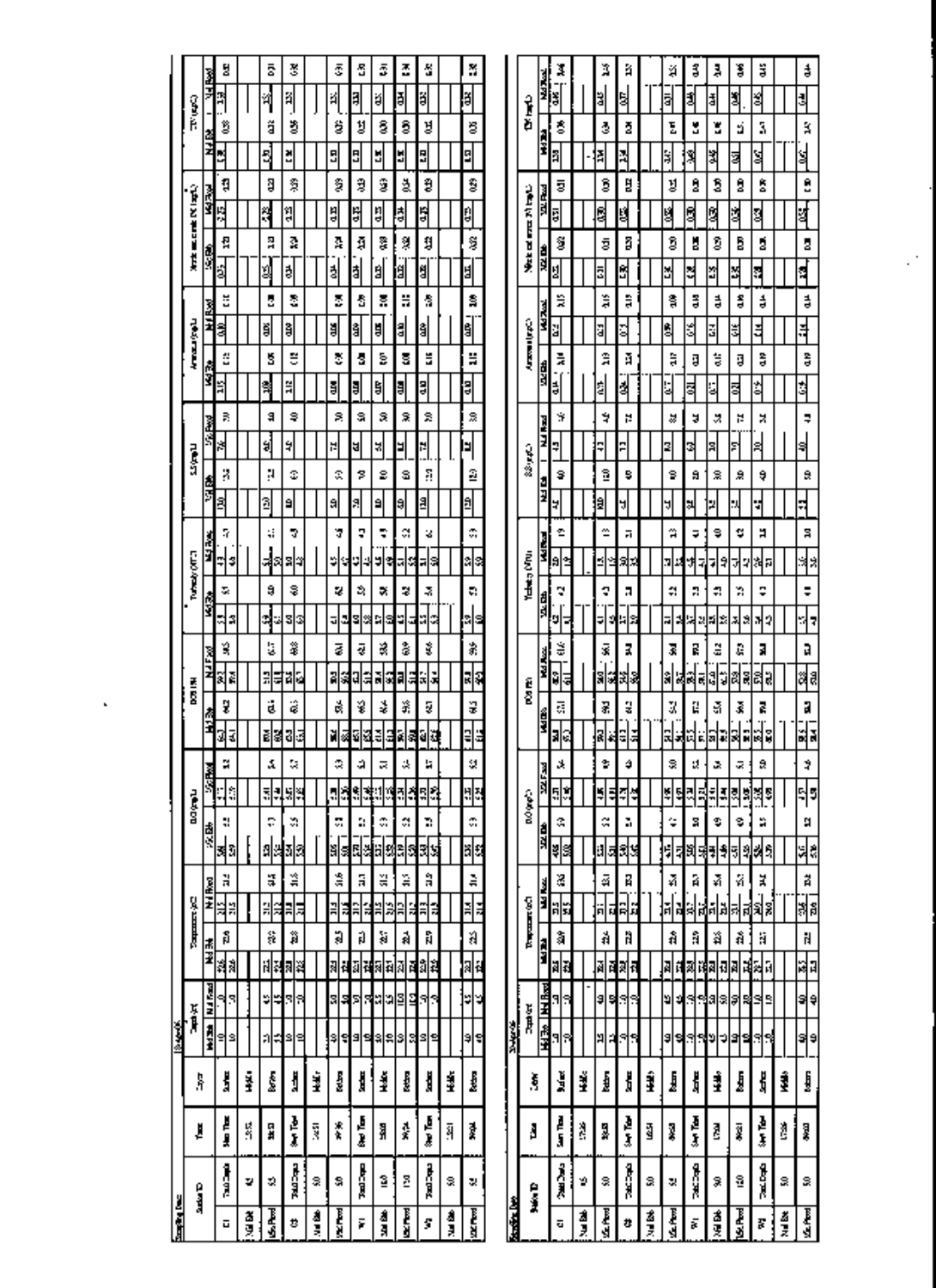|          |           |          |            | 医鼻片    |                |         |   |                   |        |         |        |              |    |          |         |               |         |         |              |        |    |   |        |   |   |         |        |    |     |                                 |        |         |        |               |    |
|----------|-----------|----------|------------|--------|----------------|---------|---|-------------------|--------|---------|--------|--------------|----|----------|---------|---------------|---------|---------|--------------|--------|----|---|--------|---|---|---------|--------|----|-----|---------------------------------|--------|---------|--------|---------------|----|
| 计分类      | 医囊        | Å        | ŝ          |        | a<br>S         |         |   | Traggeration of D |        |         |        | is<br>Single |    |          | 老夏      |               |         |         | Turbay G.T.D |        |    |   | î<br>Î |   |   | Armando |        |    |     | <b>The Community of Section</b> |        |         | i<br>C |               |    |
|          |           |          |            | 哈哈     | <b>HAER HI</b> |         | Î |                   | i<br>S |         | a<br>Y | na<br>Elem   |    | Î        |         | <b>Milled</b> |         | ti<br>X |              | n<br>S |    | ă | 里里     |   | đ |         | a<br>S |    | クラス |                                 | ng ray | Kg Zip  |        | )<br>일본<br>일본 |    |
| ū        | Took Dawn | A<br>J   | ž          | ß<br>э | 9              | 궃<br>Z  | Î | ž<br>R            | ã      | 93      | х      | 昂            | 3, | E,<br>J. | ¥       | ē<br>붸        | Ŀ       |         | Я<br>ē,      | ă      | 3  | ¥ | ş      | V | 9 | ā<br>Э  | ă      | J  | ż   | 침                               | ŝ      | ð       | ē      | à<br>à        |    |
| is<br>I  | w         | 뒿        | Î          |        |                |         |   |                   |        |         |        |              |    |          |         |               |         |         |              |        |    |   |        |   |   |         |        |    |     |                                 |        |         |        |               |    |
| <b>R</b> | ż         | ğ        | Į          | 레<br>Ж | 9<br>в         | ā<br>궃  | ¥ | ž<br>3            | â      | ť<br>đ  | z      | â<br>ä       | J, | ä<br>IJ  | ā       | ă<br>해칭       | å<br>ŝ  | ግ       | ョ<br>п       | X,     | 2  | ¥ | s      | ¥ | ៊ | ς<br>亮  | ā      | N  | ₿   | 3                               | š      | ś       | ă      | Ś             | ğ  |
| IJ       | tai ben   | ון<br>גו | ا<br>پر    | 9<br>S | 9<br>3         | ā<br>ż  | Ŕ | ž<br>ž            | ς      | ň<br>B  | ż      | â<br>þ       | Z  | 5<br>ī   | ₹       | ž<br>國家       | S<br>E  | ٠ì      | 3<br>3       | Ξ      | Ŧ, | ¥ | ສ      | H | ś | ς<br>å  | ā      | ī. | ż   | 킭                               | ž      | 3       | 3      | 형             | ä  |
| 喜王       | ż         | Ş        | Í          |        |                |         |   |                   |        |         |        |              |    |          |         |               |         |         |              |        |    |   |        |   |   |         |        |    |     |                                 |        |         |        |               |    |
| ie Punt  | ÷         | š        | Į          | ş<br>9 | a<br>S         | 拉<br>ă  | ¥ | ž<br>ă            | ž      | ¥<br>ť  | t      | å<br>뎑       | z  | ij       | ē       | 3<br>딯<br>3   | ą       | ۰       | 1<br>∍       | ŝ      | S  | Ħ | я      | ä | š | õ<br>ĝ  | ã      | 3  | 걸   | 퀅                               | š      | 均       | ĭ      | Ś             | â  |
| ç        | the Days  | e<br>F   | الي<br>الأ | э<br>3 | 9              | â<br>z  | â | ş<br>ā            | 긓      | 퓌<br>ī  | R      | Ń<br>E,      | Z  |          | ä       | ā<br>Ы        | 9<br>3  | ñ       | ⊒            | Ė      | s  | ٣ | я      | Я | U | ă       | ā      | g  | 볆   | 3                               | 뎦      | 뉔       | Ã      | ś             | á  |
| 露豆       | ż         | š        | Ì          | ¥<br>u | u<br>M,        | 긏<br>z, | X | ż<br>ż            | ā      | ă<br>ä  | J,     | Ŝ<br>H       | Z, |          | ¥,<br>đ | ລ<br>30       | ų<br>s  | S       | п<br>2       | ≌      | я  | H | я      | я | J | Ë<br>き  | 3      | 곜  | 2   | 뒝                               | 5      | J       | ĭ      | š             | g  |
| 医生毒      | ã         | 3        | i.<br>K    | å<br>Ę | £<br>â         | ;<br>ż  | X | ź<br>Ŕ            | ŝ      | 믞<br>3  | Q      | ß<br>ā       | X  |          | 3       | ă<br>해화       | ᄇ       | ñ       | Я            | IJ     | ສ  | H | ≉      | П | 켴 | å       | g      | ₫  | ā   | y                               | ā      | รุ่     | 3      | ą             | å  |
| ç        | Tag Dafn  | e<br>S   | ال<br>الأ  | 9      | ₫              | ž<br>ä  | ž | þ,<br>Ŕ           | ž      | š<br>ä  | R      | g<br>티       | ā  | ŵ<br>ij  | J       | ĥ<br>Į,       | F<br>÷, | ħ       | й            | X,     | s  | E | ≋      | Ξ | 4 | E<br>ä  | ē      | ã  | ٢   | 3                               | ă      | ر<br>پا | ş      | 익             | ĝ, |
| a<br>I   | Ý         | ğ        | Ì          |        |                |         |   |                   |        |         |        |              |    |          |         |               |         |         |              |        |    |   |        |   |   |         |        |    |     |                                 |        |         |        |               |    |
| I        | ×         | ¥        | í          | a<br>Э | ¥<br>ŋ         | ż<br>z  | X | ď<br>Ř            | ž      | E1<br>× | 2      | ž<br>곍       | R  | ģ<br>â   | 2       | ā<br>3<br>a   | R       | я       | П            | Я      | ş  | ş | ₹      | ¥ | ╡ | ا<br>ă  | ξ      | ģ  | 5   | š                               | Ζ      | š       | ij     | š             | å  |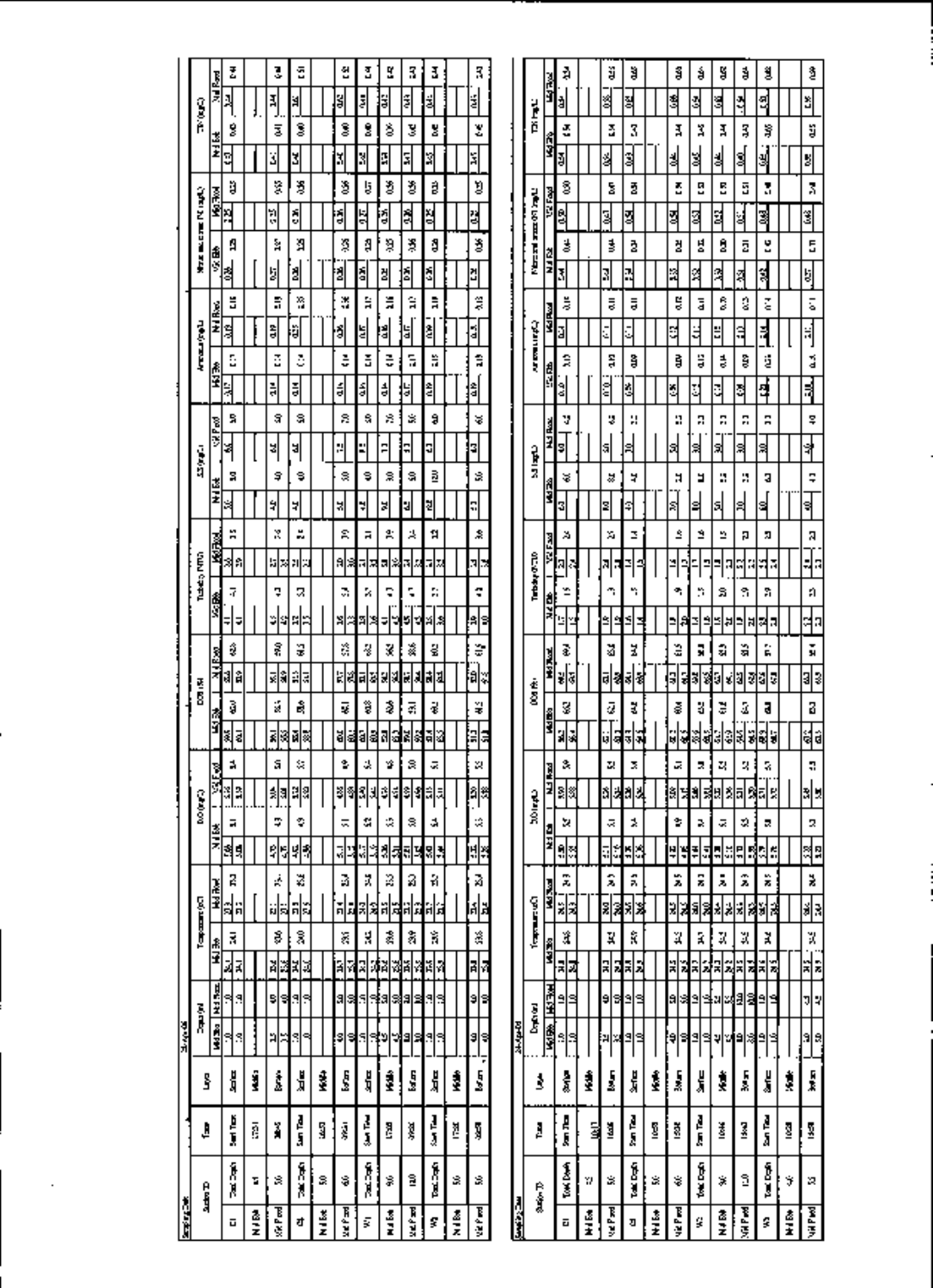**Appendix I** 

# **Graphical Plots of Water Monitoring Results**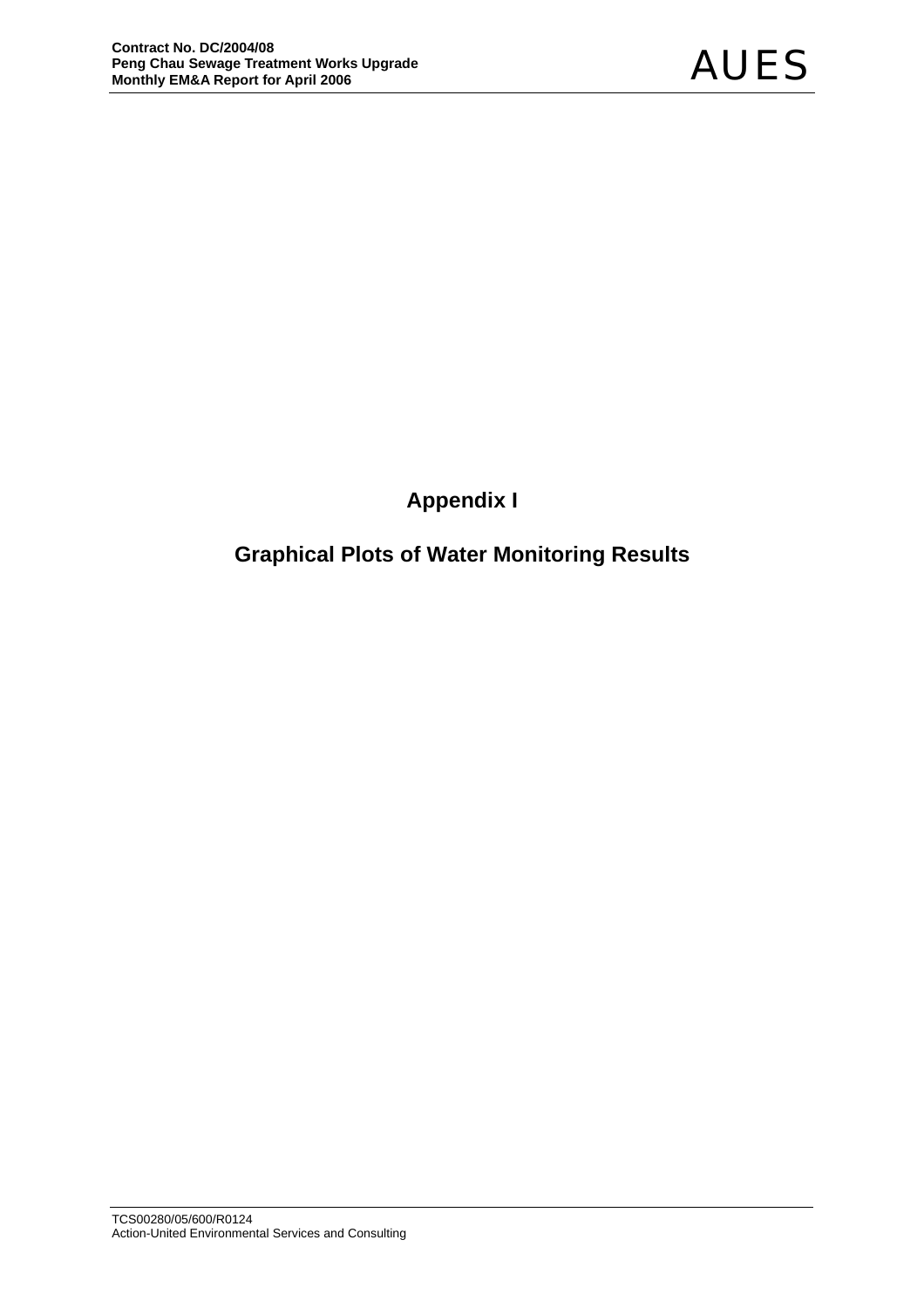#### Contract No. DC/2004/08 Peng Chau Sewage Treatment Works Upgrade Monthly EM&A Report for April 2008

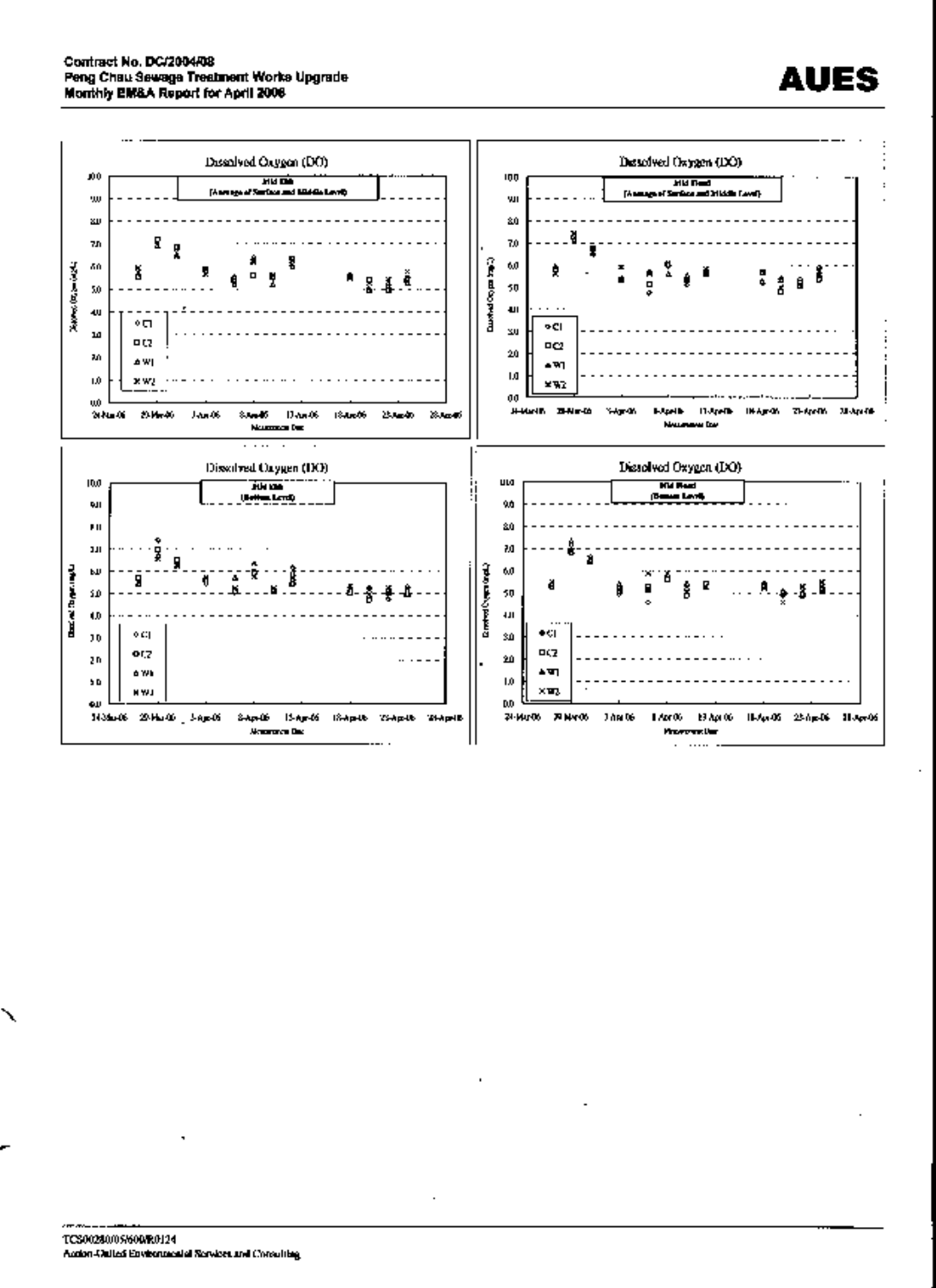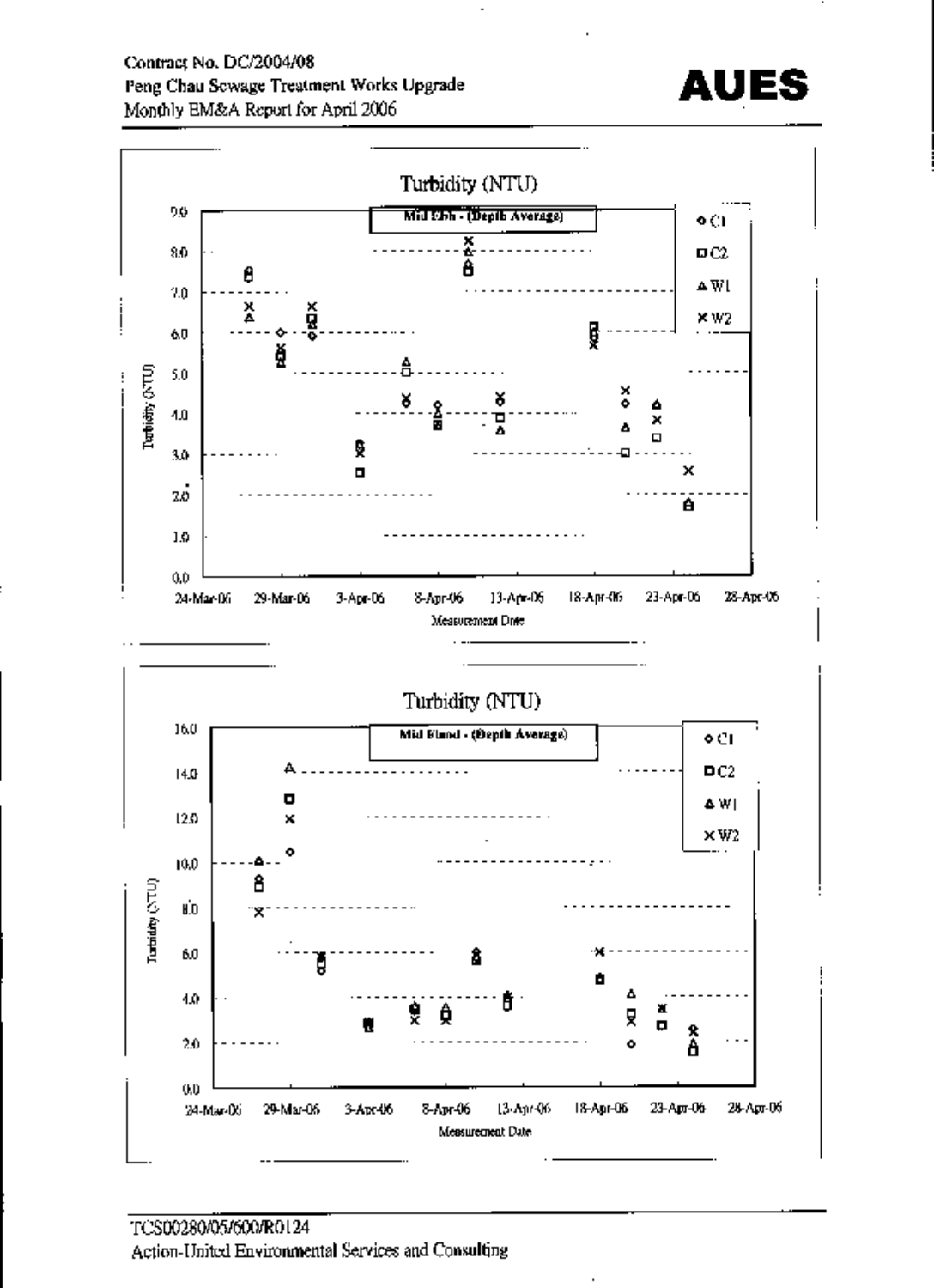

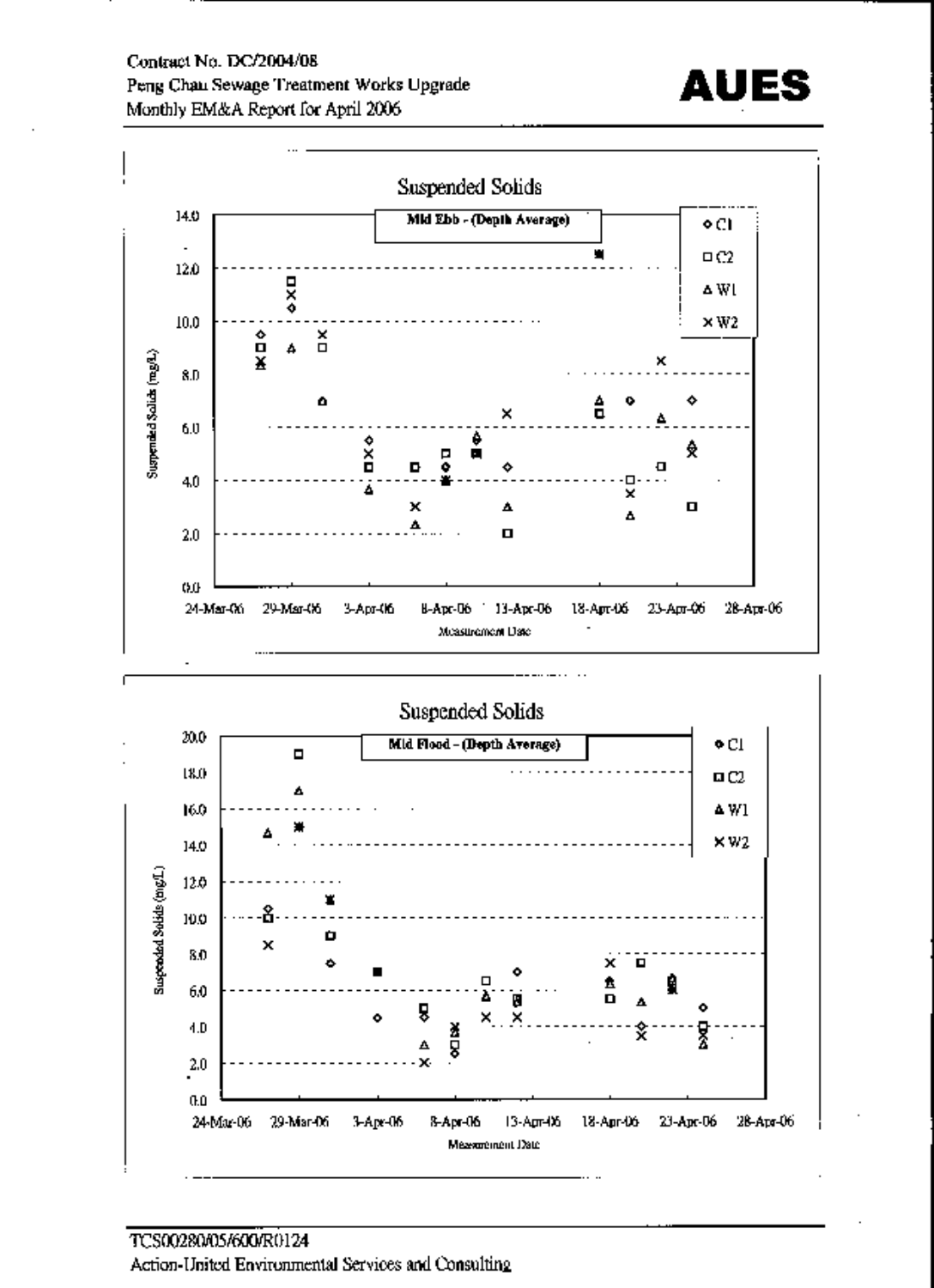

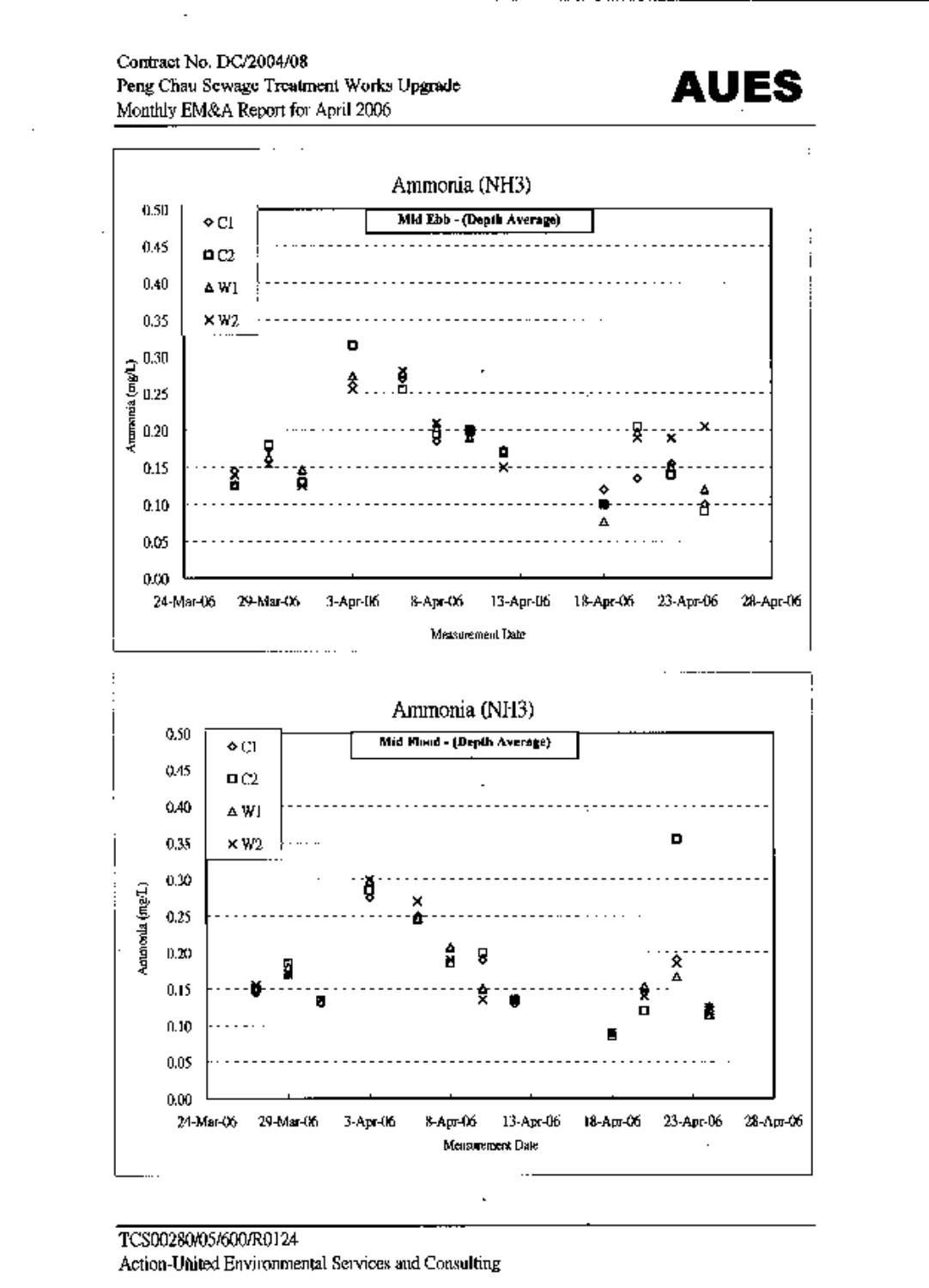Contract No. DC/2004/08 Peng Chau Sewage Treatment Works Upgrade Monthly EM&A Report for April 2006



UES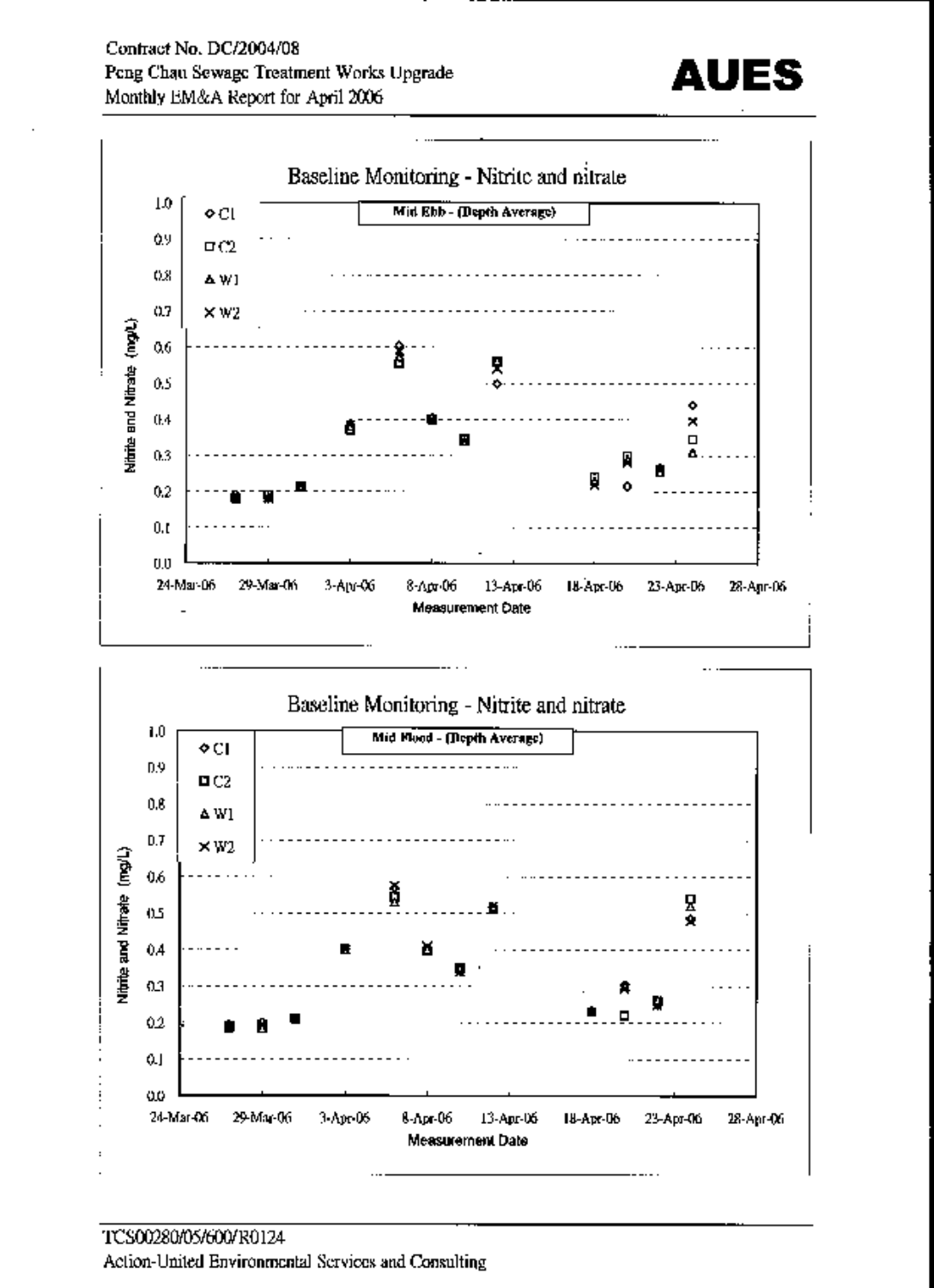



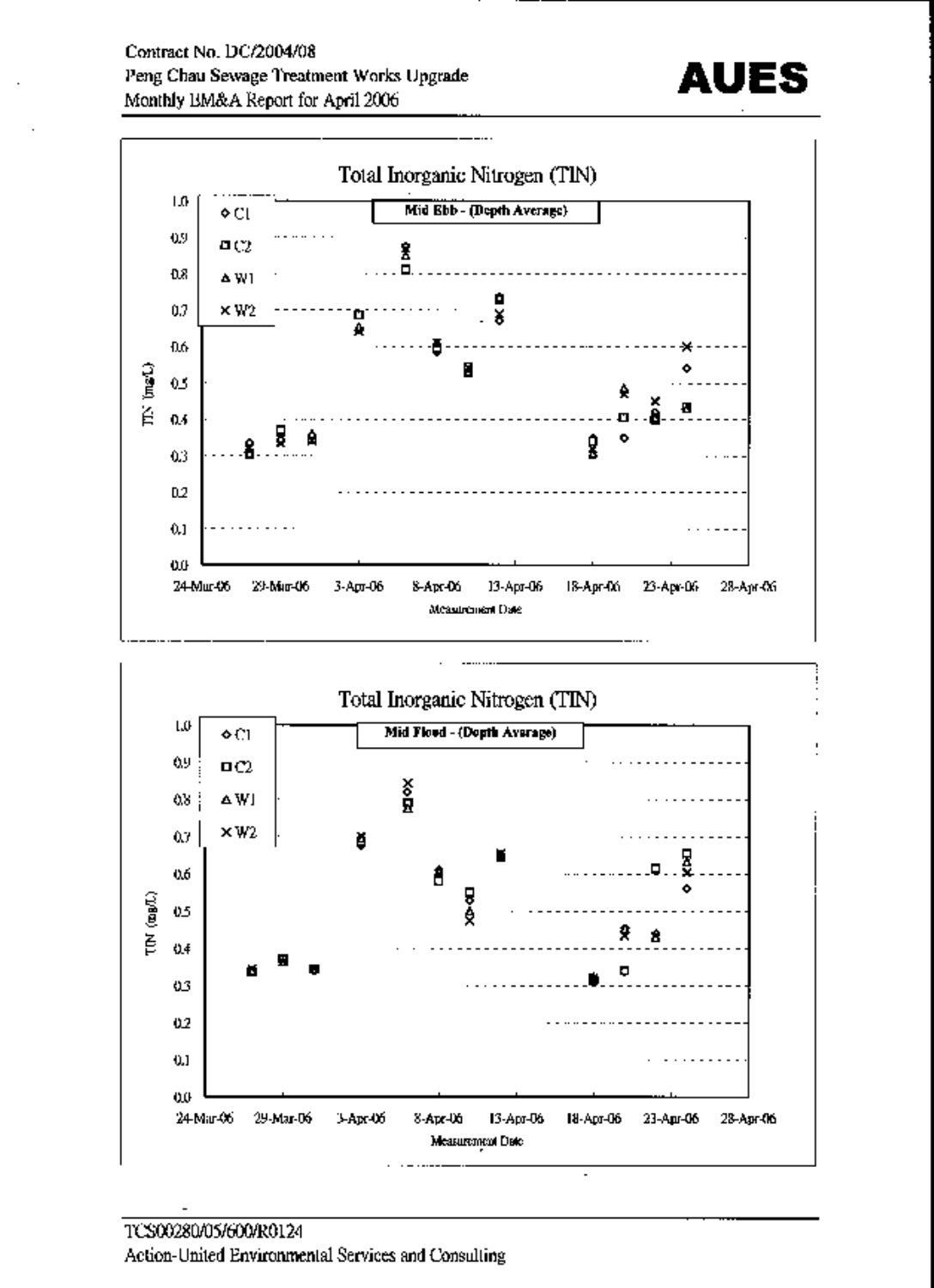**Appendix J** 

**Three-Month Rolling Program**